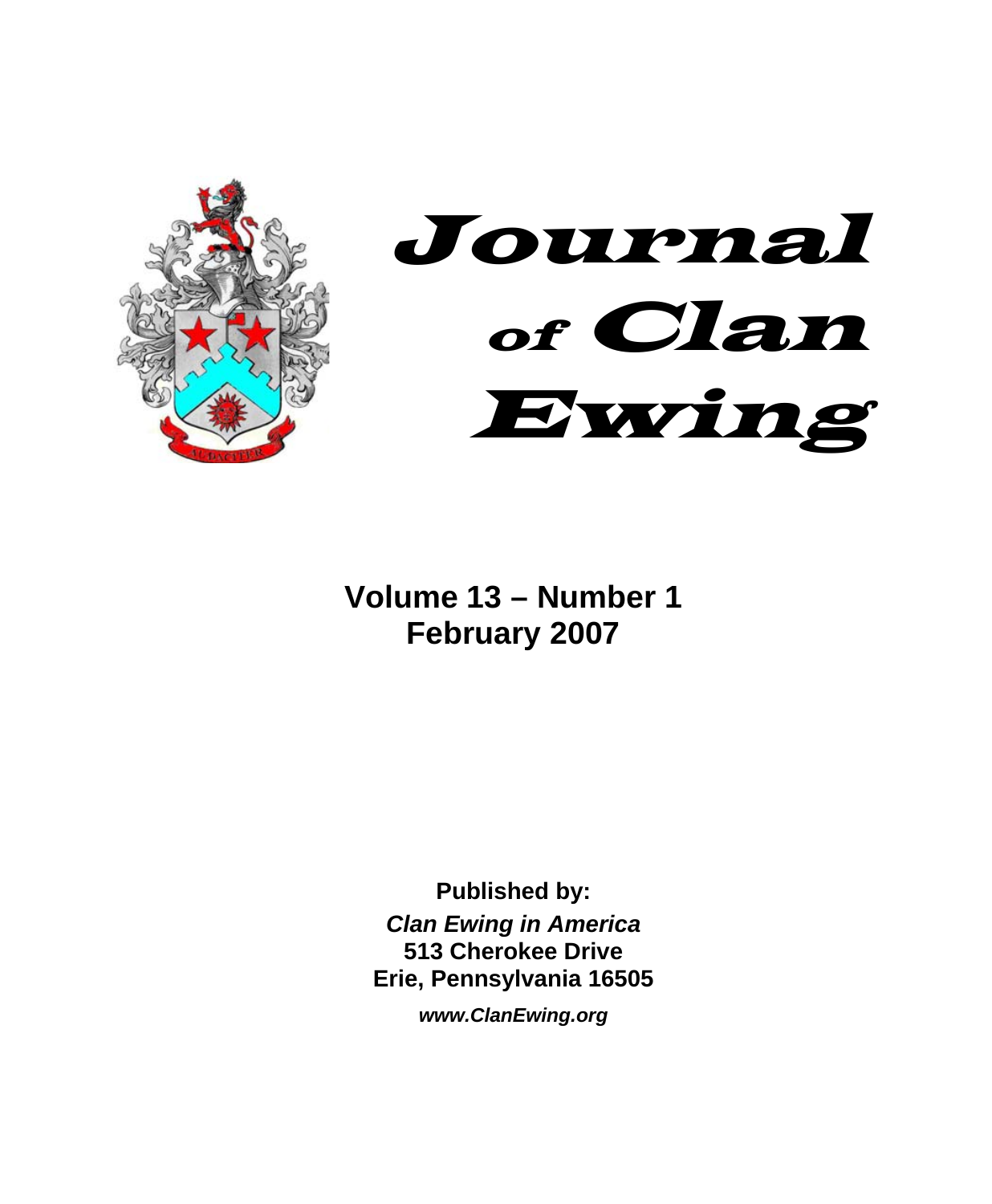# *Clan Ewing in America*

513 Cherokee Drive Erie, Pennsylvania 16505

#### *www.ClanEwing.org*

**CHANCELLOR** David Neal Ewing*DavidEwing93 at gmail.com*

### **PAST CHANCELLORS**

 2004 - 2006 George William Ewing *GeoEwing at aol.com* 1998 - 2004 Joseph Neff Ewing, Jr. *JoeNEwing at aol.com* 1995 - 1998 Margaret Ewing Fife 1993 - 1995 Rev. Ellsworth Samuel Ewing

#### **OFFICERS**

**Chair** Treasurer Secretary

Mary Ewing Gosline Robert Hunter Johnson Eleanor Ewing Swineford<br>R. Gosline at worldnet.att.net ClanEwing at worldnet.att.net louruton at futura.net *R.Gosline at worldnet.att.net ClanEwing at worldnet.att.net louruton at futura.net*

#### **BOARD OF DIRECTORS**

 *DavidEwing93 at gmail.com GeoEwing at aol.com JGEwing at netzero.net* 

David Neal Ewing George William Ewing James Gilbert Ewing

 Joseph Neff Ewing, Jr. Mary Ewing Gosline  *JoeNEwing at aol.com R.Gosline at worldnet.att.net* 

Robert Hunter Johnson James R. McMichael William Ewing Riddle<br>ClanEwing at worldnet att net JimMcMcLat worldnet att net Riddle at WmERiddle com

*ClanEwing at worldnet.att.net JimMcMcl at worldnet.att.net* 

Jill Ewing Spitler Beth Ewing Toscos  *JEwingSpit at aol.com 1lyngarden at verizon.net* 

## **ACTIVITY COORDINATORS**

Betty Ewing Whitmer William Ewing Riddle James R. McMichael<br>rReservations at hotmail com Riddle at WmERiddle com JimMcMcLat worldnet att ne  *AirReservations at hotmail.com Riddle at WmERiddle.com JimMcMcl at worldnet.att.net* 

#### **Membership Chair Merchandise Sales WebMaster**

Jill Ewing Spitler **Robert Hunter Johnson** William Ewing Riddle<br>JEwing Spit at aol.com Clan Ewing at worldnet.att.net Riddle at WmERiddle.com *ClanEwing at worldnet.att.net Riddle at WmERiddle.com* 

### **Archivist** *Journal* **Editor Clan Genealogist**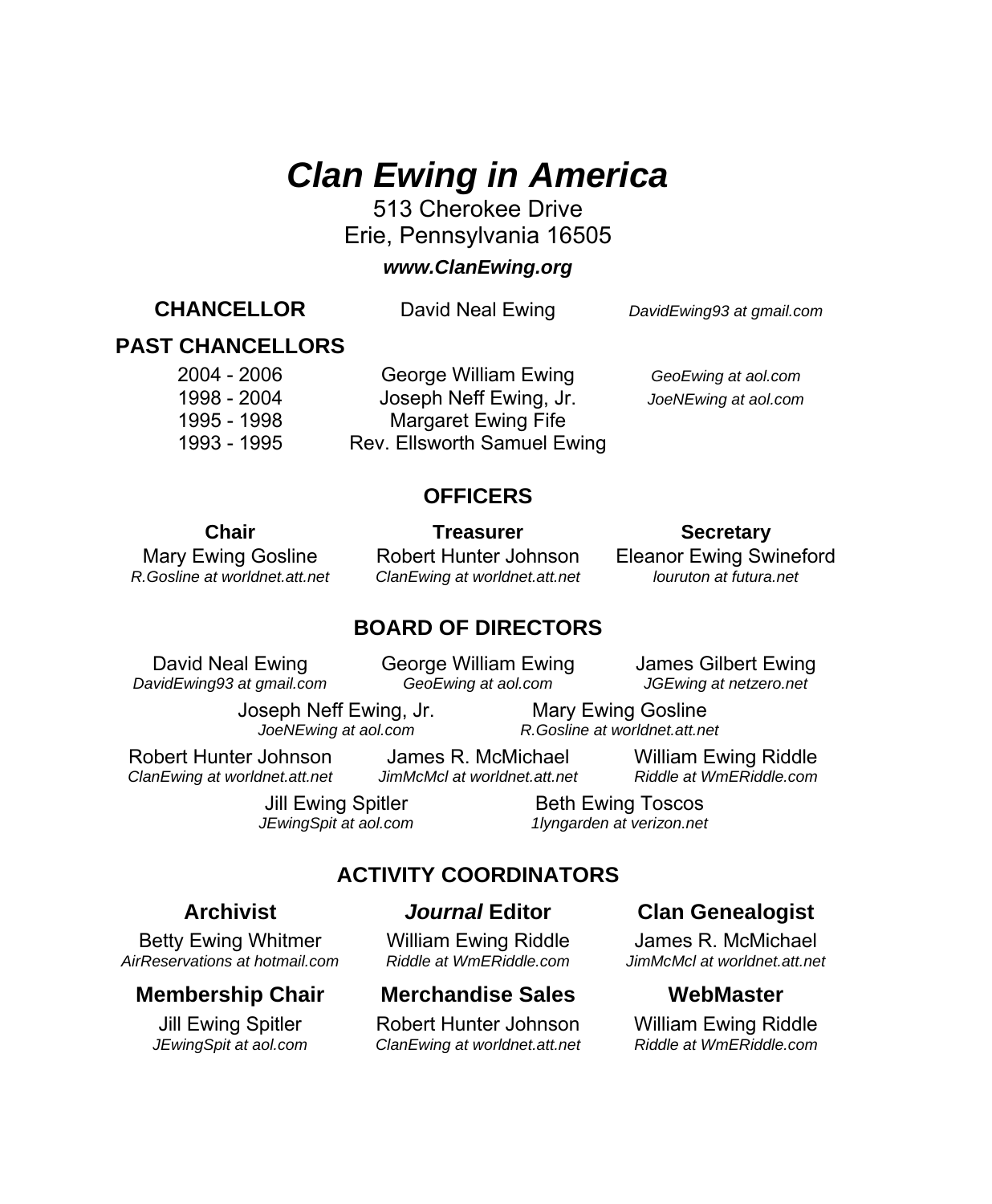

Volume 13 Mumber 1 February 2007

Published by:

*Clan Ewing in America*, 513 Cherokee Drive, Erie, Pennsylvania 16505 WebSite: *www.ClanEwing.org*

The *Journal of Clan Ewing* is published quarterly. Members of *Clan Ewing in America* receive the *Journal* as part of their membership. Non-member subscriptions are available by Volume only (four issues), \$10.00; foreign non-member subscriptions, add \$2.00 surcharge. Single issues, \$3.00 each. For back issues, contact William E. Riddle (+1 505.988.1092, *Riddle at WmERiddle.com*).

*Clan Ewing in America* does not assume liability for statements of fact or of opinion made by contributors but proven errors will be corrected. In addition, the opinions of contributors are not necessarily those of *Clan Ewing in America* or its officers, board members or activity coordinators.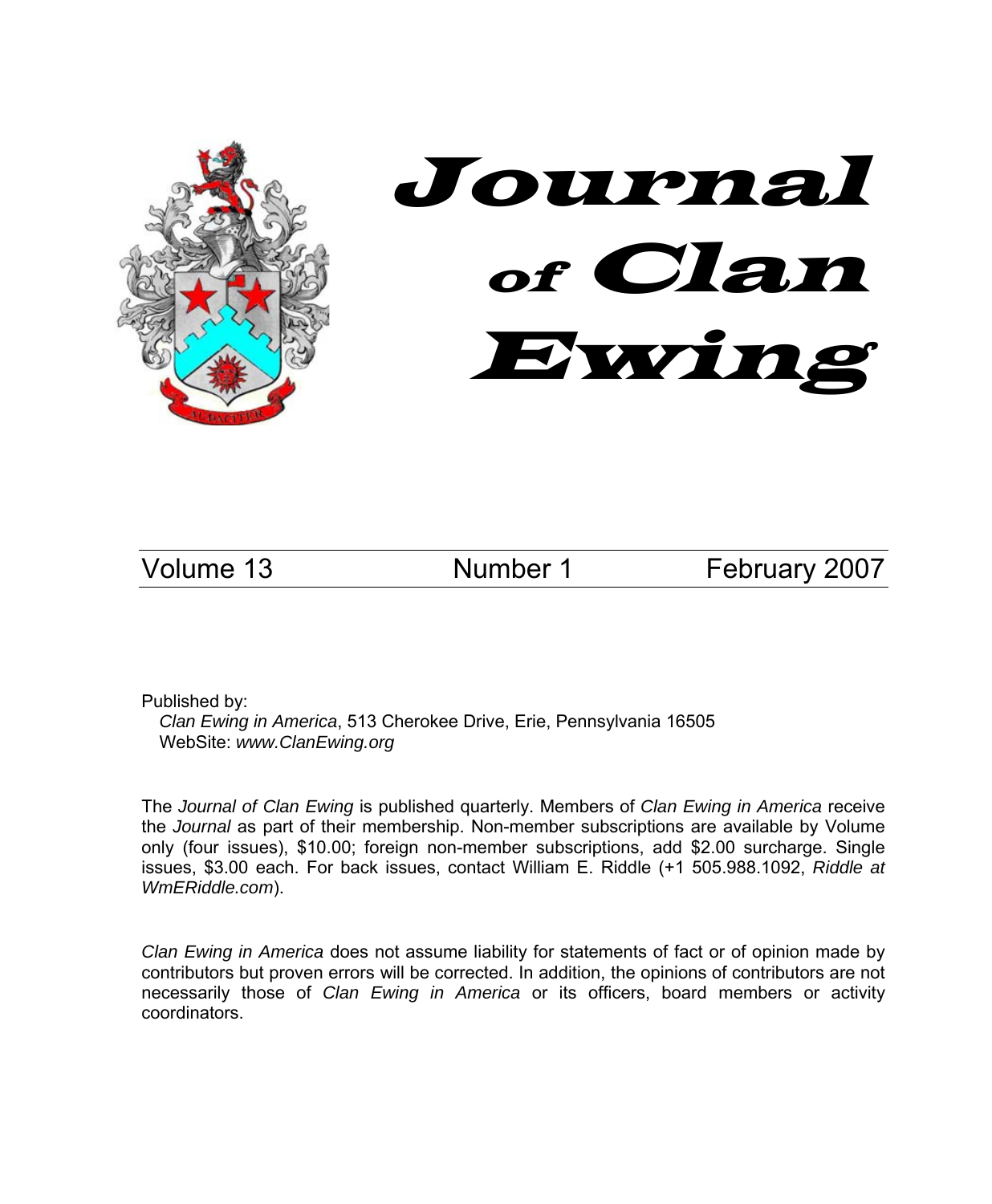# *Editor's Notes*

**William E. Riddle,** *Journal* **Editor (+1 505.988.1092,** *Riddle at WmERiddle.com***)** 

*The only thing constant in life is change.*  François de la Rochefoucauld

This issue of the *Journal* brings you some new Sections as well as discussions and demonstrations of other changes:

- Chancellor David Neal Ewing's *Chancellor's Message* explains changes that the Board of Directors has decided to make in order to expand and amplify *Clan Ewing*'s activities and services to its members as well as some changes the Board has decided *not* to make.
- Taken together, Beth Ewing Toscos' *Our Ninth Gathering* report and Chair Mary Ewing Gosline's *Chair's Message* mark a shift in attention from the most recent gathering in Ft Wayne to our Tenth Gathering to be held in Winchester, Frederick County, Virginia, in the Fall of 2008..
- Jill Ewing Spitler's *Membership News* message includes a new Section that identifies our new *Clan Ewing* members, in many cases describing their Ewing heritage and genealogy research interests.
- Clan Genealogist James R. McMichael's *Making "Cousin Marriage" Connections* contribution initiates a new consideration of the relationships among people related to Nathaniel Ewing.
- David Neal Ewing's *Ewing Surname Y-DNA Project Article 9* contribution reveals a new approach to understanding the Project's results through the definition of seven participant groups and the use of these groups to discuss some major conclusions.
- My *Ewing Settlers of Southwestern Pennsylvania* contribution initiates a new analysis of the relationships among the Ewing families which settled Allegheny and surrounding Counties in Pennsylvania.
- An *Upcoming Events* Section now lists activities of general interest happening in various locales.

Enjoy!

*Wm E. Riddle*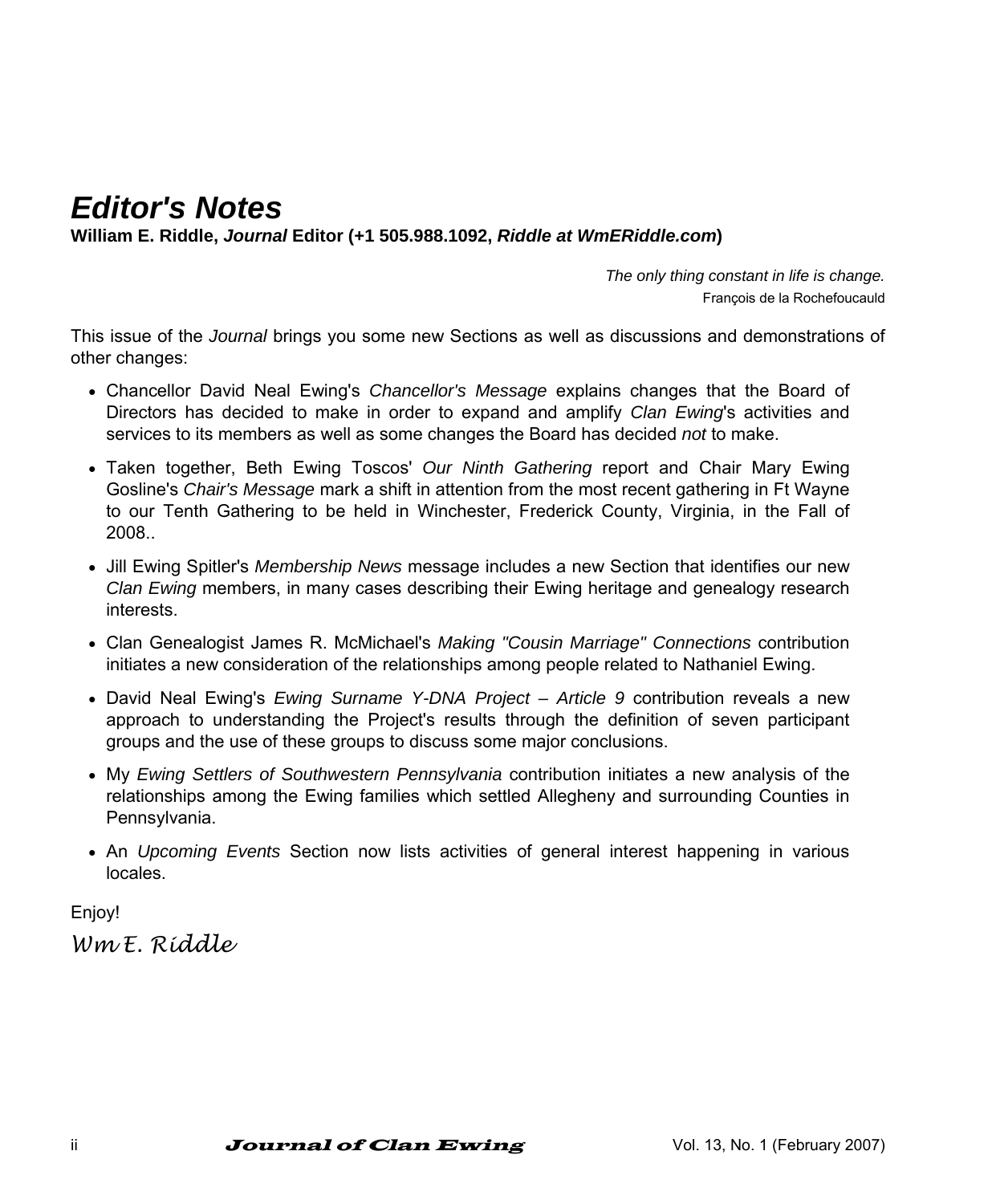# **Journal of Clan Ewing**

Volume 13

Number 1

February 2007

# **CONTENTS**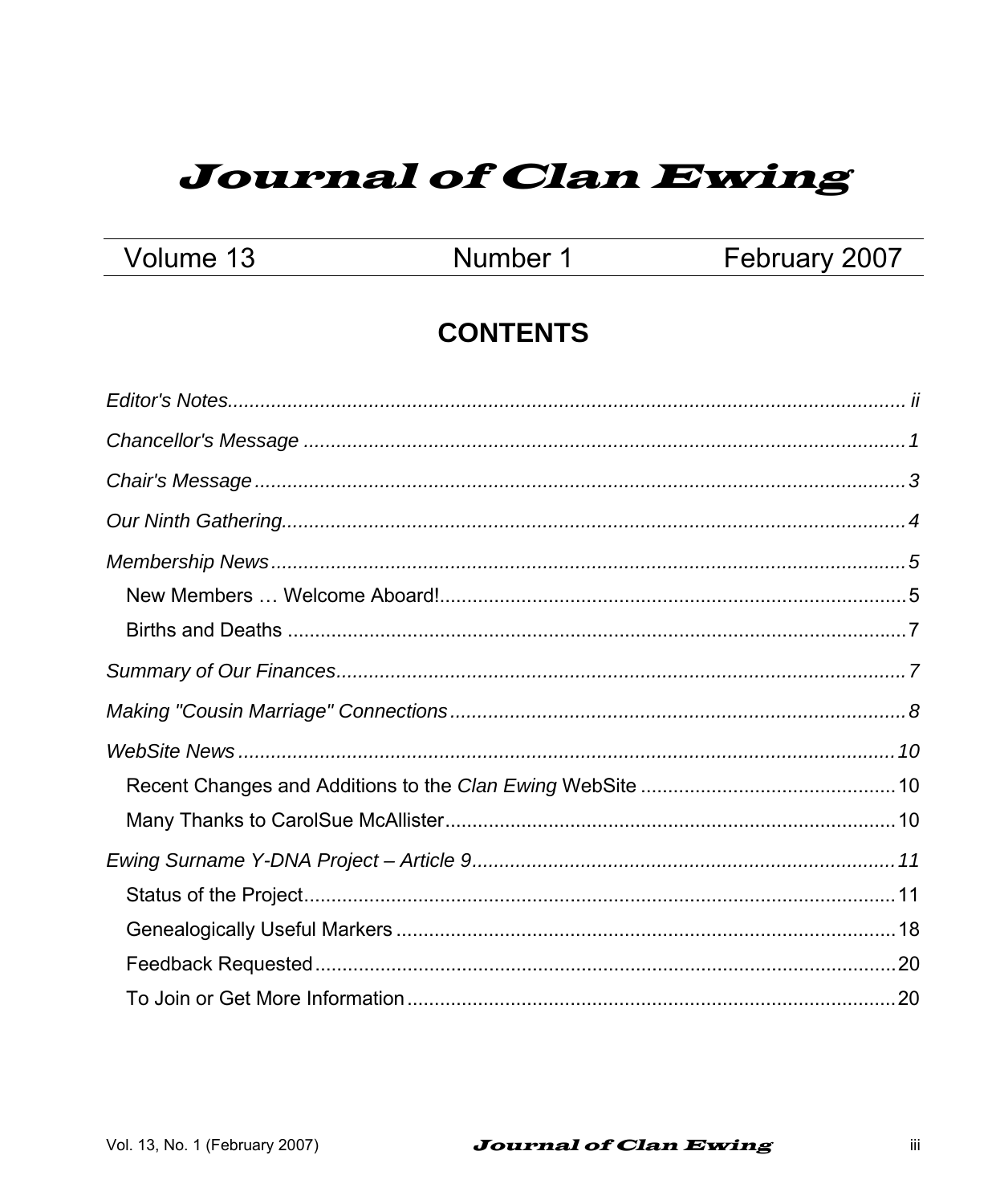| Ewing Settlers of Southwestern Pennsylvania (Part 1: Some James Ewing of Inch |  |
|-------------------------------------------------------------------------------|--|
|                                                                               |  |
|                                                                               |  |
|                                                                               |  |
|                                                                               |  |
|                                                                               |  |
|                                                                               |  |
|                                                                               |  |
|                                                                               |  |
|                                                                               |  |
|                                                                               |  |
|                                                                               |  |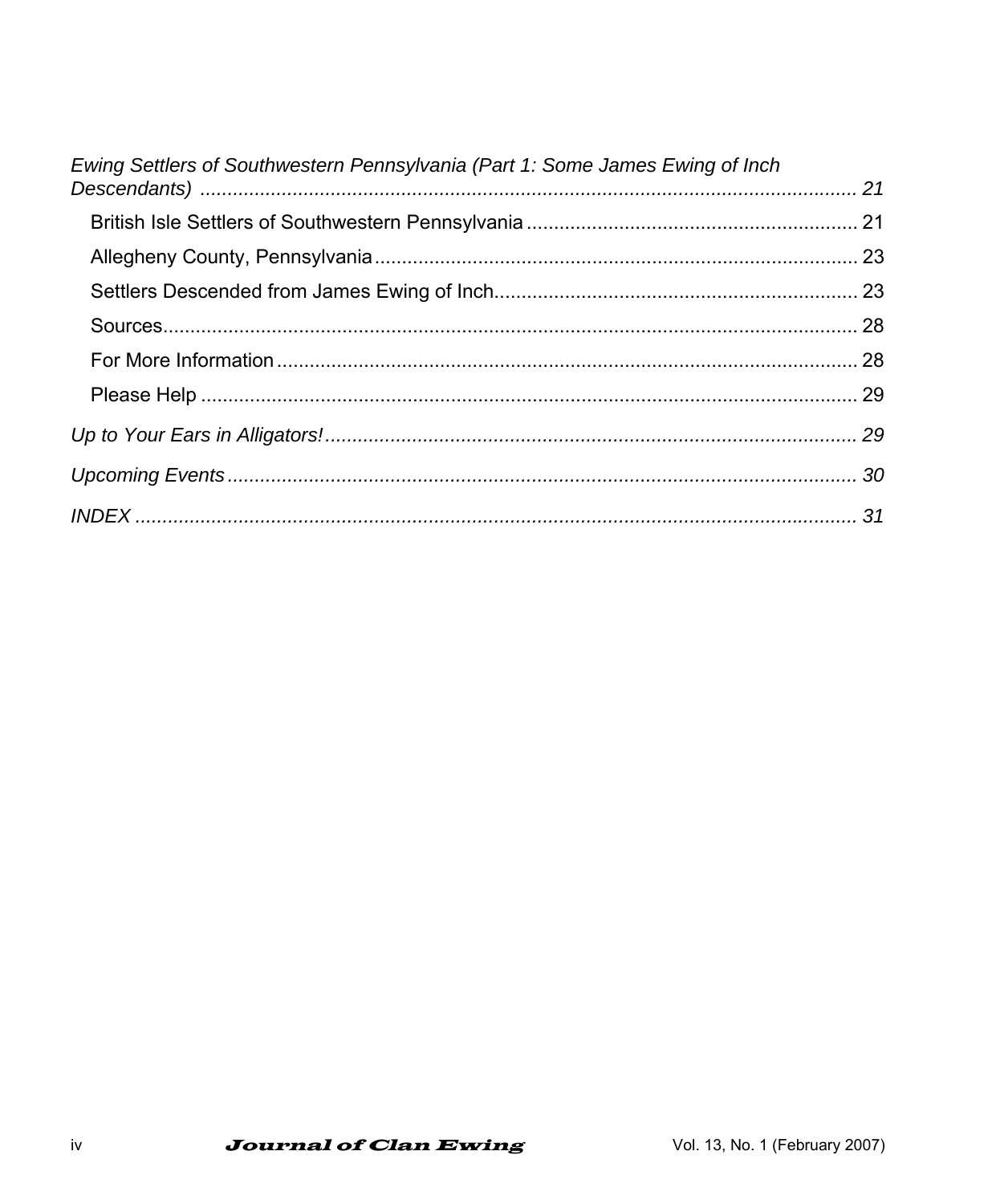# *Chancellor's Message*

#### **David N. Ewing, Chancellor (+1 505.764.8704,** *DavidEwing93 at gmail.com***)**

*Clan Ewing* is a group effort. To date, the exceptional service of a relatively small number of individuals has brought the organization to a point that reflects favorably on the entire Ewing family, and we can all be justifiably proud. Let us now join together to move the Clan to a new level. There is no reason we cannot become *the* best family organization in the country, and that should be our goal.

The *Clan Ewing* Board of Directors has had quite a discussion over the past several weeks about how the organization got to be where it is now and where we want to see it go from here. As you can imagine, there are a variety of opinions and suggestions, but we have a clear consensus about the most important points. These are discussed in the remainder of my message.

First and foremost, we are unanimous in the opinion that *Clan Ewing* should remain true to its statement of purpose, which is to:

"…foster interest in the Ewing Family; promote gatherings of the Clan; publish a newsletter periodically with information that is of a biographical, genealogical, and historical nature; encourage research identifying the relationship among the many different Ewing families in America; and share our research findings with others."

The Board also agrees that if *Clan Ewing* is to fulfill this purpose, we need to build on the past, improve the quality of our research and reporting, and involve as many interested people as possible. As we discussed ways to do this, it became clear that there are differing opinions that must all be respected and balanced. These healthy differences of opinion are reflected in all the conclusions and suggestions for "movin' on" discussed here.

As in all aspects of life, fiscal needs must be considered, and the Board has carefully analyzed our financial resources as we look to the future. The financial resources of *Clan Ewing* have always been small but sufficient. While this has allowed us to keep the cost of participating very low and to offer many free services to our members, it has also constrained our ability to do as much as we might like. Imagine what we could do with quadruple the budget!

But also imagine what the impact might be in terms of raising membership dues or charging for access to the material we have made available via our WebSite. We would fail to fulfill the purpose of *Clan Ewing* if we thoughtlessly squeezed out interested people on limited budgets as surely as if we neglected to foster research, publish the *Journal* or provide our WebSite. The Board is unanimous in feeling that we should not raise dues, and a majority of us believe that we should not charge for access to the information posted on the WebSite.

So where can we find the savings or additional income needed to support the desired growth of *Clan Ewing*'s activities and services?

Practically all of our operating expenses are for our mailings. The Board is unanimous in feeling that we must continue to print and mail hardcopy versions of the *Journal* to every member who wants this, and that we must welcome full participation in every aspect of the Clan by people who do not use computers. Nonetheless, one area of potential savings would be to increase our use of the Internet to communicate and distribute information, including the *Journal*. We will soon offer this option to those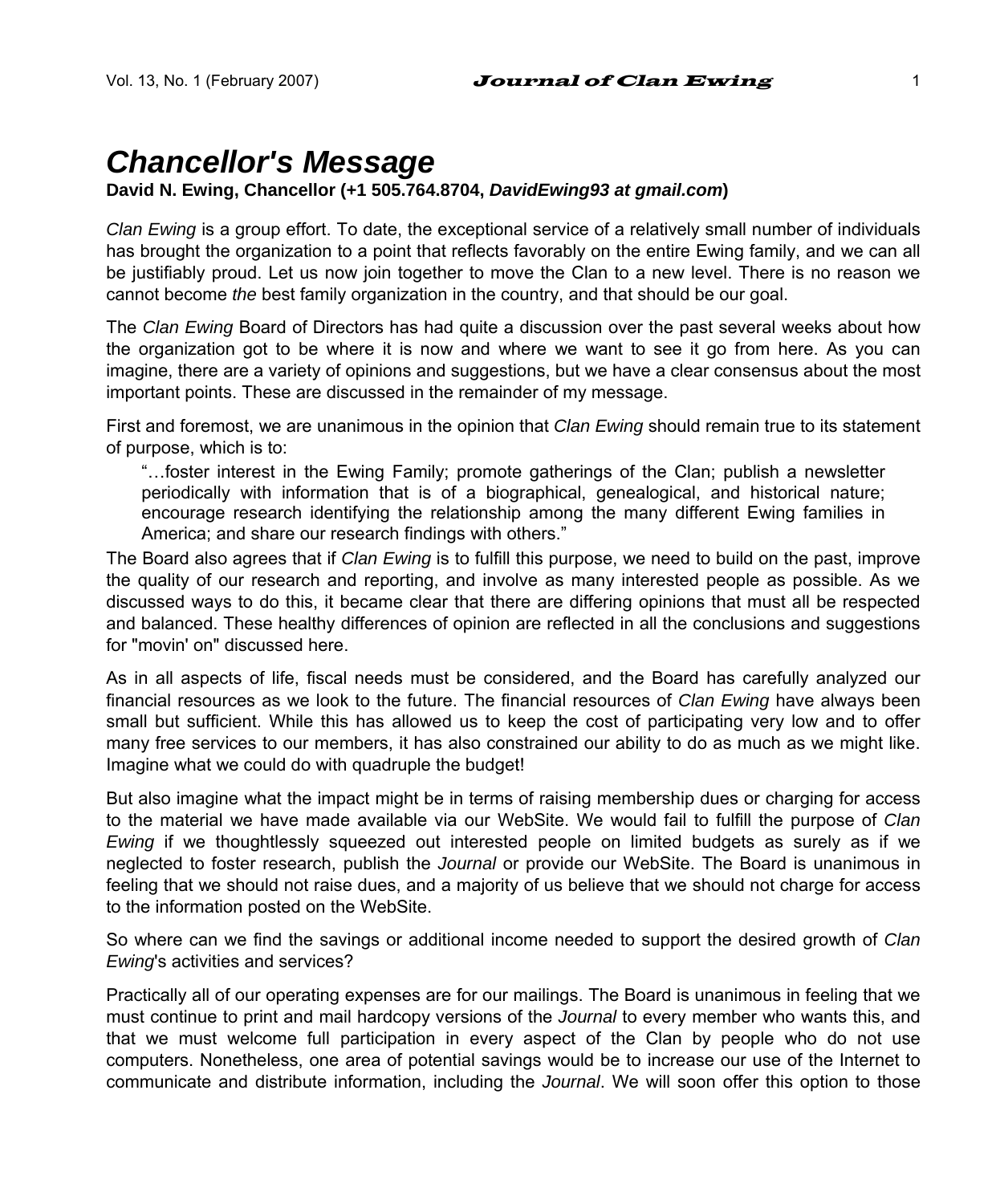who are interested, with our sincere thanks to those who take this option for their contribution to reducing our expenses.

What else can we do? We can and will cut costs where this won't reduce the quality of our work or limit/exclude participation. In addition, we are already beginning to move forward on a Membership Drive, under the direction of Membership Chair Jill Ewing Spitler, which will not only enhance the abilities of all of us to connect with potential cousins and other researchers who share our interests but also generate additional income from dues. A first step in this direction is the offer of reduced price "trial memberships" that is discussed in Jill Spitler's *Membership News* section of this issue.

It is plain that cutting costs and increasing the membership roll are not going to be enough to fund the budget we need to take *Clan Ewing* to its next level of excellence. The Board decided that an additional, valuable step is to make an appeal to all members and supporters of *Clan Ewing* for voluntary financial contributions. I know of several members who have quietly paid expenses out of their own pockets from time to time. But we believe that the purpose of *Clan Ewing* will best be served if we have a comfortable budget surplus that allows us to begin the planning of improvements and expansions to our activities and services. We have concluded that this budget surplus cannot be achieved by "picking pockets."

Therefore, this issue of the *Journal* marks the kick-off of a major *Clan Ewing* fund raising drive. We have set the objective of raising \$8000 over the next two years. I am very pleased to announce that a

member has generously made a contribution of \$1000 to kick off the fundraising drive and further offered to match every dollar contributed by other financial contributors, during 2007, up to an additional \$1000. Successfully matching this member's challenge for 2007 fund-raising would put us well on the way towards our 2007 objective.

The Board considered whether we should give special recognition or privileges to financial contributors, perhaps by establishing a series of "contributor levels" such as is done by your local symphony or similar nonprofit organizations. However, we decided that special recognition or privileges would not be appropriate for a family organization such as ours. It is important that each and every member of the Clan feel equally welcome and equally valued, regardless of their level of financial contribution. Further, we feel that those who contribute financially to the Clan do so not for recognition, but rather because they support the purposes of the Clan and feel privileged to contribute. Indeed, the generous benefactor who made the kickoff donation and challenge grant did so on condition of anonymity for exactly this reason.



The Board recognizes, as we always have, that not everyone will be able to make a financial contribution and that not everyone who is able will be willing. Therefore, we feel it equally important to continue to solicit, and highly value, contributions of materials, time and services. We continue to welcome the contribution of material for the *Journal* and WebSite. In addition, we hope to organize volunteers to provide needed support for our activities, for example, by scanning and entering data to support the Ewing Genealogy Documentation (EGD) Project. We are also very hopeful that the fastidious genealogists among you will offer to undertake detailed documentation of the first five generations of your immigrant line for posting on the WebSite. Jim McMichael has generously done this for the John of Carnashannagh line, but he's feeling like a lonely soldier. William Riddle has begun documenting the James of Inch line for the EGD, but the majority of his attention and data is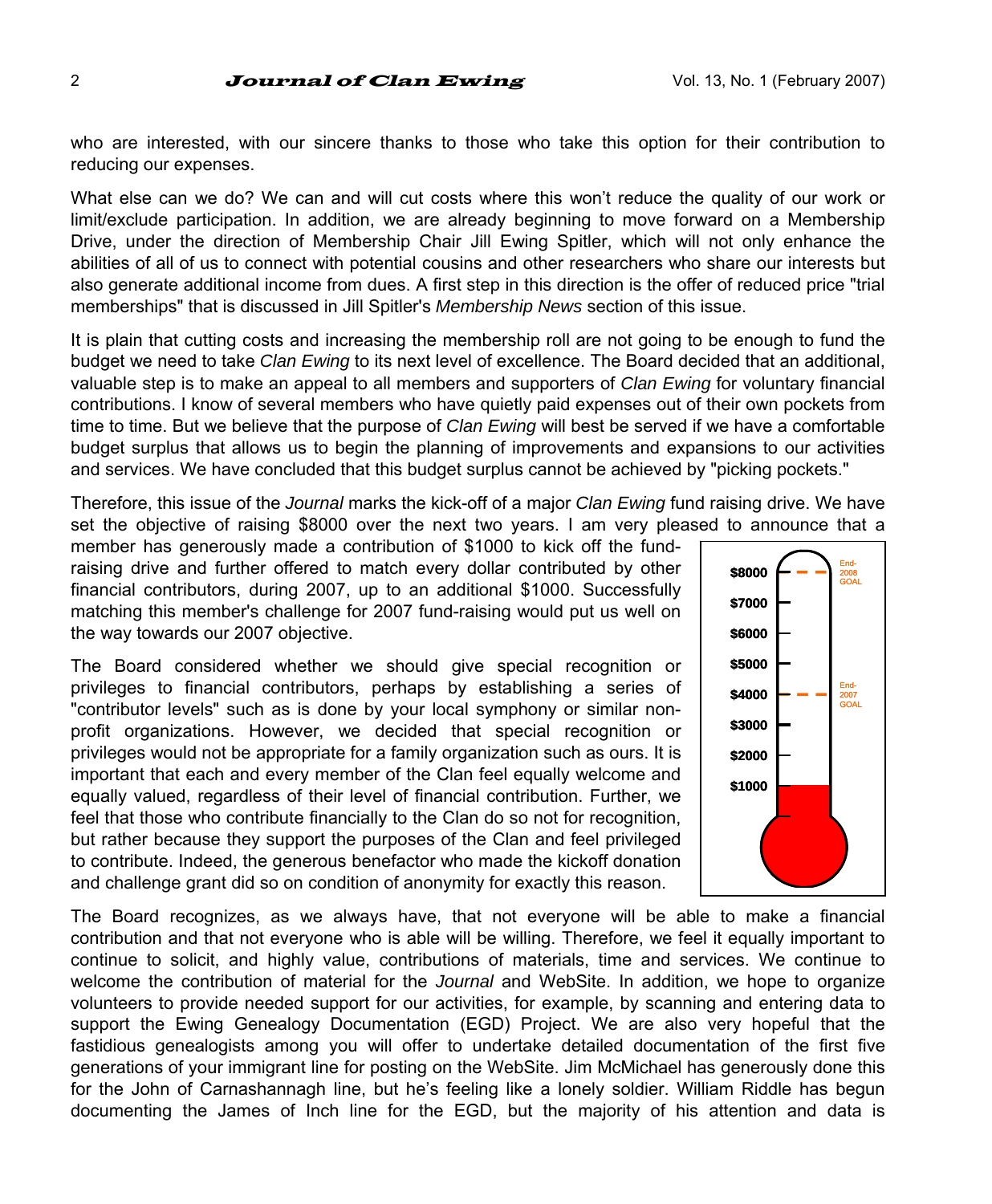concentrated on the sub-branches of this line that settled in Southwestern Pennsylvania (see his article in this issue), and I know he could use some help on the other sub-branches. Finally, we sincerely hope that those of you who qualify will participate in the Ewing Y-DNA Project so that we may broaden its coverage and, therefore, its value in support of traditional genealogical research.

The Board sincerely hopes that you agree that the continued growth of *Clan Ewing* deserves an appropriate part of your precious resources, financial and otherwise. Let me make a personal request to those of you who are able to give, financially and through non-financial contributions, to do so to a level that matches your interests in moving *Clan Ewing* to its next level of excellence.

*David N. Ewing*

# *Chair's Message*

#### **Mary E. Gosline, Chair (+1 410.997.3719,** *R.Gosline at worldnet.att.net***)**

As we begin to prepare for the 20<sup>th</sup> Anniversary Celebration of *Clan Ewing in America*, I want to entice you with background information on the site of our next gathering and share some of my reasons why the area is such a fun place to visit! Old Frederick County, founded in 1743 from Orange County, Virginia, encompassed an area that now includes twelve counties of Virginia and West Virginia. Here George Washington made his home for ten years. Situated near the north end of the beautiful Shenandoah Valley, Winchester, the county seat, is an "independent" city. (Records for Winchester are separate from the county records.) The oldest town west of the Blue Ridge Mountains, Winchester was settled in the 1730s. George Washington's office is located in the historic section of town. The Apple Capital of the country, Winchester changed hands 72 times during the Civil War.

In addition to rich history, the area is known for its beautiful scenery. The valley, nestled between the Blue Ridge Mountains and the Appalachian Mountains, was a migration route for many folks from the Mid-Atlantic States – Pennsylvania, Delaware, New Jersey, and Maryland – to points South – Virginia and the Carolinas. While our family has driven alongside the apple orchards, camped along the scenic Skyline Drive, and made many trips along Interstate 81 to take our daughter to James Madison University, one of the loveliest spots in the Valley is the view from the Ewing Cemetery. Located in Stephens City, just south of Winchester, it was established on land owned by William Ewing (1711- 1781).

I first became interested in the area many years ago when I tried to solve a Ewing family puzzle. My mother insisted that my father's Ewing chest of drawers had come from Virginia. I had no knowledge of our Ewing branch *ever* being in Virginia. I thought they had moved through Western Pennsylvania and taken the Ohio River to Kentucky. But Mother had an excellent memory and remembered my great-aunt Mary Ewing emphasizing the fact that the chest had traveled with the Ewing family from Virginia. A few years later, Bob and I spent a day in the Handley Regional Library and Frederick County Courthouse where we located records for William Ewing (1711-1781) and his family. I sent those to Margaret Fife, but I did not find any records for William's brother, my Samuel Ewing (1718-1798), in Winchester. Time passed and my best friend and neighbor moved to Martinsburg, West Virginia, just a "stone's throw" from Winchester. She introduced me to Nancy Ewing Weller and that led to our meeting Nancy's family who were William Ewing's descendents. (A very gracious group of cousins, they will be our hosts for the 2008 Gathering.) The climax of our first trip to meet these wonderful folks and to work in the Ewing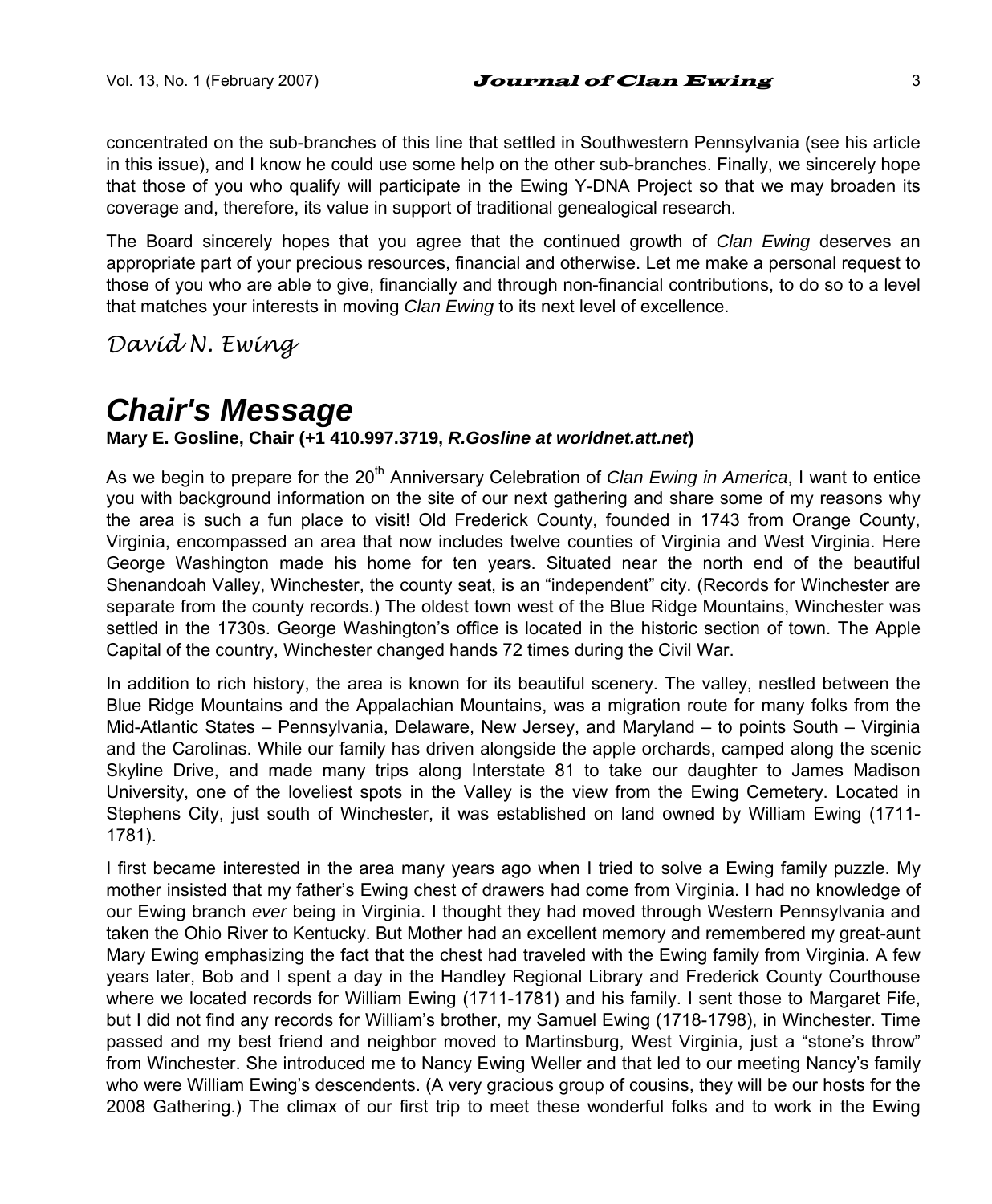Cemetery was to see Samuel Ewing's gravestone in Stephen's City, *Virginia*. One of the few stones to be unbroken, it even has Samuel's dates on it! I felt like a "history detective." That chest probably did come from Virginia. Now I need to double my efforts to find documentation of Samuel's residence in Frederick County. I believe I'll work on his daughter Margaret who married William's son Robert.

Perhaps some of you will find nuggets of Ewing family history when you visit "The Valley." Begin planning now for a fantastic Ewing Family Gathering in the fall of 2008. Along your way to or from Virginia you may want to tour Charlottesville and Williamsburg, Virginia; Gettysburg, Pennsylvania; Annapolis, Maryland; and/or Washington, DC. In addition to the rich history that each of these cities offers, wonderful research facilities are also available.

*Mary E. Gosline*

# *Our Ninth Gathering*

### **Beth Toscos, Ninth Gathering Coordinator (+1 260.432.4538,** *1lyngarden at verizon.net***)**

The dust has settled on the Ninth Biennial Gathering of *Clan Ewing in America*. It is appropriate to provide a few end notes to our Fort Wayne experience. There were many positive comments on the form and content of our Gathering. I would like to thank everyone for so enthusiastically embracing the activities and seminar sessions. I believe a few new things were learned by everyone, but better still, many new connections were made with Ewing cousins and old connections strengthened by this Gathering.

Fort Wayne had a lot to offer us in the way of genealogical and historical venues, and we took full advantage of them. From the Commemorative

Ceremony at the Ewing Memorial in historic Lindenwood Cemetery to our tours of Chief Richardville's home, the Swinney Homestead and



and They Made Ours!

the fabulous Auburn-Cord-Duesenberg Museum, everyone had an opportunity to see some well preserved relics of former times. Many took the opportunity to research at the Allen County Public Library (ACPL), which in recent weeks had moved into its "new" old home at the original site of the ACPL in downtown Fort Wayne.

Our seminar sessions proved very educational. David Neal Ewing gave two excellent presentations on the importance and applicability of the Ewing Surname Y-DNA Project, and

although this topic can be difficult to understand, Dr. David's explanations helped all of us to get a better look at how this new technology can supplement our traditional genealogical research. Jim McMichael had an opportunity to pitch the new Ewing Genealogy Documentation (EGD) Project which is a great effort to provide the proof of our research and will prove useful over time for all Ewing genealogists. An excellent session on Scottish genealogy and resources by Jeanne Stump and a cultural presentation by the Fort Wayne Scottish Cultural Society rounded out Saturday afternoon.



Edward G. Gibson, Direct Descendent of Alexander Ewing of Fort Wayne, and His Wife Angie Were Interviewed for the Local News at the Lindenwood Ceremony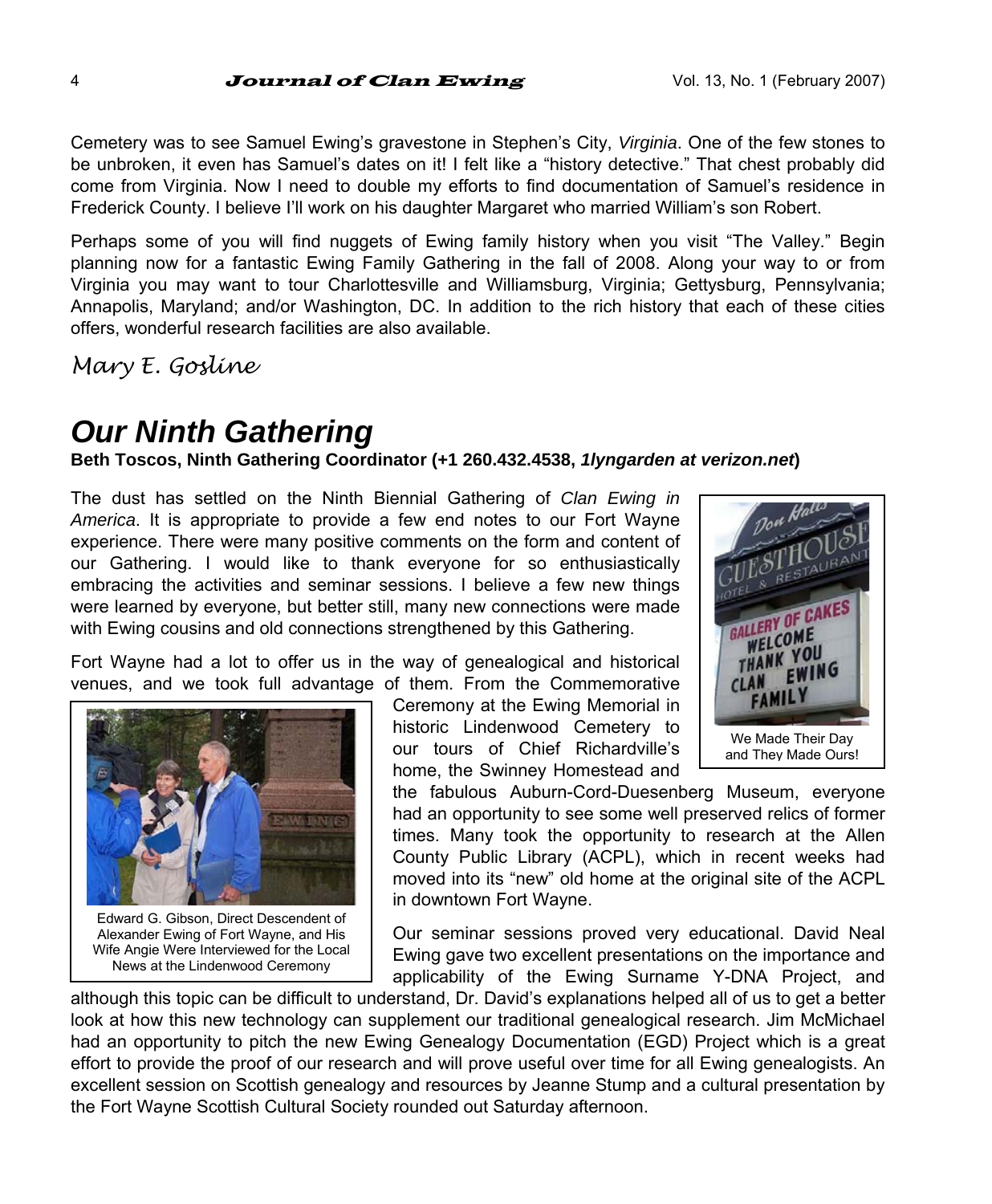The Gathering marked a change in leadership and recognized service way beyond the "call of duty." George Ewing turned over the Chancellorship to David Ewing, and George's service was recognized by the presentation of a plaque noting his many valued contributions. In addition, a plaque and a lifetime membership were presented to James McMichael for exceptional service in many capacities and Robert Johnson was recognized for outstanding service to *Clan Ewing*. Mary Gosline was elected Chair (to replace David) and a new Board of Directors was established. (For a list of the Board Members, see the inside of the *Journal*'s cover.)

The highlight of the Gathering for me was, without a doubt, the wonderful Fort Wayne Pipes & Drums who opened our Saturday night gala with their



Fort Wayne Pipes & Drums

presentation of bagpipe music. Saturday night also gave me and my immediate family a reason to have



In-coming Chancellor David Ewing (left) Recognizes the Contribution of Out-going Chancellor George Ewing

a family reunion, with cousins coming from as far away as California and Florida.

We gained several new members from the area in and around Fort Wayne. They must have been surprised at the dedication of *Clan Ewing in America* to the ideals that inspired our founder, Rev. Ellsworth Ewing. *Clan Ewing in America* will always open arms and hearts to welcome new members. I hope that all members, new and old, enjoyed this Gathering as much as I did.

And now, on to the Tenth!! *Beth Toscos*

# *Membership News*

**Jill Spitler, Membership Chair (+1 330.345.6543,** *JEwingSpit at aol.com***)** 

As Membership Chair, I have been very busy and want to welcome all our new members as well as thank our members who renewed their memberships. We are going to have a special membership drive to sign up family or friends for a Trial Membership, which includes two issues of the *Journal*, for \$10.00. There is a form included with this issue of the *Journal* for you to use to provide Trial Memberships for your family or friends. Hopefully, after hearing of our activities and seeing the information we provide through our *Journal* and WebSite, they will like us so much they will become regular members of our wonderful family group.

One of the ideas I have always wanted to try is for all of us to get better acquainted and find out what lines we are from or are researching. I have started including this sort of information in the following New Members section. Please contact these folks, especially if they relate to you, and welcome them aboard.

## **New Members … Welcome Aboard!**

**Daniel C. Ewing** of Fort Wayne, Indiana, joined after attending the Fort Wayne Gathering. Dan is DC2 on the Ewing Surname Y-DNA Project's charts. Dan's immigrant ancestor (great-grandfather) was George Alexander Ewing (familiar names!), who arrived in New York on 17 May 1850 at the age of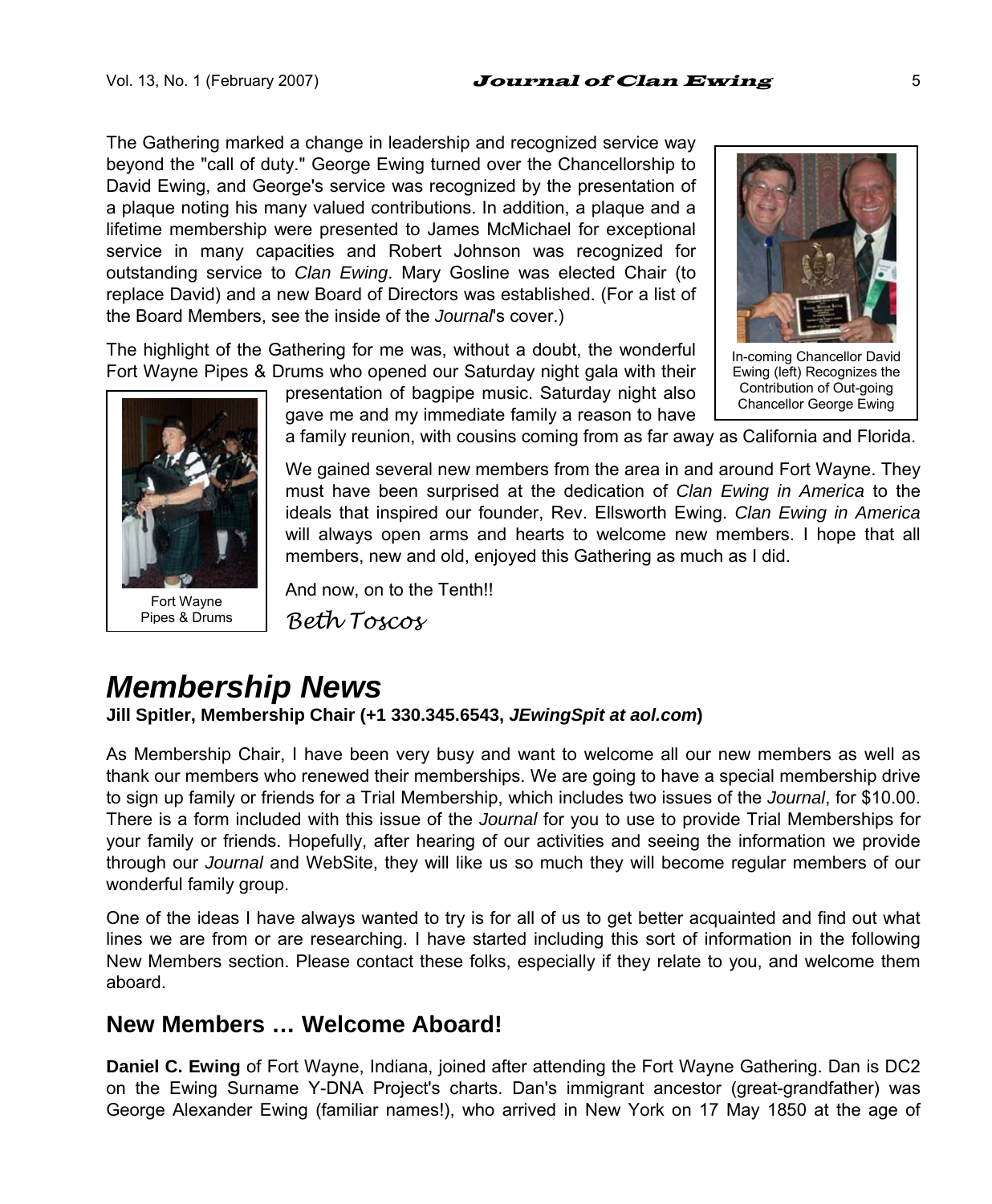twelve. He was traveling with a younger brother Robert Shaw Ewing, age ten. The two boys were sons of Samuel and Jane (Shaw) Ewing, who lived in the Londonderry area of Ireland. Dan's ancestors lived in Michigan – he is a native of Marquette, Michigan, in Michigan's Upper Peninsula. Dan is looking forward to learning more about his Irish connections! He can be reached at *D.C.Ewing at att.net*.

**Jeffrey S. Ewing** is descended from William (Swago Bill) Ewing (b. 1756 Pocahontas County, Virginia, d. 1822 Gallia County, Ewington, Ohio). He is a 4<sup>th</sup> great-grandson of Swago Bill Ewing. Jeff's father is Benjamin Edison Ewing Jr. – a *Clan Ewing* member for a number of years and BE in the Y-DNA tables. Jeffrey is very interested in the Ewing Genealogy Documentation (EGD) Project and believes that Swago Bill's father was Pocahontas James Ewing (b. 1720/22 in Ireland, d. 1800/01 in Virginia). He is interested in the history of the Ewings as far back as he can reach, even to the prehistoric huntergatherer period in Ireland. He believes that his family moved to Western Scotland about AD 1000, then moved back to Northern Ireland again in the 17th Century for a short time, before moving to the United States. He would love to develop, and then pass on to his sons, a complete story about his ancestry. Jeff can be reached at *jse1582 at comcast.net*.

**William (Bill) Charles Ewing** and his wife **Carole** joined after attending the Fort Wayne Gathering. His son and daughter-in-law, **Thomas** and **Lucy**, are also new members. Bill, the brother of Membership Chair Jill Spitler, is WC on the Y-DNA test charts. He and his sister Jill hope to find where they belong in the Ewing "forest"; they know they belong from the results of the Ewing Surname Y-DNA Project's Project, but determining just where is still the issue. Their oldest proven ancestors are James and Mary (Shellenberger) Ewing who lived and died in Lancaster County, Pennsylvania.

**Mary Ewing Gemmell** joined *Clan Ewing* with her husband **Hugh**. Mary is looking for information on Philip Ewing and Angeline Lewis Ewing who both lived in Licking County, Ohio. Philip's parents were Robert and Mariah Beymer Ewing. A son, Charles Webster, was born 20 June 1855 and married Caroline C. Peppard II in June 1881 in McClean County, Illinois. Mary's grandfather was born in Ashkum, Illinois, in 1887. Her siblings are Roy, Charles, Maude, May and Ethel. Mary may be contacted at *meg3128 at comcast.net*.

**Patricia Ewing Hammond** is a sister of *Clan Ewing* member Karen Barstow and a distant cousin of Ellsworth Ewing, the founder of *Clan Ewing*. Patricia and Karen's father was Dwight Smith Ewing who died in 1990. He was a son of George Samuel Ewing who was a son of Samuel Galbreath Ewing. All of these are thought to be descendents of Samuel Ewing (c1701-1772) who is discussed in Chapter XXXIII of Fife's *Ewing in Early America*.

**Mary Elizabeth (Mary Liz) Riddle** – the sister of WebMaster William E. Riddle – is a 3<sup>rd</sup> greatgranddaughter of Squire James Ewing (1733-1825) who emigrated from Cecil County, Maryland, to Allegheny County, Pennsylvania, circa 1773. Mary Liz joined along with her children, **Susan** and **Tony Harrington** and **Paul** and **Kathy Schmidt**.

**Ellen Lynn Taylor** and **Jeannette Ellis Flynn** are daughters of WebMaster William E. Riddle. They have joined with their spouses, **Steven Keely Taylor** and **Michael Clinton Flynn**. Ellen and Jeannette are 4<sup>th</sup> great-granddaughters of Squire James Ewing (1733-1825) who emigrated from Cecil County, Maryland, to Allegheny County, Pennsylvania, circa 1773.

Other new members who didn't have the opportunity to provide a synopsis of their interests before the deadline for this issue of the *Journal* are: **Kimberly Ewing Dugan**; **Cecil Surell Ewing**; **Lewis M. Ewing**; **Thomas N. Ewing**; **William C. Ewing, Jr**; **William Leigh Ewing**; **Melba Ewing Gentry**; **Carrie**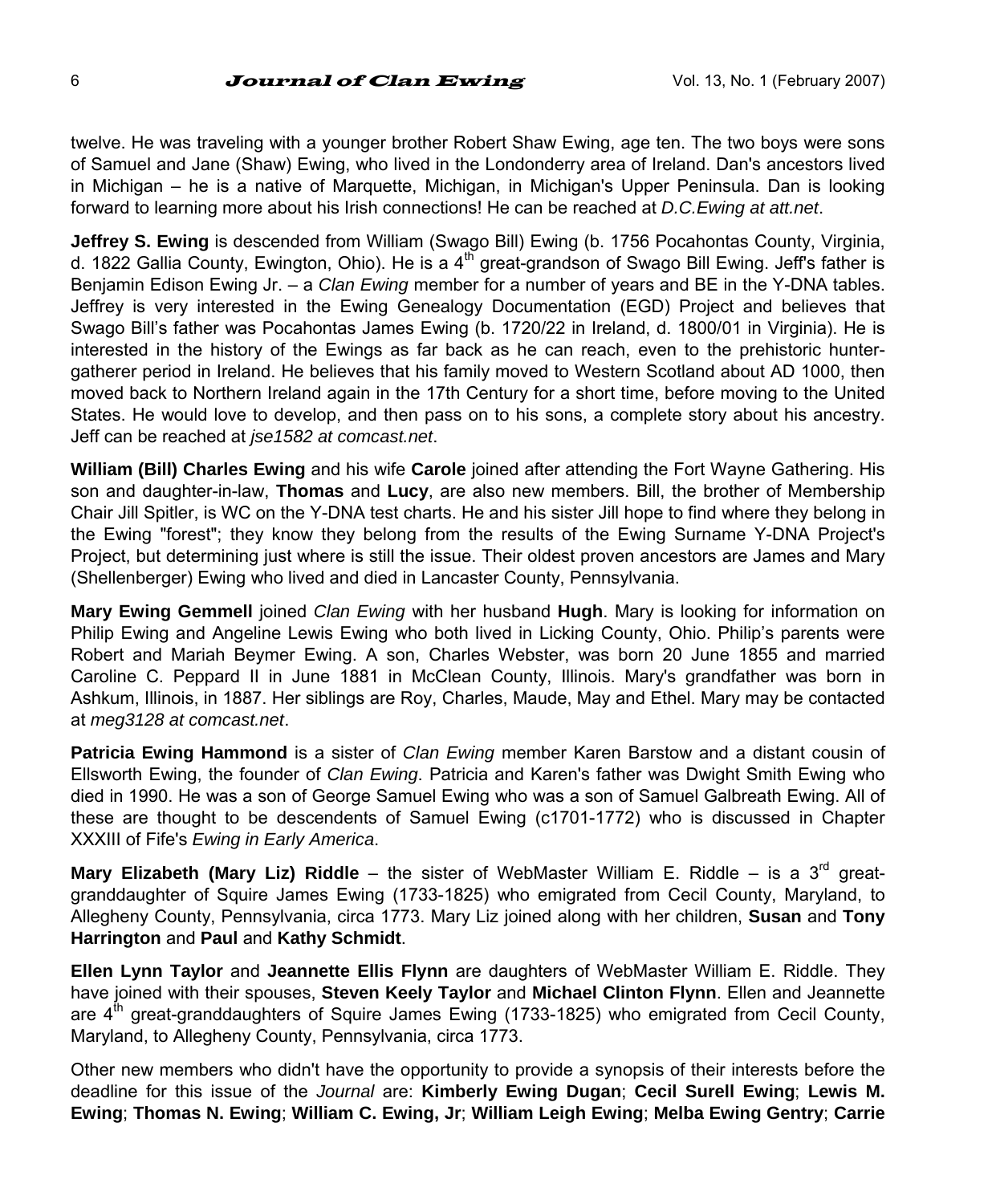**R. Grandinetti**; and **James Houston**. Hopefully we can include notes regarding their interests in the next issue of the *Journal*.

## **Births and Deaths**

**Arlon Ewing** (Member #226) passed away on 20 December 2006, just two weeks short of his 93rd birthday. He is survived by a daughter, Beatrice June Ewing, of Dimmitt, Texas.

**Arvel Wayne Ewing Sr.**, age 76, known to his friends as Buck, of Columbia, South Carolina, died at home with his family on Friday, 6 January 2007. He was born 18 February 1930, in Gould, Oklahoma, to Walter Almond Ewing and Grace Fox Ewing. [*An obituary, with genealogical information, may be found at boards.rootsweb.com/surnames.ewing/1813/mb.ashx.*]

**Margaret Mary Ewing** (Member #880), a veteran department store retail associate and a passionate genealogist, died 5 October 2006 at her home in Decatur, Georgia, at age 47. She was the daughter of Army Lt. Col. Charles G. Ewing of Knoxville, Tennessee, and Helen Burns of Savannah, Georgia. [*An obituary, with genealogical information, appears in* The Washington Post*, 7 October 2006.*]

**Mary Ewing Pattison-Wierzbicki**, a cousin of *Clan Ewing* member David (Mountain Dave) Purtill, died on the 30<sup>th</sup> of December 2006.

**Cleora Ewing Purtill**, mother of *Clan Ewing* member David (Mountain Dave) Purtill, passed away on 31 December 2006 in Lansing, Michigan, just a few months after her 100<sup>th</sup> birthday. As of the date of her death, she was the oldest living *Clan Ewing* member.

**Erin Lynn Taylor** was born on 15 January 2007 (her father's birthday!) in San Francisco, California, to Ellen and Steve Taylor. She is a granddaughter of WebMaster William E. Riddle and a  $5<sup>th</sup>$  greatgranddaughter of Squire James Ewing (1733-1825) who emigrated from Cecil County, Maryland, to Allegheny County, Pennsylvania, circa 1773.

*Jill Spitler* 

# *Summary of Our Finances*

**Robert H. Johnson, Treasurer (+1 814.455.8940,** *ClanEwing at worldnet.att.net***)** 

Our income for 2006 came from Gathering Reservations, Library Gifts, Membership Dues, and Merchandise Sales. The total income was \$18,552.78. Our expenses were for Advertising, Bank Service Charges, the "Dear Cousin Letter," Dues and Subscriptions, the 2006 Gathering, Awards, the *Journal*, Office Supplies, Postage and Delivery, and the WebSite. Total expenses were \$20,073.27. Because some 2007 membership dues were not paid by the end of 2006, and because the Gathering's income fell short of its expenses, we ended 2006 with a loss of \$1,634.54. Our Bank Balance, Inventory, Petty Cash, and Equipment at the end of 2006 were valued, in total, at \$12,550.91.

For a detailed report on our 2006 Profit/Loss and our end-2006 Balance, please contact me.

*Bob Johnson*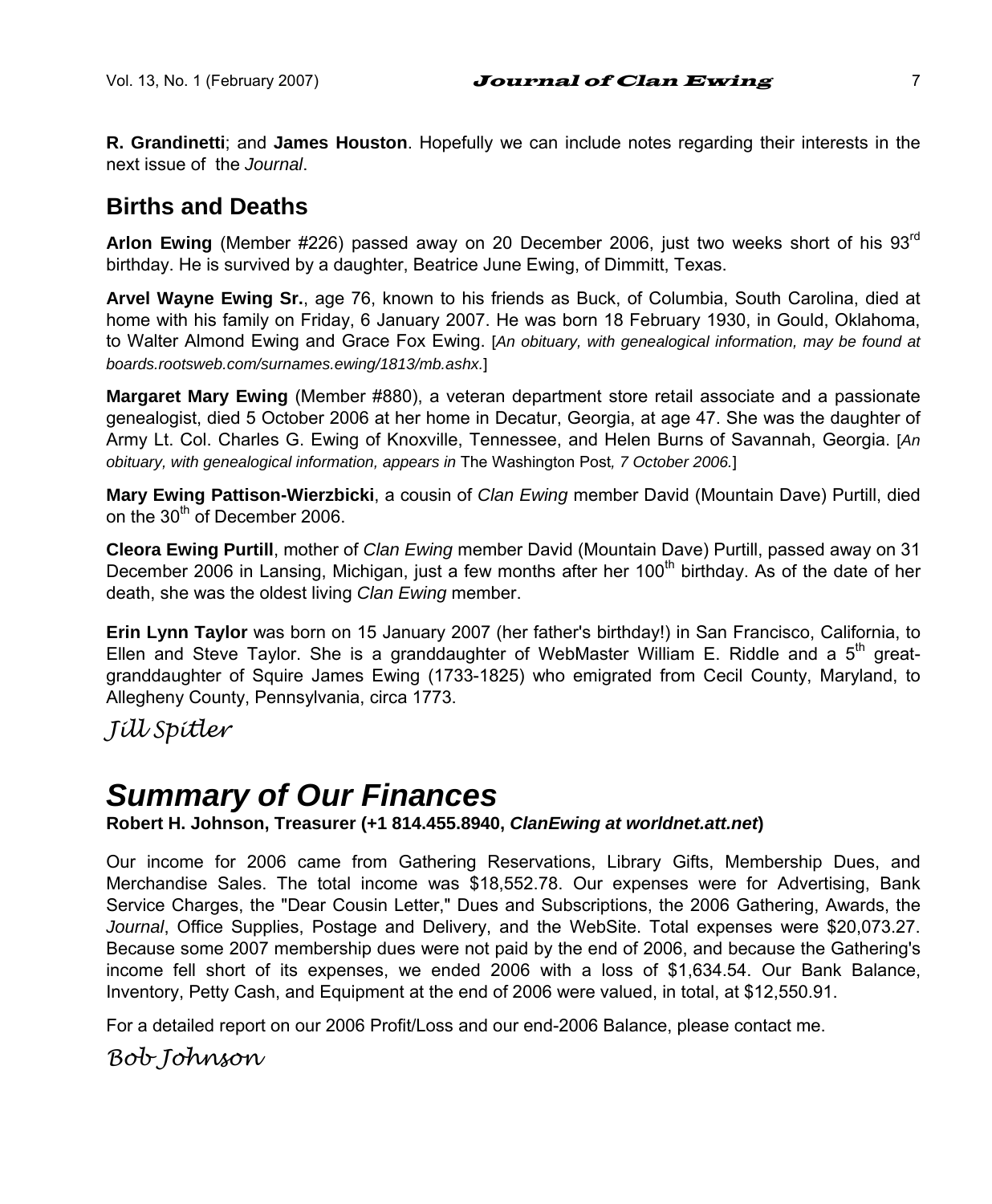# *Making "Cousin Marriage" Connections*

**James R. McMichael, Clan Genealogist (***JimMcMcl at worldnet.att.net***)** 

Over the years, many of us have seen information where it indicates a Ewing married a cousin. In some of those cases, the writer does not give enough information to allow the reader to know how that kin relationship occurred.

Specifically, I have spent a little time on the family of Nathaniel Ewing. It is said he married his cousin, Rachel Porter. But, I have never seen any information that allows me to know that they were actually kin although Rachel's mother was Margaret Ewing Porter.

We all have problems trying to connect our American Ewing family to our Ewing family in Ireland and/or Scotland. In order to really pin down a relationship, all Ewing researchers need to work on trying to document it. Any small piece of information could be a help and your analysis could be helpful.

To me it gets pretty interesting at this point because we do not know how Nathaniel and Rachel are related. And, if we ever get close to resolving the problem our paradigm about the possibility may have to change some.

In order for Rachel and Nathaniel to have married, I would assume that they lived close to each other. Based on the Burt Session Records that have been reported in the Ireland Research available on the *Clan Ewing* WebSite, we can place Rachel somewhere close to the Burt Parish. Also from the Burt records, we know that Robert Ewing was the father of Margaret Ewing and that makes Robert the grandfather of Rachel. Robert is identified in those records as being from the townland Elaghbeg.

It seems that in most records, Nathaniel, his half-brothers and his father are identified as being from Coleraine, Ireland. Research in Ireland seems to say that no records for any Ewings have been found in Coleraine for the period of time that we are interested in. Also, Coleraine is about 40-plus miles from the area where Margaret Ewing was apparently born, raised and married.

I think we have to ask two questions: In 1720, how far could a person travel in a day? Could Nathaniel have known Rachel well enough to have married her assuming he had to travel a day or more one way just to see her? It just seems to me that Nathaniel, his siblings, and parents lived somewhere in the area included in the Burt Congregation.

Also, if brothers moved from Scotland to Ireland are they likely to live in the same general area? When the plantations were set up, the owner recruited families from the area where the "undertaker" – not a funeral director, but rather a land owner – lived in Scotland.

Some could say that we really have several distinct families that came from Scotland and we could not agree or disagree with them because, at this time, we do not have any evidence to prove it one way or the other.

On the facing page, I have presented an ancestor chart (a.k.a. a pedigree) involving some of the names we know. Besides Nathaniel and Rachel being "cousins," we also have information that says Ann "Sea Gull" Ewing, a daughter of Nathaniel, married her cousin, James Breading.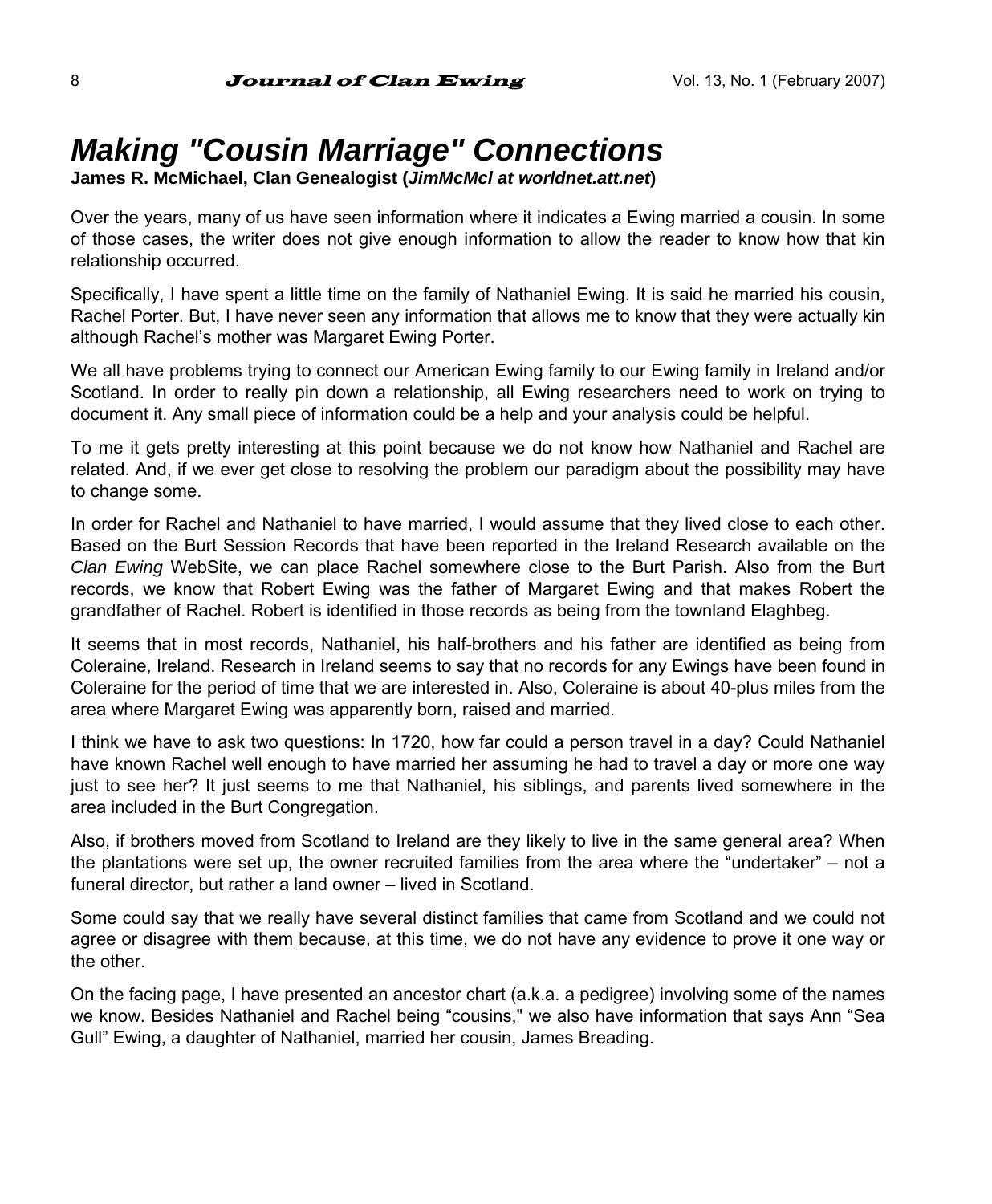

A word about the ancestor chart. Each person has a number. When considering a certain person, the number for the person's father is two times the number for the person. Further, the number for the mother is one greater than the father's number. For example, Nathaniel is 6, his father is 12 (2 x 6) and his mother is 13 (12 for the father plus 1).

I could consult all the information that is available and include some additional names of people that married in Ireland. However, what I am hoping to do is to get a number of you to look at the information in Fife's book – posted on the *Clan Ewing* WebSite – and the Ireland Research – also available on our WebSite – and develop some of your own thoughts. The more eyes that look at the information, the better our chances are of having more ideas and thoughts about whether or not these people are cousins.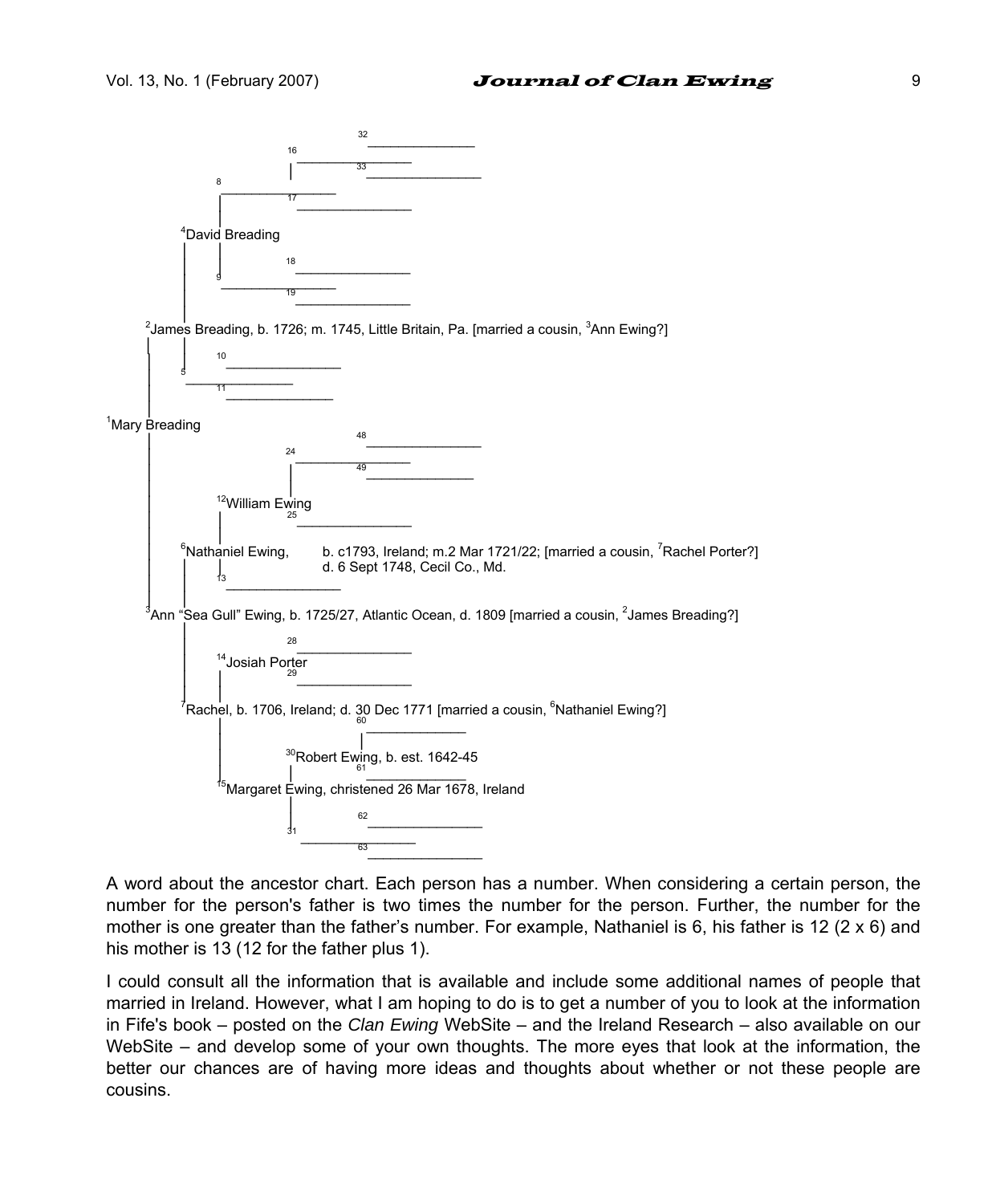Assuming that males married when they were 30 years old and females married when they were 20 years old, I have identified 28 separate events that would pertain to a person born between 1640 and 1672. That would include the generation of Robert Ewing, the grandfather of Rachel Porter. Since Robert is my family line, I have estimated that he was born about 1642, give or take two-or-three years.

I think we are trying to work with several families, not hundreds of families, and this world is smaller than we might think. Just this week, I was looking at some Ewing information that took me to a family on the South Fork of Duncans Creek in Laurens County, South Carolina. And, that is within 6-to-10 miles of the area that I was working with while researching my Henderson family.

I very much hope to hear from some of you about all of this.

*James R. McMichael*

# *WebSite News*

**William E. Riddle, WebMaster (+1 505.988.1092,** *Riddle at WmERiddle.com***)** 

## **Recent Changes and Additions to the** *Clan Ewing* **WebSite**

Additions to the *Clan Ewing* WebSite since the last *Journal* issue include:

- David N. Ewing's eighth Ewing Surname Y-DNA Project article and updated versions of the Y-DNA Project's Results Tables discussed in David's ninth article which appears later in this issue of the *Journal*.
- A transcription (by John D. McLaughlin and David N. Ewing) of the Ewing-surname Chapter in C. L'Estrange Ewen's 1931 *A History of Surnames of the British Isles*.

## **Many Thanks to CarolSue McAllister**

It was in 1998 when CarolSue McAllister volunteered to help our genealogist Jim McMichael launch *Clan Ewing*'s WebSite. CarolSue became its first WebMaster and continued in this capacity until requesting assistance in 2006 with the intent of transitioning to a new WebMaster.

CarolSue credits Jim McMichael and many others for the WebSite's success as well as Jim, personally, for much of the information that has been posted on the WebSite. She feels, in retrospect, that the WebSite has been a good thing for *Clan Ewing* and, in particular, believes *Clan Ewing* has gained many members over the years from having an Internet presence.

By the way, Jim and CarolSue are second cousins. Their great-grandfather, James Ewing was born in 1790 and the father of 19 children.

CarolSue handled the WebSite for over eight years. *Clan Ewing* owes a great deal of gratitude to her, not only for getting it going but also for creating a WebSite that provides considerable value. Profuse thanks to her for a job *very* well done!

*Wm E. Riddle*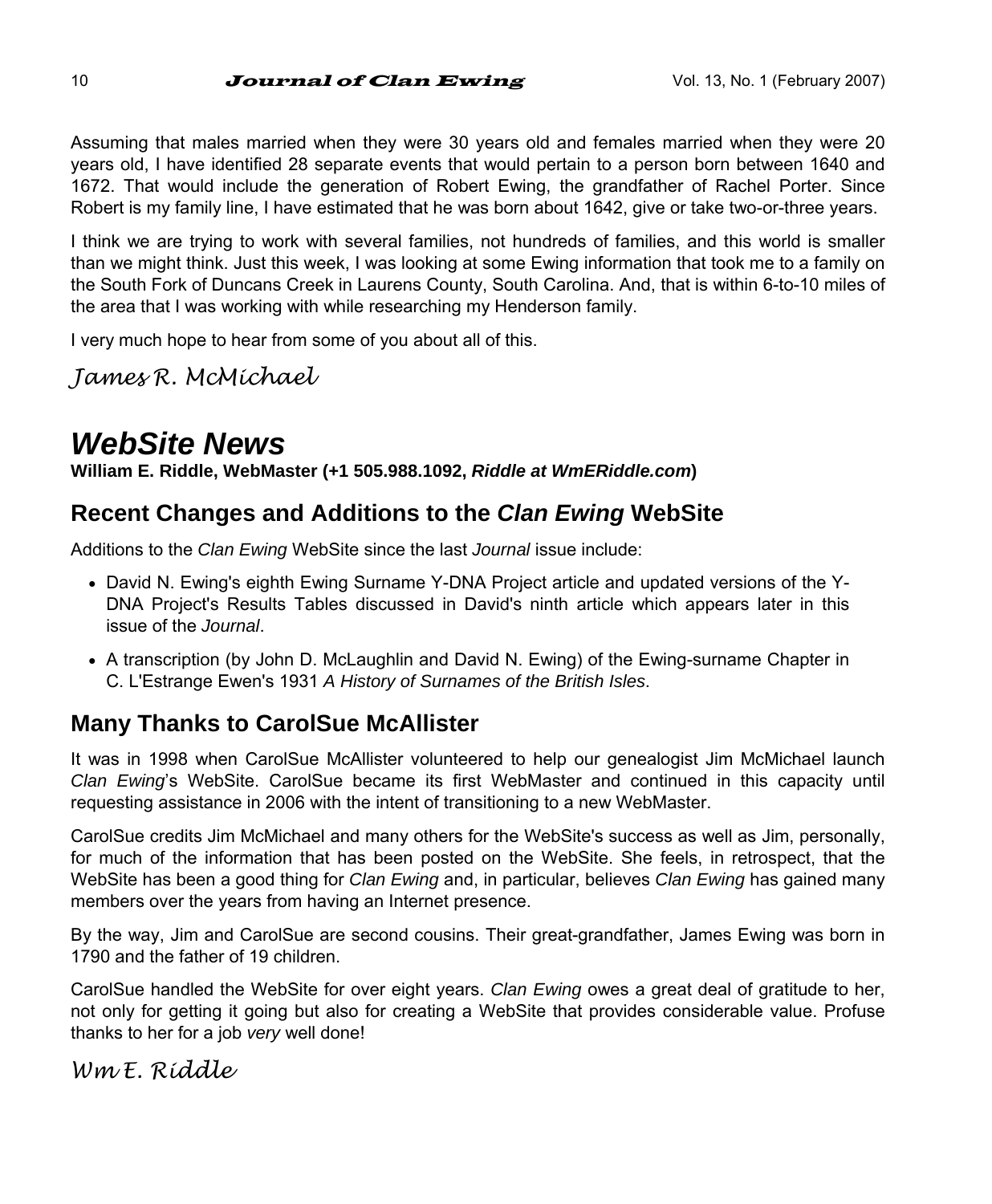# *Ewing Surname Y-DNA Project – Article 9*

**David N. Ewing (+1 505.764.8704,** *DavidEwing93 at gmail.com***)** 

This is the ninth in a series of articles about the Ewing Surname Y-DNA project. The previous eight articles have appeared in the last eight issues of the *Journal*. They are also available on-line at the *Clan Ewing* WebSite, *www.ClanEwing.org*.

## **Status of the Project**

l

We now have results on fifty-two participants in the Ewing Surname Y-DNA project. This is over halfway to our initial goal of recruiting a hundred Ewing men to participate in the project! We have another two participants whose samples are in analysis at the lab, and two who have kits that they have not yet returned to FtDNA. Four of the men on whom we have results have "variant spellings" of the name, including one Ewin man who knows that he is descended from a Ewing in Donegal.

There are now enough results that trying to display them in a single table has become unwieldy, so we have decided to subdivide the results in a way to make them more manageable. We have created seven groups, which are defined and discussed below. Five of these groups (Groups 1, 3, 4, 5 and 7) consist of men who may be descended from a single Ewing man within a genealogical time frame; none of them is further than genetic distance 5 from the "Ewing modal haplotype." Please recall that we constructed the "Ewing modal haplotype" by listing at each marker the number of repeats most commonly found among the participants of the project at that marker, and that we believe this to be a good approximation of the haplotype of the common Ewing ancestor shared by most of the men in the  $project.<sup>1</sup>$ 

The men in the five groups of Ewings that are genetically related to one another all have exactly the same values at 23 of the 37 markers for which we have tested.<sup>2</sup> The Result Tables on the *Clan Ewing* WebSite (*www.ClanEwing.org*) show all the 37-marker results, but for this article I have deleted the columns where there are no differences in order to emphasize the differences and to make the tables small enough to fit the *Journal* format. Result Tables on the other two groups could not be edited to a reasonable size in this way, because they differ from the Ewing modal at so many markers. For these groups (Groups 2 and 6), we have instead prepared charts of the 12-marker haplotypes, which amounted to just lopping off one end of the 37-marker results tables with no effort to concentrate on the markers where there are differences. Again, full 37-marker results tables for these two groups are also posted on the WebSite.

**Group 1: Unclassified lineages.** (The table for this Group appears on the next page.) These seven men are close matches to the Ewing modal haplotype (all ≤ genetic distance 3), and though this establishes that they are significantly related to the other Ewing men, we do not know their conventional genealogic connection with the others. We could and perhaps should have also put seven of the men who appear in Group 5 into this group, because we also do not know their conventional genealogic

<sup>&</sup>lt;sup>1</sup> You can read more about the meaning and significance of "modal haplotype" in Y-DNA Article #3 in the August 2005 issue of the *Journal of Clan Ewing*. This article is available online at w*ww.ClanEwing.org*.

 $^2$  Four men in the project have been tested at 67 markers; the three of them that are in the five groups of related Ewings have identical results at the additional 30 markers.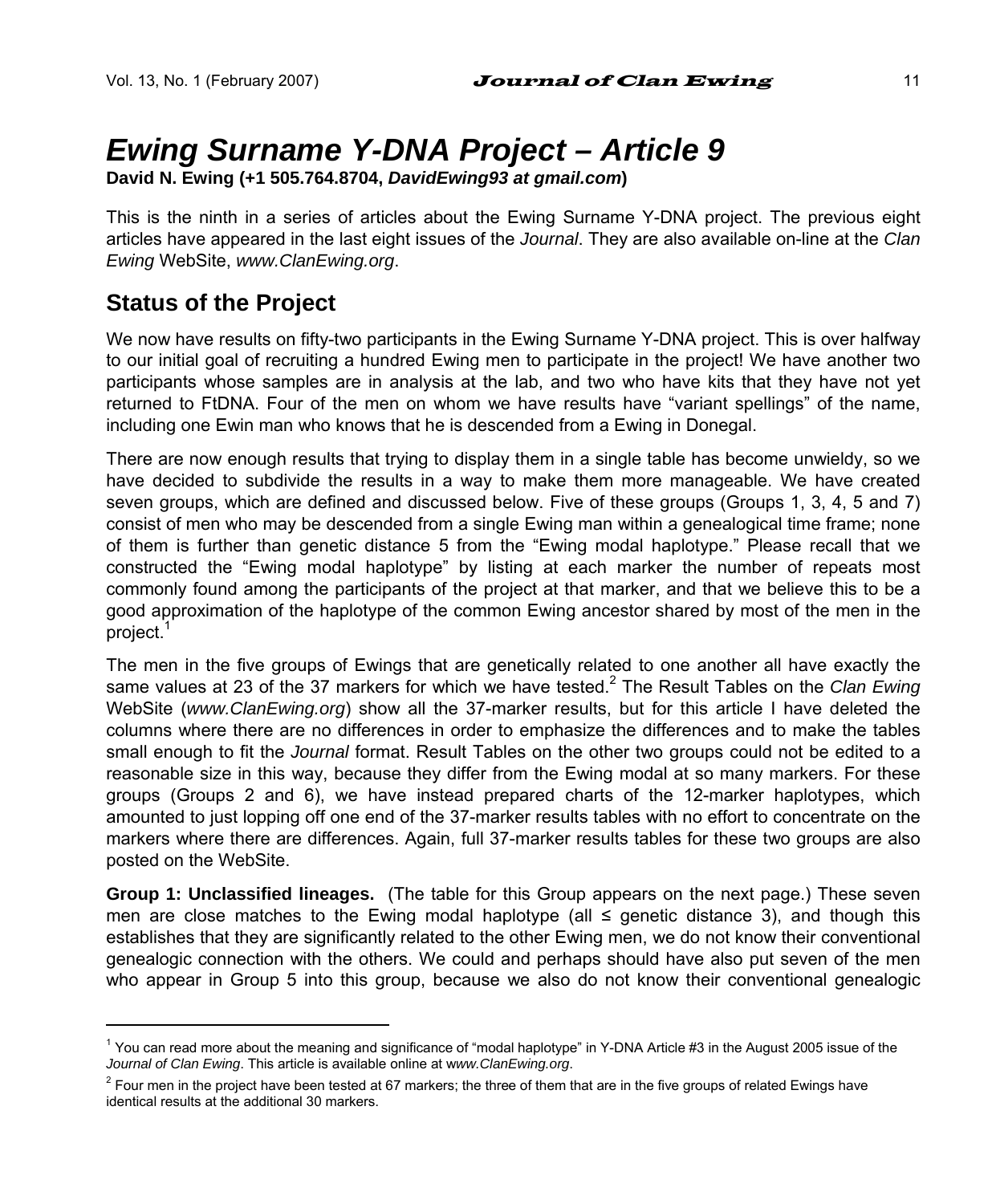connection with the others, but we wanted to highlight the DYS 391 = 10 connection among the men in Group 5, so we put them there instead.

| <b>Group 1: Unclassified lineages.</b> These men are close to the Ewing modal, but we do not know<br>their conventional genealogic connection with the others. |                   |                   |                   |                   |                   |                   |     |                           |     |                   |                   |                   |          |                 |
|----------------------------------------------------------------------------------------------------------------------------------------------------------------|-------------------|-------------------|-------------------|-------------------|-------------------|-------------------|-----|---------------------------|-----|-------------------|-------------------|-------------------|----------|-----------------|
|                                                                                                                                                                | <b>DYS</b><br>390 | <b>DYS</b><br>391 | <b>DYS</b><br>439 | <b>DYS</b><br>437 | <b>DYS</b><br>448 | <b>DYS</b><br>449 | 460 | <b>DYS GATA YCA</b><br>Н4 | llb | <b>DYS</b><br>456 | <b>DYS</b><br>576 | <b>DYS</b><br>570 | CDY<br>a | <b>CDY</b><br>b |
| Ewing                                                                                                                                                          | 25                | 11                | 13                | 15                | 18                | 31                | 11  | 11                        | 23  | 18                | 18                | 17                | 37       | 38              |
| <b>RA</b>                                                                                                                                                      | 24                | 11                | 13                | 15                | 18                | 31                | 11  | 11                        | 23  | 18                | 19                | 17                | 37       | 38              |
| l۴۱                                                                                                                                                            | 25                | 11                | 13                | 15                | 18                | 30                | 11  | 11                        | 23  | 18                | 18                | 17                | 37       | 38              |
| DL                                                                                                                                                             | 26                | 11                | 13                | 15                | 18                | 31                | 11  | 11                        | 23  | 18                | 18                | 18                | 38       | 38              |
| <b>WL</b>                                                                                                                                                      | 25                | 11                | 13                | 15                | 18                | 31                | 11  | 11                        | 23  | 18                | 18                | 18                | 37       | 38              |
| <b>MT</b>                                                                                                                                                      | 25                | 11                | 13                | 15                | 18                | 31                | 11  | 12                        | 23  | 18                | 18                | 17                | 36       | 38              |
| Ewin                                                                                                                                                           | 24                | 11                | 13                | 15                | 18                | 31                | 11  | 11                        | 23  | 18                | 18                | 17                | 36       | 39              |
| DC <sub>2</sub>                                                                                                                                                | 25                | 11                | 13                | 15                | 18                | 31                | 11  | 11                        | 23  | 18                | 18                | 17                | 37       | 37              |

**Group 2: Singletons.** This group includes the three men with "variant spellings" of the surname that are not known to be descended from a specific Ewing: one McEwan, one Ewan and one Ewen, as well as six Ewing men. These nine men are not related genetically to any of the others in the project. They are also not related to one another, except possibly for one Ewing man and the Ewan man, who match exactly on all 12 of the markers the Ewan man was tested for. This is suggestive, but it is not uncommon for 12 markers to match by coincidence in unrelated men with Scottish surnames. If we could persuade the Ewan man to upgrade to 37 markers and there was still a close match, then we could say with some confidence that these two men are related and that there must have been a change in the spelling of the name of one or the other of these two men somewhere along the line.

| <b>Group 2: Singletons.</b> These men do not appear to be related to any others in the project. |                                                                                                                                                                                       |                   |                  |                   |                    |                    |                   |                   |                 |                     |            |                     |
|-------------------------------------------------------------------------------------------------|---------------------------------------------------------------------------------------------------------------------------------------------------------------------------------------|-------------------|------------------|-------------------|--------------------|--------------------|-------------------|-------------------|-----------------|---------------------|------------|---------------------|
|                                                                                                 | <b>DYS</b><br>393                                                                                                                                                                     | <b>DYS</b><br>390 | <b>DYS</b><br>19 | <b>DYS</b><br>391 | <b>DYS</b><br>385a | <b>DYS</b><br>385b | <b>DYS</b><br>426 | <b>DYS</b><br>388 | DYS<br>439      | <b>DYS</b><br>389-1 | DYS<br>392 | <b>DYS</b><br>389-2 |
| Ewina                                                                                           | 13                                                                                                                                                                                    | 25                | 15               | 11                | 11                 | 13                 | 12                | 12                | 13              | 13                  | 14         | 29                  |
| <b>JMc</b>                                                                                      | 13                                                                                                                                                                                    | 24                | 14               | 11                | 11                 | 15                 | $12 \overline{ }$ | 12                | 13              | 13                  | 13         | 29                  |
| litd                                                                                            | 13                                                                                                                                                                                    | 25                | 14               | 11                | 11                 | 13                 | 12                | 12                | 12 <sup>2</sup> | 13                  | 14         | 29                  |
| <b>MK</b>                                                                                       | 13                                                                                                                                                                                    | 24                | 14               | 10 <sup>1</sup>   | 11                 | 16                 | 12                | 12                | 13              | 13                  | 13         | 30                  |
| <b>ISL</b>                                                                                      | 13                                                                                                                                                                                    | 24                | 14               | 10 <sup>1</sup>   | 11                 | 14                 | 12                | 12                | 12 <sup>2</sup> | 13                  | 13         | 29                  |
| IJs                                                                                             | 13                                                                                                                                                                                    | 23                | 14               | 10 <sup>1</sup>   | 11                 | 14                 | 12                | 12                | 12 <sup>2</sup> | 13                  | 14         | 30                  |
| Ewen                                                                                            | 13                                                                                                                                                                                    | 24                | 14               | 10 <sup>1</sup>   | 11                 | 15                 | 12                | 12                | 12 <sup>2</sup> | 14                  | 13         | 30                  |
| <b>WM</b>                                                                                       | 14                                                                                                                                                                                    | 22                | 16               | 10                | 14                 | 14                 | 11                | 13                | 11              | 12                  | 12         | 29                  |
| IJD                                                                                             | 14                                                                                                                                                                                    | 26                | 15               | 11                | 13                 | 16                 | 11                | 13                | 11              | 12                  | 11         | 28                  |
| Ewan                                                                                            | 14                                                                                                                                                                                    | 26                | 15               | 11                | 13                 | 16                 | 11                | 13                | 11              | 12                  | 11         | 28                  |
|                                                                                                 | Note: This chart is like the chart for Group 6 and unlike the other charts in this article, because the column<br>designations are different. These charts show 12-marker haplotypes. |                   |                  |                   |                    |                    |                   |                   |                 |                     |            |                     |

The Group 2 table included in this article has been edited to show only the 12-marker haplotypes, because displaying 37-marker results does not work well with the *Journal* format. Full results are available on the *Clan Ewing* WebSite. These men vary from the 37-marker Ewing modal haplotype by between 9 and 51 mutations, so some of the men vary by several steps at several of the markers. As you can see in the accompanying 12-marker chart, there are *lots* of differences, and even more so in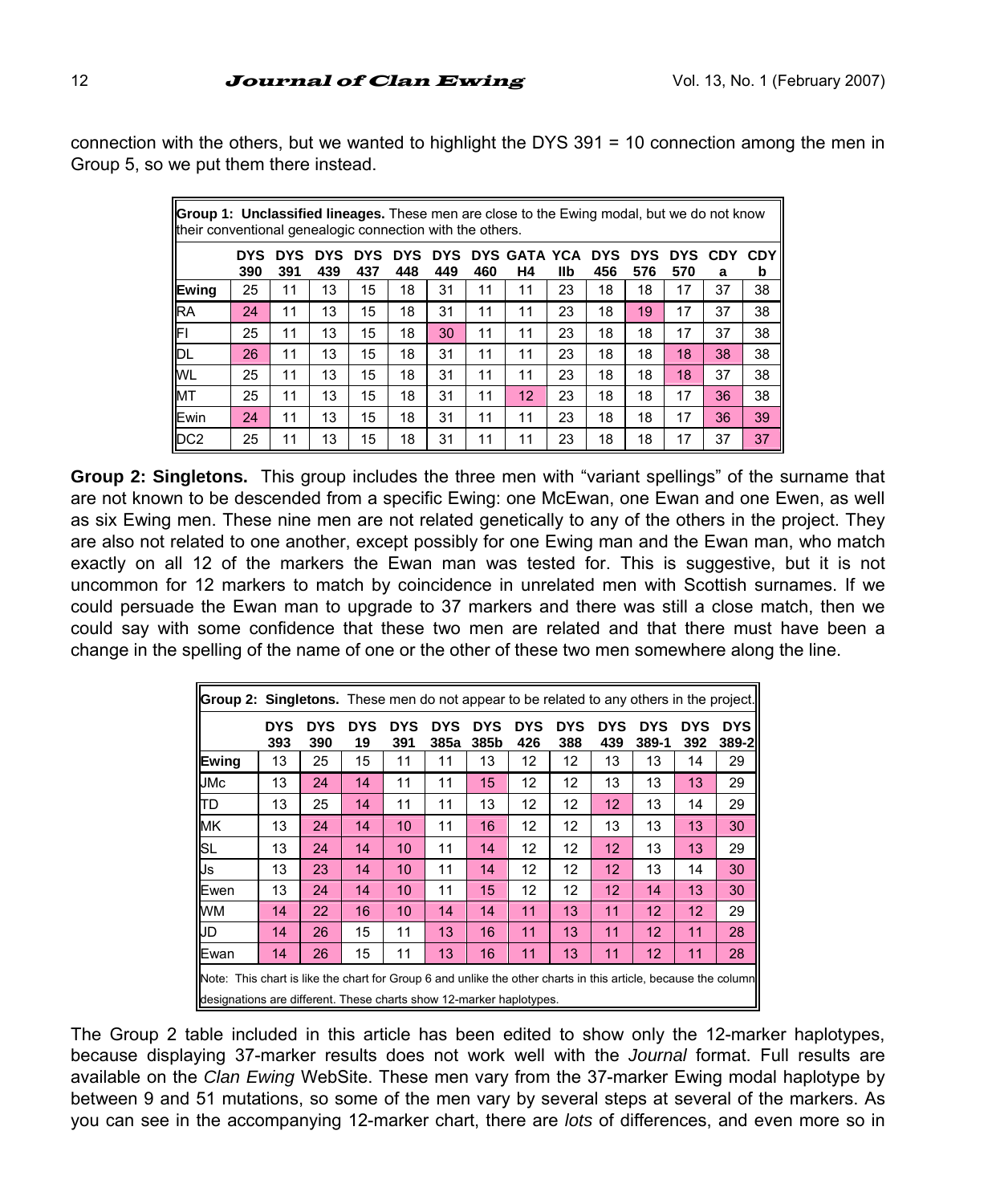l

the last three men in the chart. These three are in different haplogroups than all of the other men in the project.<sup>3</sup>

Perhaps I should take this opportunity to reiterate that although the Ewing men in Group 2 are not genetically related to the others in a genealogic time frame, they are by no means to be considered as "outsiders" to the Ewing Clan. In my view, a Ewing is a Ewing, and this doesn't depend on DNA. It is also important to remember that while sometimes anomalous DNA results (even if you could term these such) are due to "non-paternal events" like unreported adoptions, mistakes in paternity, or surname changes unrelated to paternity, this is by no means the only possible explanation. Surnames did not come into widespread use in the part of the world that the Ewings came from until relatively recently – maybe six or seven hundred years ago. When surnames were chosen, nobody was doing genetic testing. It is all but impossible that the first Ewing men would have had identical Y-DNA, even if they were closely related. Consider that early clans were not organized on strictly paternal lines, and the sons of sisters might have ended up with the same surname. They would be closely related, but might very well have had completely different Y-DNA. Some of those differences will have persisted to modern times.

| <b>Group 3: James of Inch.</b> These men have conventional genealogies linking them with James of Inch.                                                 |                   |                   |                   |                   |                   |                   |                   |                   |                   |                   |                   |                   |    |             |
|---------------------------------------------------------------------------------------------------------------------------------------------------------|-------------------|-------------------|-------------------|-------------------|-------------------|-------------------|-------------------|-------------------|-------------------|-------------------|-------------------|-------------------|----|-------------|
|                                                                                                                                                         | <b>DYS</b><br>390 | <b>DYS</b><br>391 | <b>DYS</b><br>439 | <b>DYS</b><br>437 | <b>DYS</b><br>448 | <b>DYS</b><br>449 | <b>DYS</b><br>460 | <b>GATA</b><br>H4 | <b>YCA</b><br>llb | <b>DYS</b><br>456 | <b>DYS</b><br>576 | <b>DYS</b><br>570 |    | CDY a CDY b |
| Ewing                                                                                                                                                   | 25                | 11                | 13                | 15                | 18                | 31                | 11                | 11                | 23                | 18                | 18                | 17                | 37 | 38          |
| <b>DN</b>                                                                                                                                               | 25                | 11                | 13                | 15                | 18                | 31                | 11                | 11                | 23                | 18                | 19                | 17                | 37 | 38          |
| GR*                                                                                                                                                     | 25                | 10                | 13                | 15                | 18                | 31                | 9                 | 11                | 23                | 18                | 18                | 17                | 37 | 38          |
| <b>SR</b>                                                                                                                                               | 25                | 11                | 13                | 15                | 18                | 31                | 11                | 11                | 23                | 18                | 18                | 18                | 37 | 38          |
| <b>JG</b>                                                                                                                                               | 25                | 11                | 13                | 15                | 18                | 31                | 11                | 11                | 23                | 18                | 18                | 17                | 37 | 38          |
| <b>HW</b>                                                                                                                                               | 25                | 12                | 13                | 15                | 18                | 31                | 11                | 11                | 23                | 18                | 18                | 17                | 37 | 38          |
| *Note: GR appears here because his conventional genealogy links him with James of lnch, but he also appears in Group 5  <br>because he has DYS391 = 10. |                   |                   |                   |                   |                   |                   |                   |                   |                   |                   |                   |                   |    |             |

**Group 3: James of Inch.** These five men have conventional genealogies linking them to James Ewing of Inch Island in Lough Swilly, Donegal. All but one are within genetic distance 3 of the Ewing modal haplotype and one of them matches it exactly. Guy Raymond (GR) Ewing's conventional genealogy links him with this group, but since he has DYS 391 = 10, we have also put him into Group 5. He is the only man in the project who appears in two groups. GR is at genetic distance 4 (two steps at each of two markers) from his fourth cousin Harold Walter Ewing (HW), who is the brother of *Clan Ewing* founder, Ellsworth Ewing.<sup>4</sup> The likelihood of fourth cousins being at genetic distance 4 is only about 0.6%. Fourth cousins will have fewer than four differences 99.3% of the time. Less than a one percent

<sup>3</sup> The concept of "haplogroup" has been discussed in previous *Journal* articles. The short story is that haplogroups separated from one another long ago, probably before the last ice age. Most of the Ewings, even the "unrelated" ones, are in haplogroup R1b1 (indeed, most of them are in the sub-haplogroup R1b1c7 – see the articles by John McEwan and myself in the August 2005 issue of the *Journal of Clan Ewing*). One of the three men at the bottom of this chart is in haplogroup G2, which is far more common in Central Asia than in Britain, and two of them are in haplogroup I, which is the second most common haplogroup in Britain, but is seen in greater proportions on the continent in Germany and Scandinavia.

<sup>4</sup> Lineages for Harold Walter Ewing, and his brother Ellsworth, appear in Chapter XXXIII of Margaret Ewing Fife's *EWING in Early America*, where Harold Walter Ewing's name is mistakenly given as "Harold *Walker* Ewing." Jill Ewing Spitler kindly checked with him personally before publication of this article to be certain of this; he assured her that his middle name is Walter, after his father, Walter Lee Ewing. A searchable electronic version of Mrs. Fife's book is available on our WebSite, *www.ClanEwing.org*.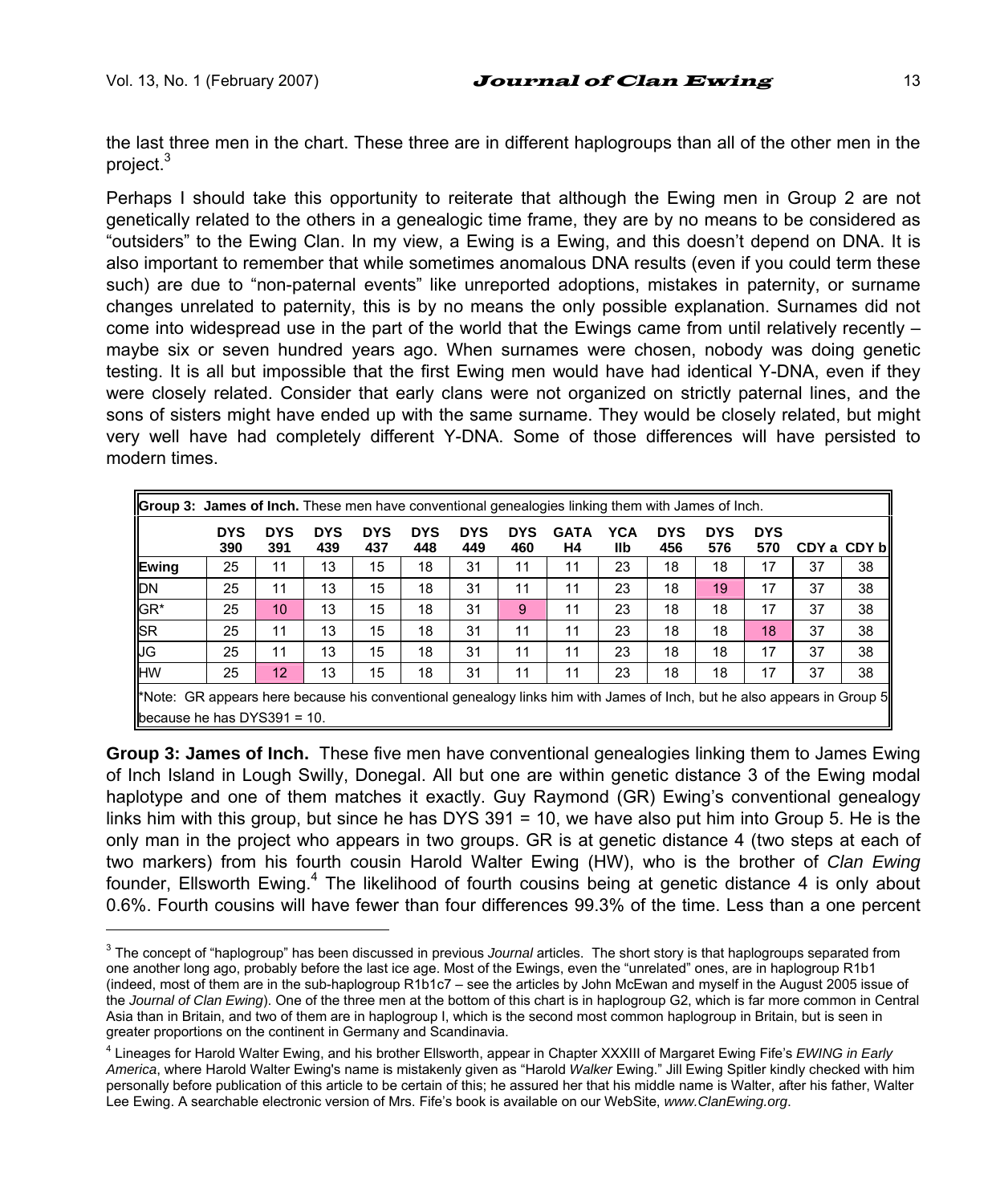chance of something happening does not make it impossible; however, a low likelihood event like this should make us take a closer look at our conventional genealogic evidence to make sure we haven't overlooked something. GR is only genetic distance 2 from the closest men to him in Group 5. Until you really think about the probabilities, it is tempting to argue that he just has to be more closely related to them. In fact, there is nearly a fifty percent chance that the most recent common ancestor of two men at genetic distance 2 lived more than eighteen generations ago.<sup>5</sup> James of Inch is only seven generations back from GR, so on purely DNA grounds, GR could easily be only distantly related to men in the other group. Notice that being dissimilar raises doubts, but being very similar doesn't really prove much. Always with DNA it is easier to disprove things than to prove them, but in this case we haven't proven anything.<sup>6</sup>

This point is worth emphasizing. In general, we expect men who are more closely related to have more similar DNA and men who are less closely related to have less similar DNA. A man will have an identical 37-marker Y-DNA haplotype with his father 93% of the time and with his brothers 86% of the time. So "most of the time" men will have identical haplotypes with their fathers and brothers, but not always: after all, this whole business depends on the fact that mutations do occur. And "most of the time" (85.4% of the time, to be precise) a man will have a different Y-DNA haplotype than his 12<sup>th</sup> cousins.<sup>7</sup> But this means he will have an identical haplotype with a 12<sup>th</sup> cousin 14.6% of the time. As we look at our results, sometimes we will find brothers at greater genetic distance from one another than 12<sup>th</sup> cousins!

**Group 4: John of Carnashannagh.** These eleven men have conventional genealogies linking them to John Ewing of Carnashannagh, Parish of Fahan, Donegal. All of them are close to the Ewing modal haplotype ( $\leq$  genetic distance 3), and two of them match it exactly. This is still the largest and bestdocumented family group in the DNA project, and it best illustrates the potential value of DNA in genealogy. As you can see from the discussion about Group 3 above, absolute genetic distance does not give us terribly informative genealogic information. It would not be too surprising to find even men who have exact 37-marker matches to have a most recent common ancestor over twelve generations ago, which dates to before we have any decent conventional genealogy records. Consider that John of Carnashannagh is thought to have been born around 1648, he is only nine generations back from his most distant descendant in the project, and he is only seven generations back from most of them. So (I hear your exasperated plea), how can DNA possibly give us information about more recent branchings in the family tree? Well, this is because of specific patterns of markers, not absolute genetic distance.

Have a look at the Group 4 table. You can see a scattering of mutations here and there, but two markers are of especial interest.

l

 $5$  Or, if we assume a faster average mutation rate of .004, half this many, so nine generations. Calculations of this kind always depend on assumptions we make about how fast mutations are occurring.

<sup>&</sup>lt;sup>6</sup> If we were talking about genetic distance 50 here, or even genetic distance 10, we could say we had "proven" there to be no relationship. Genetic distance 4 raises our eyebrows, but doesn't constitute proof.

<sup>&</sup>lt;sup>7</sup> Remember, these calculations always depend on an assumption about mutation rate. Here, we have used .002. Had we used .004, we would have calculated that  $12<sup>th</sup>$  cousins should have different haplotypes 98% of the time. Even so, there is a 2% chance of them matching perfectly.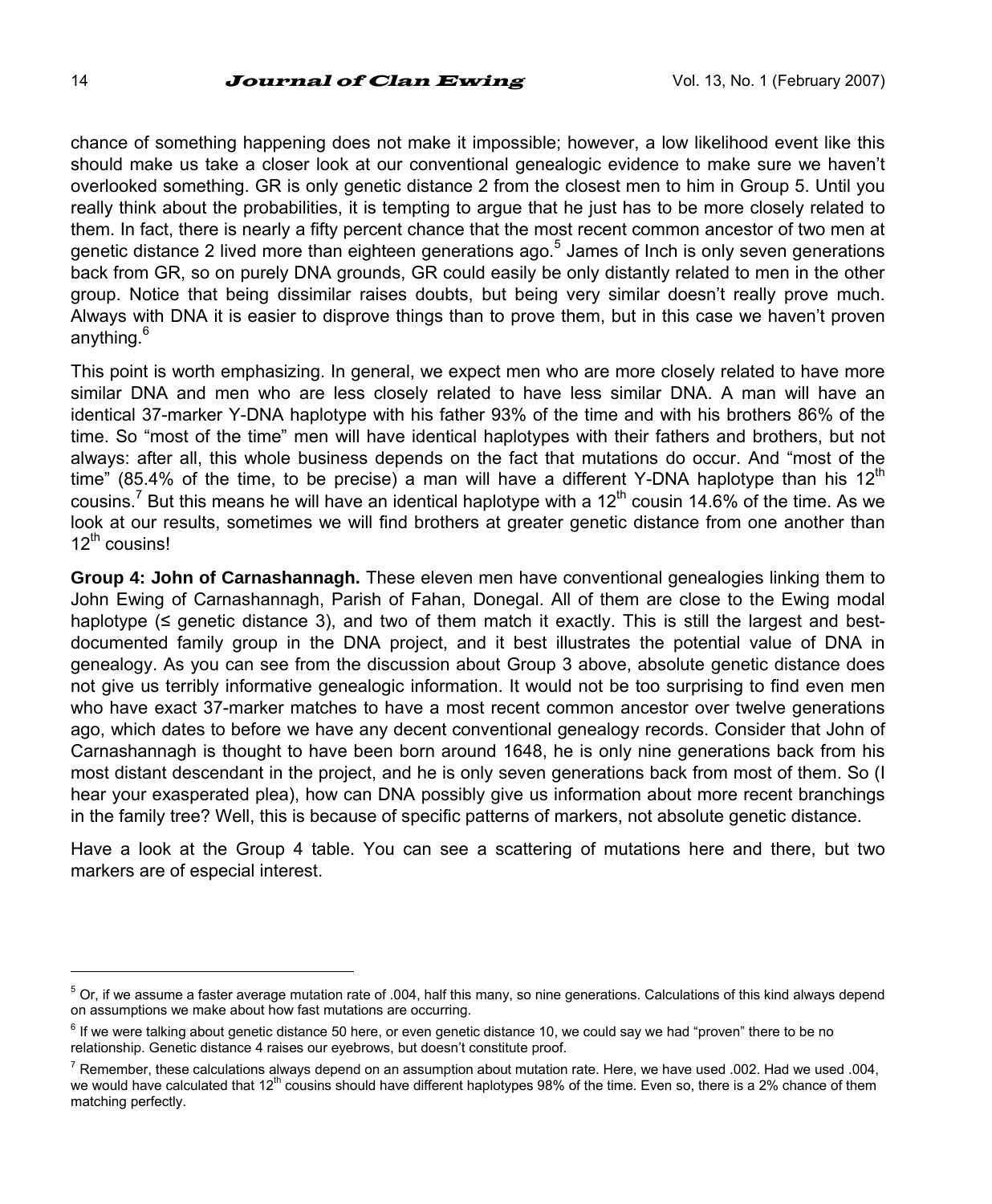l

• Five men share YCA-IIb = 22, which is a relatively slowly mutating marker. Exactly these same five men are all of those in the project known to be descended from John Ewing of Carnashannagh's son, Pocahontas James Ewing. No other man anywhere in our project has this same marker. This is very strong evidence that YCA-IIb = 22 is a marker for the descendants of Pocahontas James Ewing. If we find a Ewing man with unknown ancestry who shares this marker, we can tell him there is a good likelihood that his ancestor is Pocahontas James Ewing.

|                 | Group 4: John of Carnashannagh. These men have conventional genealogies linking them with John of<br>Carnashannagh. |                   |                   |                   |                   |                   |                   |                   |            |                   |                   |                   |                 |                 |
|-----------------|---------------------------------------------------------------------------------------------------------------------|-------------------|-------------------|-------------------|-------------------|-------------------|-------------------|-------------------|------------|-------------------|-------------------|-------------------|-----------------|-----------------|
|                 | <b>DYS</b><br>390                                                                                                   | <b>DYS</b><br>391 | <b>DYS</b><br>439 | <b>DYS</b><br>437 | <b>DYS</b><br>448 | <b>DYS</b><br>449 | <b>DYS</b><br>460 | <b>GATA</b><br>Н4 | YCA<br>llb | <b>DYS</b><br>456 | <b>DYS</b><br>576 | <b>DYS</b><br>570 | <b>CDY</b><br>a | <b>CDY</b><br>b |
| Ewing           | 25                                                                                                                  | 11                | 13                | 15                | 18                | 31                | 11                | 11                | 23         | 18                | 18                | 17                | 37              | 38              |
| GW              | 25                                                                                                                  | 11                | 13                | 15                | 18                | 31                | 11                | 11                | 23         | 18                | 19                | 17                | 37              | 38              |
| <b>RB</b>       | 25                                                                                                                  | 11                | 13                | 15                | 18                | 31                | 11                | 11                | 23         | 18                | 19                | 17                | 37              | 38              |
| <b>RL</b>       | 25                                                                                                                  | 11                | 12                | 15                | 18                | 31                | 10                | 11                | 23         | 18                | 19                | 17                | 37              | 38              |
| <b>WK</b>       | 25                                                                                                                  | 11                | 13                | 15                | 18                | 31                | 11                | 11                | 22         | 18                | 18                | 17                | 37              | 38              |
| BE              | 25                                                                                                                  | 11                | 13                | 15                | 18                | 31                | 11                | 11                | 22         | 18                | 18                | 17                | 37              | 37              |
| FE.             | 25                                                                                                                  | 11                | 13                | 15                | 18                | 31                | 11                | 10                | 22         | 18                | 18                | 17                | 37              | 38              |
| <b>RP</b>       | 25                                                                                                                  | 11                | 13                | 15                | 18                | 31                | 11                | 11                | 22         | 18                | 18                | 17                | 37              | 38              |
| <b>RD</b>       | 25                                                                                                                  | 11                | 13                | 15                | 18                | 31                | 11                | 11                | 22         | 18                | 18                | 17                | 37              | 38              |
| EG <sub>2</sub> | 25                                                                                                                  | 11                | 14                | 14                | 18                | 31                | 11                | 11                | 23         | 18                | 17                | 17                | 37              | 38              |
| JP              | 25                                                                                                                  | 11                | 13                | 15                | 18                | 31                | 11                | 11                | 23         | 18                | 18                | 17                | 35              | 38              |
| <b>JE</b>       | 25                                                                                                                  | 11                | 13                | 15                | 18                | 31                | 11                | 11                | 23         | 18                | 18                | 17                | 37              | 38              |
| TΝ              | 25                                                                                                                  | 11                | 13                | 15                | 18                | 31                | 11                | 11                | 23         | 18                | 18                | 17                | 37              | 38              |

- Three men share DYS 576 = 19, which is a more quickly mutating marker. Exactly these same three men are all of those in the project known to be descended from John Ewing of Carnashannagh's grandson, John m. Alice Caswell. We think we can use this as a marker for his branch of the family, notwithstanding that there are five other men in the project who also have DYS  $576 = 19<sup>8</sup>$
- John McEwan (JMc) and Thomas Dale Ewing (TD) in Group 2 are far enough from the modal haplotype that we know that they are not related. Robert Allan Ewing (RA) in Group 1, David Neal Ewing (DN, that's me) in Group 3 and Albert Leon Ewing (AL) in Group 5 are not so easily excluded—especially DN, because he matches GW's haplotype exactly.
- DN (Group 3) has had another look at his conventional genealogy because of this finding, but remains convinced of his descent from James Ewing of Inch, so we have let that stand.

<sup>&</sup>lt;sup>8</sup> When two men have the same marker by coincidence rather than because they have a common ancestor, we say that there has been a "convergent" or "parallel" mutation. These are more likely to happen in more rapidly mutating markers and less likely to happen in slowly mutating markers. The jury is still out, but the range of mutation rates for different markers seems to run between .0001 and .006 or so. A commonly used average value is .002, but our actual experience in the John of Carnashannagh family is more like double that. In general, markers with higher repeat values tend to have higher mutation rates, but this is not a hard and fast rule.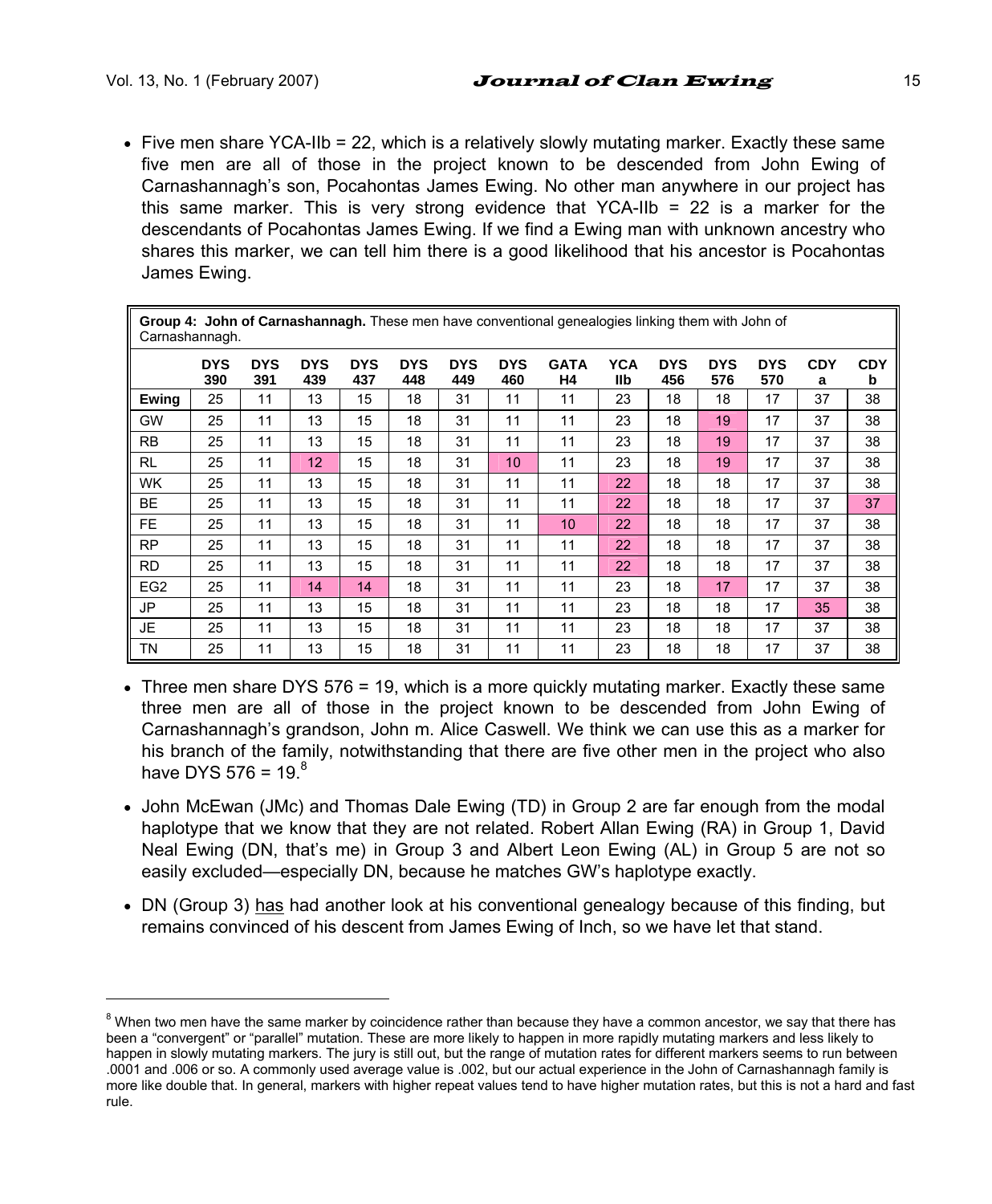- RA (Group 1) doesn't know his genealogic connection with any of the other men in the large group of related Ewings, but he is only genetic distance 2 from the modal, so he is plainly in the group. He should certainly look again at his conventional genealogic data and consider whether he may be a descendant of John m. Alice Caswell, but his slowly mutating marker DYS 390 = 24 somewhat diminishes the likelihood.
- AL (Group 5) also shares the rapidly mutating DYS 576 = 19 with this sub-group, but he differs from them at two slowly mutating markers, our old friend DYS 391 = 10 and DYS 448 = 19. This much reduces the likelihood that he is a descendant of John m. Alice Caswell. Furthermore, he has a pretty good handle on his conventional genealogy, which also excludes him from this group.

|                                                                                                      | Group 5: DYS 391 = 10. These men all have DYS 391 = 10; but only WR, DG and JN have<br>conventional genealogies linking them with "I think his name was William." |                   |                   |                   |                   |                   |     |                    |     |                   |                   |                   |                 |                 |
|------------------------------------------------------------------------------------------------------|-------------------------------------------------------------------------------------------------------------------------------------------------------------------|-------------------|-------------------|-------------------|-------------------|-------------------|-----|--------------------|-----|-------------------|-------------------|-------------------|-----------------|-----------------|
|                                                                                                      | DYS<br>390                                                                                                                                                        | <b>DYS</b><br>391 | <b>DYS</b><br>439 | <b>DYS</b><br>437 | <b>DYS</b><br>448 | <b>DYS</b><br>449 | 460 | DYS GATA YCA<br>Н4 | llb | <b>DYS</b><br>456 | <b>DYS</b><br>576 | <b>DYS</b><br>570 | <b>CDY</b><br>a | <b>CDY</b><br>b |
| Ewing                                                                                                | 25                                                                                                                                                                | 11                | 13                | 15                | 18                | 31                | 11  | 11                 | 23  | 18                | 18                | 17                | 37              | 38              |
| <b>RC</b>                                                                                            | 25                                                                                                                                                                | 10                | 13                | 15                | 18                | 31                | 11  | 11                 | 23  | 18                | 18                | 17                | 37              | 38              |
| JM2                                                                                                  | 25                                                                                                                                                                | 10                | 13                | 15                | 18                | 31                | 11  | 11                 | 23  | 18                | 18                | 17                | 37              | 38              |
| GR*                                                                                                  | 25                                                                                                                                                                | 10                | 13                | 15                | 18                | 31                | 9   | 11                 | 23  | 18                | 18                | 17                | 37              | 38              |
| EN                                                                                                   | 25                                                                                                                                                                | 10                | 12                | 15                | 18                | 31                | 11  | 11                 | 23  | 18                | 17                | 17                | 37              | 38              |
| <b>WR</b>                                                                                            | 25                                                                                                                                                                | 10                | 13                | 15                | 18                | 31                | 11  | 11                 | 23  | 18                | 18                | 17                | 35              | 38              |
| DG                                                                                                   | 25                                                                                                                                                                | 10                | 13                | 15                | 18                | 31                | 11  | 11                 | 23  | 17                | 18                | 17                | 35              | 37              |
| JN                                                                                                   | 25                                                                                                                                                                | 10                | 12                | 15                | 18                | 31                | 11  | 11                 | 23  | 18                | 18                | 17                | 35              | 37              |
| <b>JW</b>                                                                                            | 25                                                                                                                                                                | 10                | 13                | 15                | 18                | 31                | 11  | 11                 | 23  | 18                | 18                | 17                | 35              | 36              |
| <b>WE</b>                                                                                            | 25                                                                                                                                                                | 10                | 13                | 15                | 18                | 33                | 11  | 11                 | 23  | 18                | 18                | 17                | 36              | 38              |
| EG                                                                                                   | 25                                                                                                                                                                | 10                | 13                | 15                | 18                | 31                | 11  | 10                 | 23  | 18                | 18                | 17                | 37              | 39              |
| AL                                                                                                   | 25                                                                                                                                                                | 10                | 13                | 15                | 19                | 31                | 11  | 11                 | 23  | 18                | 19                | 17                | 37              | 38              |
| *Note: GR has conventional genealogy linking him to James of Inch and so also appears in Group<br>3. |                                                                                                                                                                   |                   |                   |                   |                   |                   |     |                    |     |                   |                   |                   |                 |                 |

**Group 5: DYS 391 = 10.** These men all have DYS 391 = 10; but only WR, DG and JN have conventional genealogies linking them to "I believe his name was William" ("William?"). <sup>9</sup> Another, Albert Leon Ewing (AL), is a man we met at the 2004 Cecil County, Maryland gathering where he still lives near to where his ancestor, William Ewing b. 1762, immigrated in 1783/4 (this is not the same man as "William?", who did not immigrate). The line for William Ewing b. 1762 is covered in Fife, Chapter XXI, pg. 158, where Ms. Fife reports that E.W.R. Ewing thought this William Ewing might have been a distant relative of Nathaniel Ewing (the ancestor of JN).<sup>10</sup> All of the men in Group 5 are at least somewhat close to the Ewing modal haplotype (≤ genetic distance 5), and two differ only at DYS 391 itself. Genetic distance 5 is getting into borderline territory for adducing a relationship in a genealogic time frame. Even assuming the relatively fast mutation rate of .004, half the time the most recent common ancestor (MRCA) for men at genetic distance 5 will have lived over 20 generations ago. If we use the more

l

<sup>9</sup> For discussion of this family, have a look at DNA Article #4 from the November 2005 issue of the *Journal of Clan Ewing*.

 $10$  The DNA results do not entirely rule this idea out, at least, but AL only vaguely resembles the three men who are known to be descended from "William?".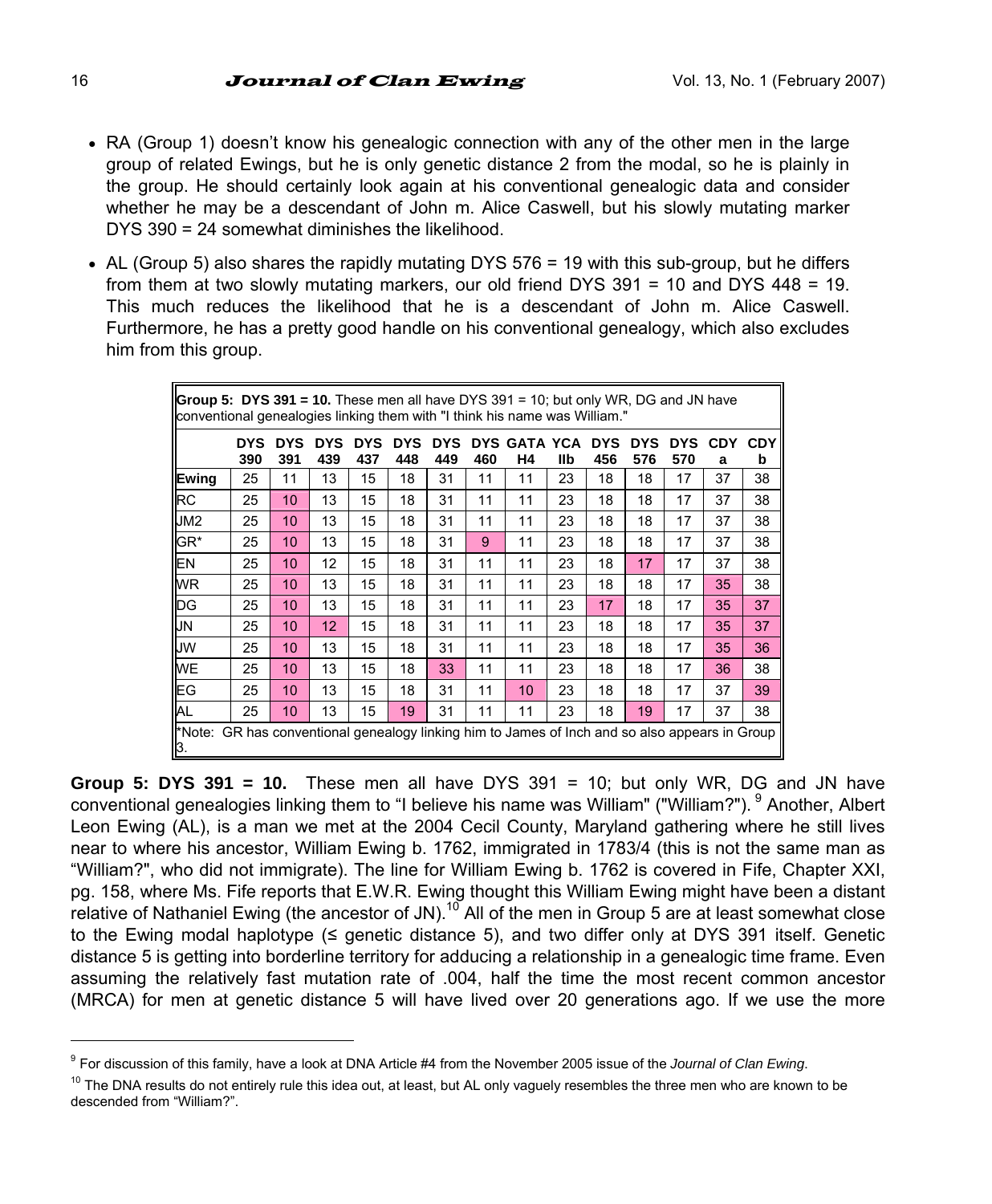commonly assumed .002 mutation rate that I have been using elsewhere in this article, half the time the MRCA will have lived over 42 generations ago, long before the era of surnames in Scotland. So why do I think the relationship is closer than this?

Well, we have conventional genealogic evidence of the relationship among WR, DG and JN. DG and JN are genetic distance 2 from one another, and each is genetic distance 5 from the modal. Both are known relatives of WR and are at genetic distance 2 from him, and although he is at distance 3 from the modal, 2 of these steps are at CDYa, which is a notoriously quickly mutating marker. This means that the genetic evidence is that WR is in the closely related Ewing group, and since JN and DG are related to him and at reasonably close genetic distance to him, we can conclude that they must also be in the same large group.

It is also worth noticing that in addition to DYS 391 = 10, all three of the men we know to be descended from "William?" share CDYa = 35, as does participant JW, who does not know of a conventional genealogic connection with the others. This is evidence that there may very well be a connection for JW, and we have encouraged him to look for this, though the evidence would be a little stronger if there were a similar pattern with a more slowly mutating marker. As with DYS 576 discussed above, though, there are some examples of CDYa = 35 among project participants who are not thought to be in this lineage and to have resulted from convergent mutation.

|                 | <b>DYS</b><br>393 | <b>DYS</b><br>390 | <b>DYS 19</b> | <b>DYS</b><br>391 | <b>DYS</b><br>385a | <b>DYS</b><br>385b | <b>DYS</b><br>426 | <b>DYS</b><br>388 | <b>DYS</b><br>439 | <b>DYS</b><br>389-1 | <b>DYS</b><br>392 | <b>DYS</b><br>389-2 |
|-----------------|-------------------|-------------------|---------------|-------------------|--------------------|--------------------|-------------------|-------------------|-------------------|---------------------|-------------------|---------------------|
| Ewing           | 13                | 25                | 15            | 11                | 11                 | 13                 | 12                | 12                | 13                | 13                  | 14                | 29                  |
| Grp 6           | 13                | 24                | 15            | 11                | 11                 | 15                 | 12                | 12                | 12                | 12                  | 13                | 28                  |
| WE <sub>2</sub> | 13                | 24                | 15            | 11                | 11                 | 15                 | 12                | 12                | 12                | 12                  | 13                | 28                  |
| DH              | 13                | 24                | 15            | 11                | 11                 | 15                 | 12                | 12                | 12                | 12                  | 13                | 28                  |
| <b>DS</b>       | 13                | 24                | 15            | 11                | 12                 | 15                 | 12                | 12                | 12                | 12                  | 13                | 28                  |
| <b>RM</b>       | 14                | 24                | 15            | 11                | 11                 | 15                 | 12                | 12                | 12                | 12                  | 13                | 28                  |
| <b>JM</b>       | 13                | 24                | 15            | 11                | 11                 | 15                 | 12                | 12                | 12                | 12                  | 13                | 28                  |

**Group 6: DS/RM/JM.** This group forms a genetic cluster with one another that is unrelated to the project participants in the other groups. As with Group 2, the chart I have included with this article displays only 12-marker haplotypes. Heads up, though! I have constructed a new modal haplotype for just this group, which appears under the Ewing modal haplotype in the chart, and I have used a different highlighting strategy. The bold boxes around markers in the "Grp 6" haplotype show where they differ from the Ewing modal. The participant haplotypes are highlighted at markers where they differ from the Group 6 modal, not where they differ from the Ewing modal. I did this to allow you to see how closely related the members of this group are to one another, but if you don't pay attention, you will not see how very different they are from the larger Ewing group.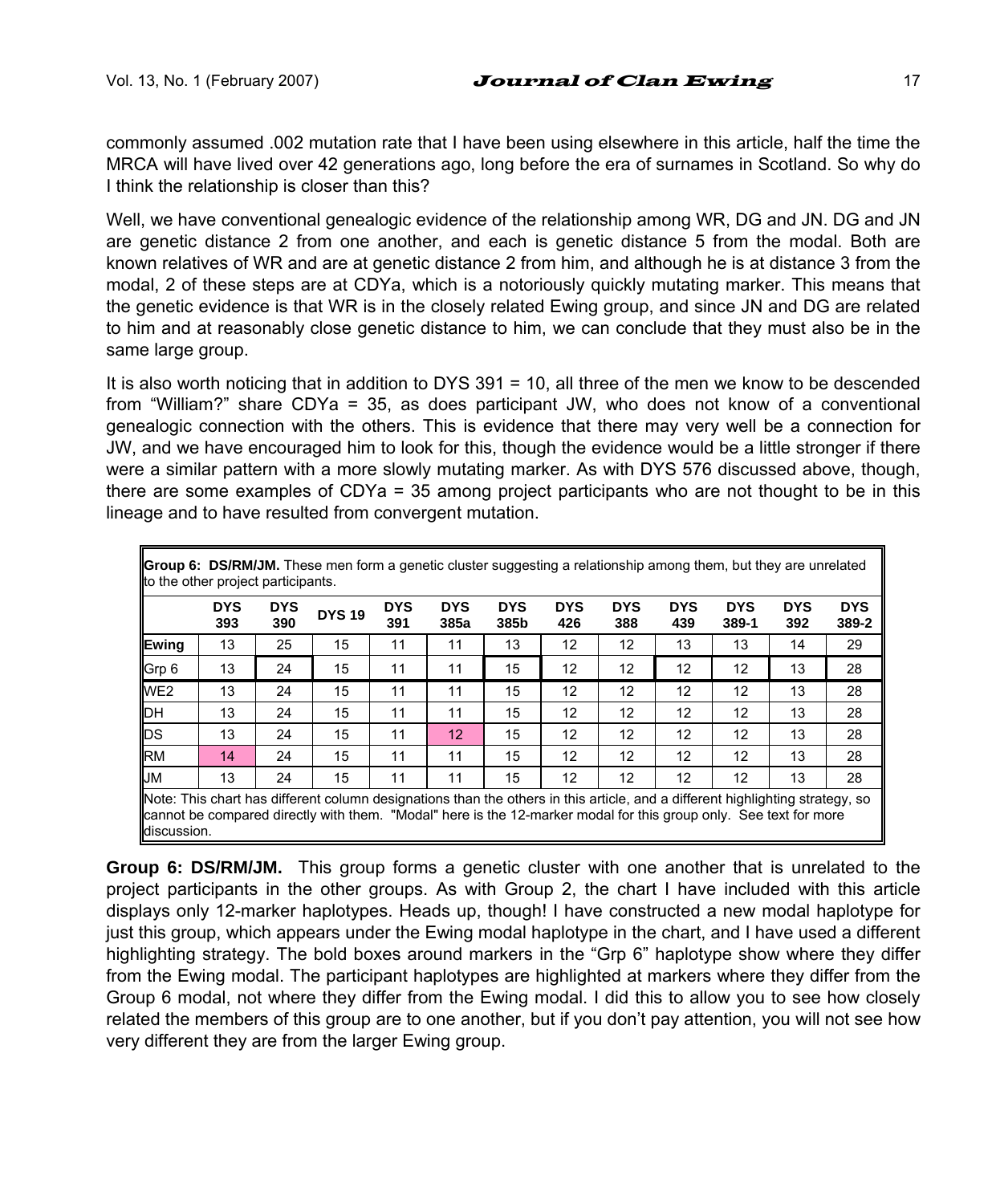The Group 6 12-marker modal haplotype is genetic distance 7 from the Ewing 12-marker modal,<sup>11</sup> but the 37-marker modal is genetic distance 20 from the Ewing modal. The 37-marker haplotypes appear in the results tables on the WebSite. Each of the Group 6 participants is within genetic distance 3 of their own Group 6 37-marker modal. WE2 exactly matches the Group 6 modal, and JM is at genetic distance 1. Donald H. Ewing (DH), has results so far on only 25 markers, but matches the modal exactly on these. RM and DS are each at genetic distance 3 from the Group 6 37-marker modal, but genetic distance 4 from one another and from JM.

James Morgan Ewing (JM) and William Earl Ewing (WE2) are known on conventional genealogic grounds to be fifth cousins, once removed; both are descended from William (d. ca 1774) m. Eleanor Thompson, who lived in Cumberland (now Franklin) County, Pennsylvania and later moved to Indiana County, Pennsylvania. The other three men are close enough genetically to these two to suggest that they all have a common ancestor, but we do not know who this may be.

|                 | <b>Group 7: James Ewing b. c1720/25.</b> These men all have conventional genealogies linking them<br>with James Ewing b. c1720/25. |                   |                   |                   |     |     |     |                                    |     |     |     |     |              |                 |
|-----------------|------------------------------------------------------------------------------------------------------------------------------------|-------------------|-------------------|-------------------|-----|-----|-----|------------------------------------|-----|-----|-----|-----|--------------|-----------------|
|                 | DYS.<br>390                                                                                                                        | <b>DYS</b><br>391 | <b>DYS</b><br>439 | <b>DYS</b><br>437 | 448 | 449 | 460 | DYS DYS DYS GATA YCA DYS DYS<br>Η4 | llb | 456 | 576 | 570 | DYS CDY<br>а | <b>CDY</b><br>b |
| Ewing           | 25                                                                                                                                 | 11                | 13                | 15                | 18  | 31  | 11  | 11                                 | 23  | 18  | 18  | 17  | 37           | 38              |
| DL <sub>2</sub> | 25                                                                                                                                 | 11                | 13                | 15                | 18  | 31  | 11  | 11                                 | 23  | 18  | 18  | 17  | 37           | 38              |
| <b>WC</b>       | 25                                                                                                                                 | 11                | 12                | 14                | 18  | 31  | 11  | 11                                 | 23  | 18  | 17  | 17  | 37           | 38              |
| <sub>SC</sub>   | 25                                                                                                                                 | 11                | 11                | 15                | 18  | 31  | 11  | 11                                 | 23  | 18  | 18  | 17  | 37           | 38              |
| pc              | 25                                                                                                                                 | 11                | 11                |                   |     |     |     |                                    |     |     |     |     |              |                 |

**Group 7: James Ewing b. c1720/25**. These four men all have conventional genealogies linking them with James Ewing b. c1720/25. All of them are close to the Ewing modal haplotype ( $\leq$  genetic distance 2), and one of them matches it exactly. SC and DC are father and son; though DC has only a 12-marker profile, he is very likely to have exactly the same haplotype as SC. There are too few men in this group so far to begin speculating about sub-branches, but it is interesting to note that Daryl Leon Ewing (DL2) is at genetic distance zero from the Ewing modal haplotype. This is true also of James Gilbert Ewing (JG) in Group 3, and of Thomas Newell Ewing (TN, *Clan Ewing* Chair Mary Gosline's dad) and James Earl Ewing (JE) in Group 4. We have four men who match the Ewing modal at all 37 markers, yet we have put them into three different groups. What gives? I will try to answer that question in the next section.

## **Genealogically Useful Markers**

By correlating Y-DNA data with the conventional genealogies of the fifty Ewing Surname Y-DNA Project participants, we have made several interesting discoveries that have implications for genealogy research. We expect more such discoveries as more participants join the project.

One of the most interesting and robust findings of the Ewing Surname Y-DNA Project so far is that the majority of Ewing men are quite remarkably close to the Ewing modal haplotype. We don't ordinarily speak of a modal haplotype as a "marker," but in a way, matching this haplotype closely is a "marker" of

l

<sup>&</sup>lt;sup>11</sup> Count 2 steps at DYS 385b.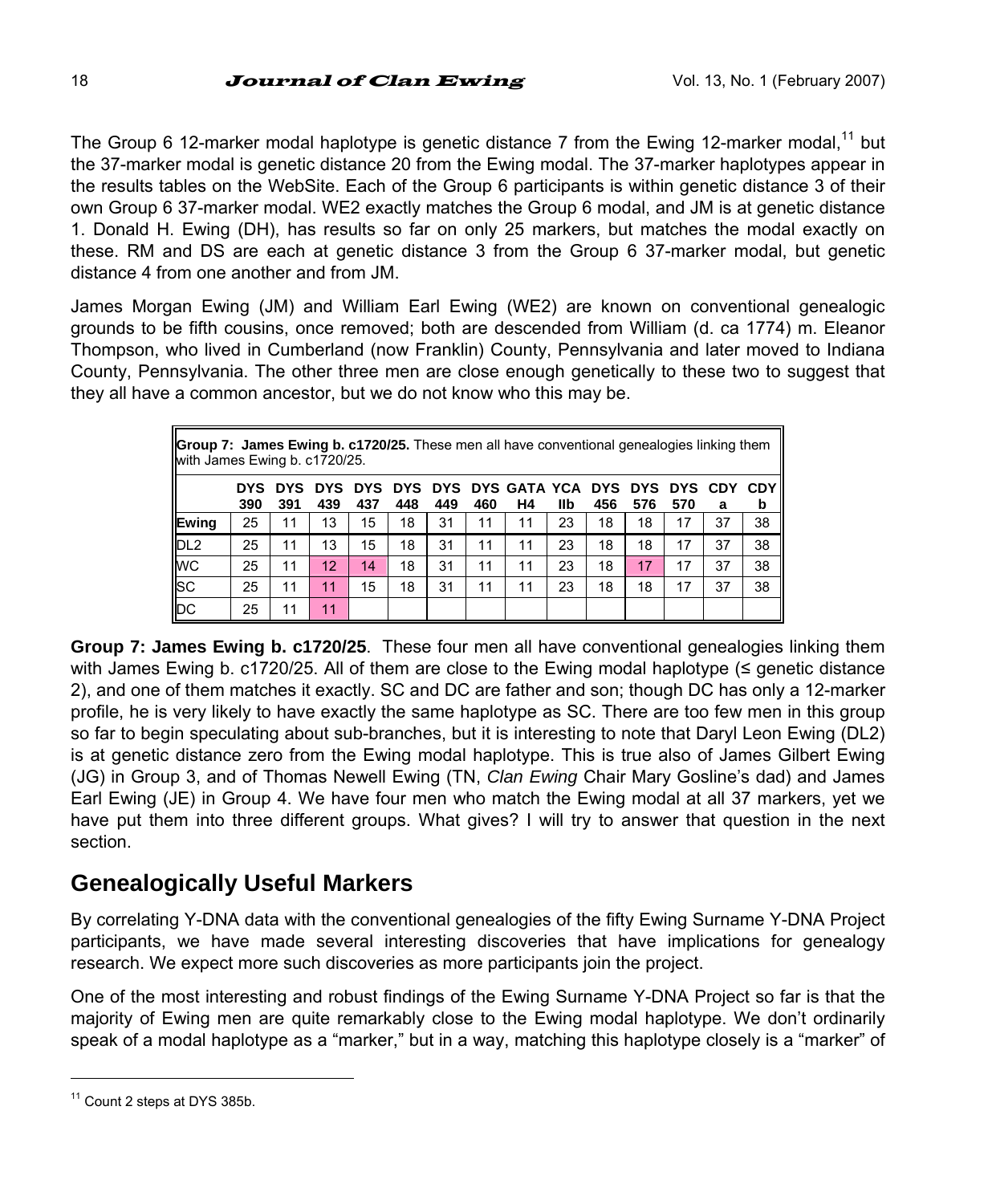descent from a common ancestor. Four of our participants match the modal exactly; twelve are at genetic distance 1, seven at genetic distance 2, and ten at genetic distance 3 from the modal. This has allowed us to identify with confidence one major branch of the Ewing family.

The DNA evidence is also fully adequate to distinguish Group 6 from other project participants, and it will be easy to determine whether future project participants belong in this branch. If we should be so lucky as to find a participant matching this group who has his genealogy worked out a few generations beyond the men presently in the group, they may be able to identify their common ancestor. In any case, the Group 6 modal haplotype has allowed us to identify this as a distinct and clearly identifiable unrelated branch of the Ewing family.

Membership in Groups 2, 5 and 6 was assigned on the basis of DNA clustering. We can't say much about the men in Group 2, because all have unique haplotypes, but when we find a new participant that matches any of them, we will have discovered a new Ewing family group. Group 5 may be a distinct, genetically distinguishable family branch of the large group of related Ewings, but we do not as yet have adequate conventional genealogic evidence to fully support this. We need such evidence for Group 5 and not for Group 6 because Group 5 is so similar to Groups 1, 3, 4 and 7, whereas Group 6 is entirely distinct.

We have used DYS 391 to define membership in Group 5 because it is a slowly mutating marker that is shared by eleven of our participants. Three of them are descendants of "I believe his name was William," and all three of them also have CDYa = 35, which we believe can serve as a marker for their line. If we find a Ewing man with unknown ancestry who closely matches the Ewing modal haplotype and has both DYS 391 = 10 and CDYa = 35, we can tell him there is a good likelihood that his ancestor is "I believe his name was William." Indeed, a fourth member of Group 5 does have CDYa = 35, and though he doesn't have conventional genealogic proof of a connection with "I believe his name was William," we consider that this is likely. We have to be cautious, though, because CDYa is a rather rapidly mutating marker, and we can expect to find convergent mutation, as appears to be the case with JP in Group 4, who has CDYa = 35, but not DYS 391 = 10. As with DYS 576 = 19 discussed below, this will make CDYa = 35 a less reliable and persistent branch marker, but it is still interesting and potentially very useful.

Since DYS 391 = 10 appears in quite a number of men in the project who do not share CDYa = 35, the DYS 391 = 10 mutation probably occurred in an ancestor some indeterminate number of generations before "I believe his name was William," and it is probably a marker for a deeper branch of the family.

We have assigned group membership in four of our seven groups (Groups 1, 3, 4 and 7) on the basis of conventional genealogy rather than DNA clustering. We have not found markers specific to these groups. Another way of saying the same thing is to say that we have determined that John Ewing of Carnashannagh, James Ewing of Inch, James Ewing b. ca.1720/25, and whoever the ancestors of the men in Group 1 may have been had identical 37-marker Y-DNA haplotypes, and so were themselves closely related. On the other hand, we have found some genealogically useful markers that appear to distinguish some sub-branches within Group 4, and we expect to find future such markers distinguishing additional sub-branches as more men join the project.

The markers identifying sub-branches of Group 4 are:

• YCA-IIb = 22. If we find a Ewing man with unknown ancestry who closely matches the Ewing modal haplotype and shares this marker, we can tell him there is a good likelihood that his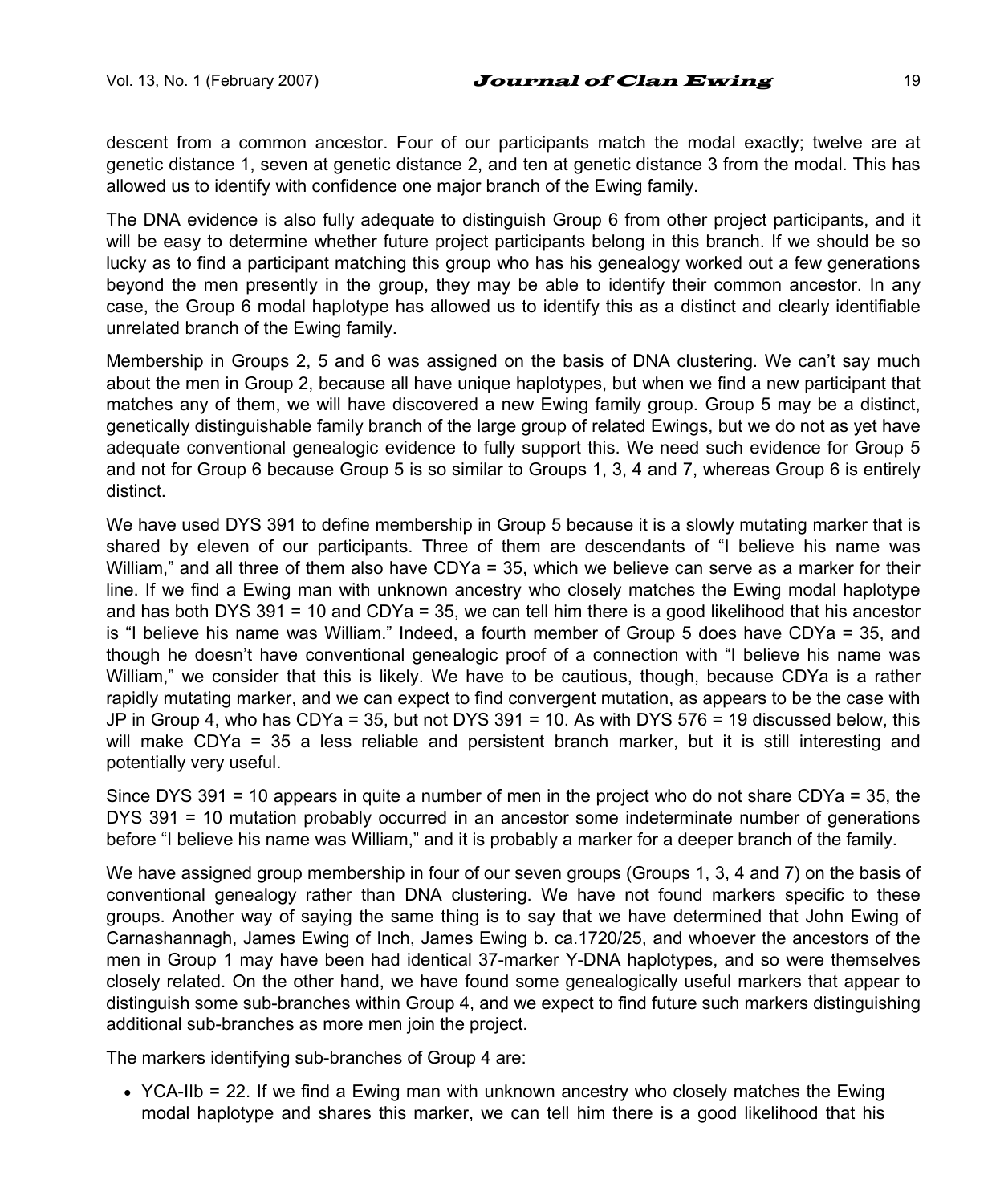ancestor is Pocahontas James Ewing, youngest son of John Ewing of Carnashannagh. Of the genealogically useful markers that we have discovered, this one has the best conventional documentation and most robust theoretical support.

• DYS 576 = 19. All project participants known to be descended from John Ewing of Carnashannagh's grandson, John m. Alice Caswell, have this marker, so others in this branch will be expected to have the marker, too. However, DYS 576 is a rapidly mutating marker and will be more subject to convergent mutation. Finding it in a man with unknown ancestry who closely matches the Ewing modal haplotype will suggest that he should consider whether he is descended from this line. We must exercise caution though, because individuals who are not in this line also may have DYS 576 due to convergent mutation. A convergent mutation creating DYS 576 = 19 will cause no confusion when a participant who has it has many other markers that differ from the men in the branch in question, because it will be clear that no close relationship exists. On the other hand, uncertainty will arise when a participant closely matches the haplotypes of others in the branch and also has this mutation, as is the case with two project participants (DN and RA).

## **Feedback Requested**

Writing these articles is difficult because I can't see the looks on your faces when you read them, and I don't know whether I'm boring you by telling you things you already know, or by not making any sense at all. It would be enormously helpful to me to get questions from any of you who have them. I will be happy to answer these individually as they come in, and they will also give me a better idea what to say about the project in future articles.

## **To Join or Get More Information**

If you are ready to join the project, go to *www.FamilyTreeDNA.com/public/ewing* and click on "Join this group" at the top of the blue section on the left of the page. Participation by Ewing women is also welcome; they can get valuable genealogic information by persuading a male relative to submit a specimen. You can see results tables showing participant haplotypes on the *Clan Ewing* WebSite, *www.ClanEwing.org*. There are also links on the FamilyTreeDNA WebSite (*www.FamilyTreeDNA.com)*  to articles and FAQs. If you want to ask questions, call me at 505.764.8704 in the evening, or e-mail me at *DavidEwing93 at gmail.com*.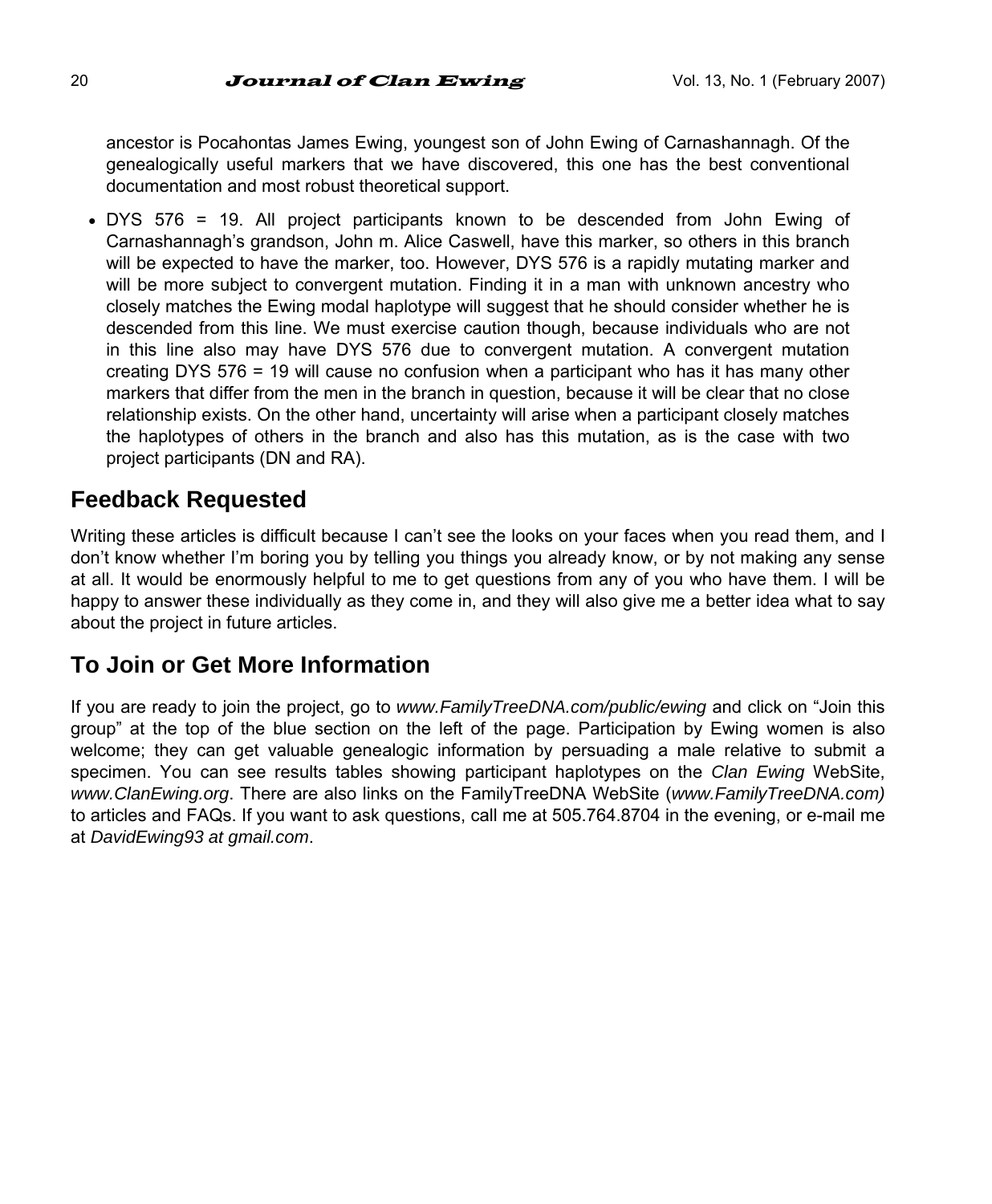# *Ewing Settlers of Southwestern Pennsylvania Part 1: Some James Ewing of Inch Descendants*

**William E. Riddle (+1 505.988.1092,** *Riddle at WmERiddle.com***)** 

Scant information is available about the two dozen or so Ewing families who settled Southwestern Pennsylvania in the second half of the 18<sup>th</sup> century. Some of the available information is flat-out wrong. Some of it is incomplete and internally inconsistent. Some of it is poorly documented. Most of it is focused on one or two families with tantalizing comments about possible, but unexplored, relationships to other Ewing settler families.

This is the first in a series of articles intended to correct this situation. The information in these articles comes from first integrating the conclusions of several Ewing researchers, all the while recording sources, noting inconsistencies which could not be immediately resolved, and posing questions to guide further research. The result was then augmented, clarified and validated by consulting a variety of primary sources (Wills, Family Bible Records, etc.), a half dozen or so cemetery readings, and several miscellaneous sources (for example, the 1798 Allegheny County Tax Rolls), as well as by analyzing Federal Census Records for 1790 through 1880.

The overall intent is to create a well-documented, broad record that exposes inter-relationships among the Ewing settlers, provides a sense of their motivations, describes how they coped with the difficulties they encountered, and generally gives a sense of their lives. Initial articles will establish a "lay of the land" by identifying, inter-relating and discussing several Ewing settler groups. Later articles will address genealogical conundrums and provide sociological information about the settlers' lives.

This first article focuses on a very small part of Southwestern Pennsylvania – current-day Collier, Moon, North Fayette and Robinson Townships in current-day Allegheny County – and one Ewing settler group  $-$  six brothers, cousins and nephews<sup>12</sup> who are descendants of the James Ewing who lived on Inch Island (Lough Swilley), County Donegal, Ulster, Ireland, at the turn of the  $17<sup>th</sup>$  century.

## **British Isle Settlers of Southwestern Pennsylvania**

Many English, Scottish and Scots-Irish families settled Southwestern Pennsylvania in the period between the end of the French and Indian War (in 1763) through the end of the 18<sup>th</sup> century. A very rough, "eyeball" scan of the 1790 Census for that part of Allegheny County taken from Washington County indicates that approximately two-thirds of this area's settlers were in these ethnic groups. One can, again very roughly, assume that this reflects the percentage of British Isle settlers of Southwestern Pennsylvania in general.

An early presence was created by trappers who established cordial, mutually-beneficial relationships with the local Indian tribes. These early trappers left their mark through geographical-feature names such as Campbell's Run, Pinkerton's Run, Riddle's Run and Robinson's Run. From these names, we

l

 $12$  I have not yet had time to work on the distaff side of this Ewing settler group.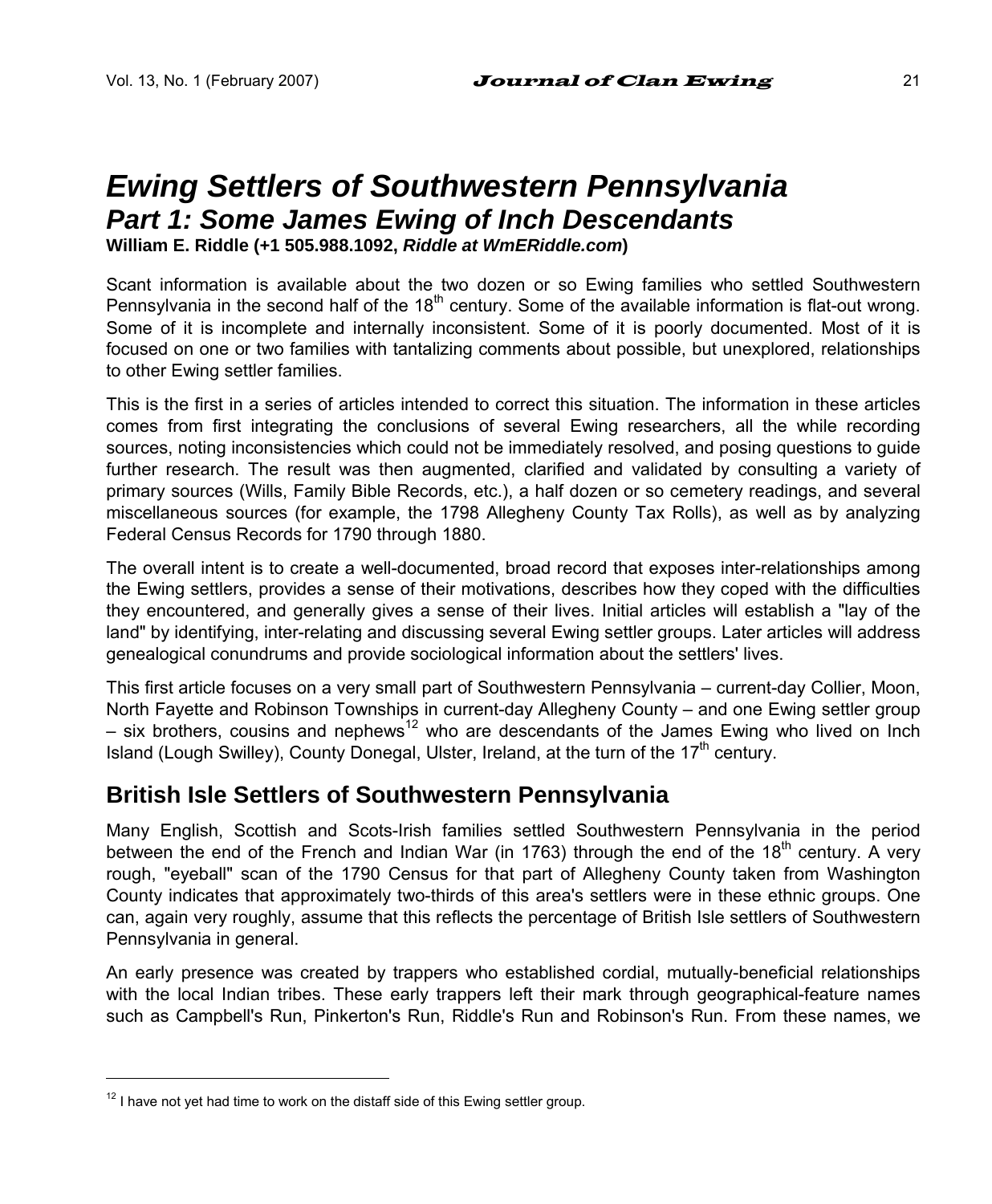can infer that the Scots-Irish were minimally, if at all, involved in this first stage in the settlement of Southwestern Pennsylvania.

A second settlement stage involved the migration of settlers to areas west of the Laurel Mountains in the late 1760's and early 1770's.13 These settlers established squatter, "tomahawk" claims: claims defined by demarcating their boundaries by notching trees. These claims had no official status, and their conflict with subsequent claims – based on land grants as well as on warrants, surveys and patents from Pennsylvania and, sometimes for the same areas, from Virginia – created some tensions. For example, it is said that George Washington, once he realized the value of the considerable land grants he had received for participating in the French and Indian War, first evicted families inhabiting his land and then invited them to purchase back their squatter, "tomahawk" claims. More often than not, however, disputes were amicably settled with the exchange of money and a firm handshake.

Extensive settlement of Southwestern Pennsylvania began in the very early 1770's, coincident with the formation of Westmoreland County, an event that clearly signaled that the land was open for settlement. Many English and Scottish families "went West" to take advantage of the availability of fertile farm land. They were accompanied by many Scots-Irish families. The migration was in groups, frequently groups of Presbyterians from previous-generation settlements in Southeastern Pennsylvania. For example, Allison reports that: "From 1770 to 1773, some seventeen or more families came from Nottingham Parish (Presbyterian) around Colora, Cecil Country, Maryland, to take up land in the Chartiers watershed."<sup>14</sup>

The families in these Presbyterian groups were extensively inter-related, through decendancy and intermarriage. Among them were several Ewing families, including not only families with this surname but also families in which the wife was a Ewing. In absolute number, there were *very* few Ewings; the 1790 Census lists 1079 families in that part of Allegheny County annexed from Washington County but identifies merely seven Ewing families.

However, this misrepresents the participation and influence of Ewings in the settlement of Southwestern Pennsylvania. For example, I am descended from one of the seven Ewing settler families identified in the 1790 Census for that part of Allegheny County annexed from Washington County.<sup>15</sup> However. I can trace my heritage to at least a baker's dozen of the families listed in this part of the 1790 Census, most all of them part of a Presbyterian group that emigrated from Cecil County, Maryland, over a period of about a decade. Presbyterian groups were tightly knit – genealogically, sociologically, religiously and philosophically. The effect of the small number of Ewings was amplified by being part of very influential Presbyterian groups within which they were major "players."

In addition, the presence and effect of the Ewing settlers was further amplified during a third settlement stage when cousins and nephews followed the second-stage Ewings starting in the late-1770's. These third-stage settlers had a noticeable effect on the area's evolution, roughly in 1810, from being a federation of self-reliant, self-sufficient farms to being a collection of towns, populated by specialized

l

<sup>&</sup>lt;sup>13</sup> The Laurel Mountains are in the rolling countryside of the Ligonier Valley in north-central West Virginia. Prior to the early 1770's, these mountains demarcated the western edge of the area approved for settlement.

<sup>14</sup> Allison, Milton M. *Robinson Run Sketches: Pioneers John and Martha McDonald*. Pennsylvania Historical Magazine, Vol. 36, Page 39.

 $15$  James Ewing (1733-1825) and his wife Mary McKown (1739/40-1825).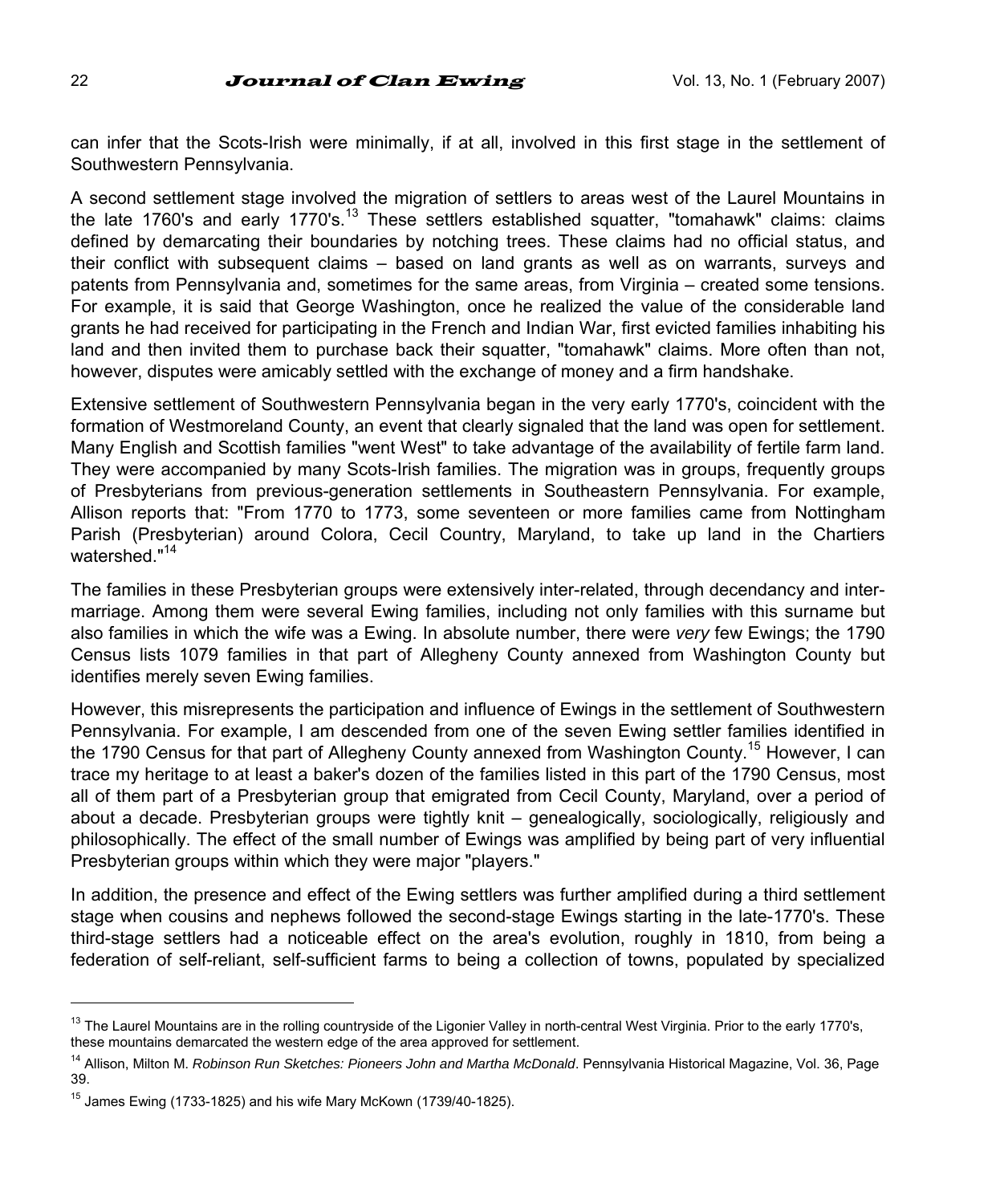l

service providers (tanners, weavers, blacksmiths, spinsters, etc.) and both led and governed by the community rather than by the church (for example, towns with constables and teachers).

## **Allegheny County, Pennsylvania**

Allegheny County, Pennsylvania, is currently bounded on the north by Butler County, on the east by Westmoreland County, on the south by Washington County, and on the west by Washington and Beaver Counties. It was originally established 24 September 1788, partially from a part of the previously established Westmoreland County and partially from land in northwestern Pennsylvania which had not previously been included in any Pennsylvania counties. Allegheny County originally comprised all the land north and west of the Allegheny and Ohio Rivers; it originally extended north and west to Lake Erie. Early the next year, 1789, part of Washington County was annexed and added to Allegheny County. This established that part of Allegheny County which is south of the Ohio River. Allegheny County was subsequently reduced, somewhat drastically, by the formation of several counties (Armstrong, Beaver, Butler, Crawford, Erie, Mercer, Venango and Warren Counties, as well as parts of Clarion and Indiana Counties) from the northern 75% or so of the original Allegheny County.

For administrative and governance purposes, and sometimes for purely political reasons, counties in Pennsylvania are divided into townships which, in turn, are divided into boroughs and towns. When Allegheny County was established, it was originally divided into seven townships. Moon Township is the original township pertinent to this article. Over the years, Moon Township was reduced to its current boundaries by the carving out of new townships which were then often later split into smaller townships. This article concerns four current-day townships – Collier, Moon, North Fayette and Robinson – that resulted from the township-formation court degrees over the first half of the 1800's. In this article, we refer to the area comprising these four townships as the *Settlement Area*. 16

## **Settlers Descended from James Ewing of Inch**

This initial article concerns six Ewing families who helped settle the Settlement Area and have proven to be descendants of James Ewing of Inch.<sup>17</sup> More of his descendants will undoubtedly be identified, not only for the narrowly-defined Settlement Area, but also for Allegheny County and Southwestern Pennsylvania in general. In particular, I expect that there are several female descendants of James Ewing of Inch who migrated to the Settlement Area in the late 1700's with their husbands. In addition, a slew of Ewings settled Beaver, Indiana and other Counties to the north, Fayette County to the east and Washington County to the south. Some may be descendants of James Ewing of Inch. Others are possibly (distant) cousins. In any event, they are part of the Ewing Settlement of Southwestern Pennsylvania.

The following abbreviated descendancy chart identifies these six James Ewing of Inch descendants, highlighting their inter-relationships and identifying their immediate descendants. In the chart, "+"

<sup>&</sup>lt;sup>16</sup> When not qualified, place names in this article are those which are currently used. For example, "Moon Township" refers to the current-day Moon Township whereas "Moon Township as originally defined" refers to this township as it was established coincident with the creation of Allegheny County.

<sup>&</sup>lt;sup>17</sup> My personal work focuses primarily, put not exclusively, on James Ewing (1733-1825), his brother Moses (1725/26-1798/1814) and his nephew Alexander (1740-1798) as well as their descendants. I have worked on the other Ewing settlers, but for them I have integrated the extensive information I have received from others (after checking of its validity to at least some degree).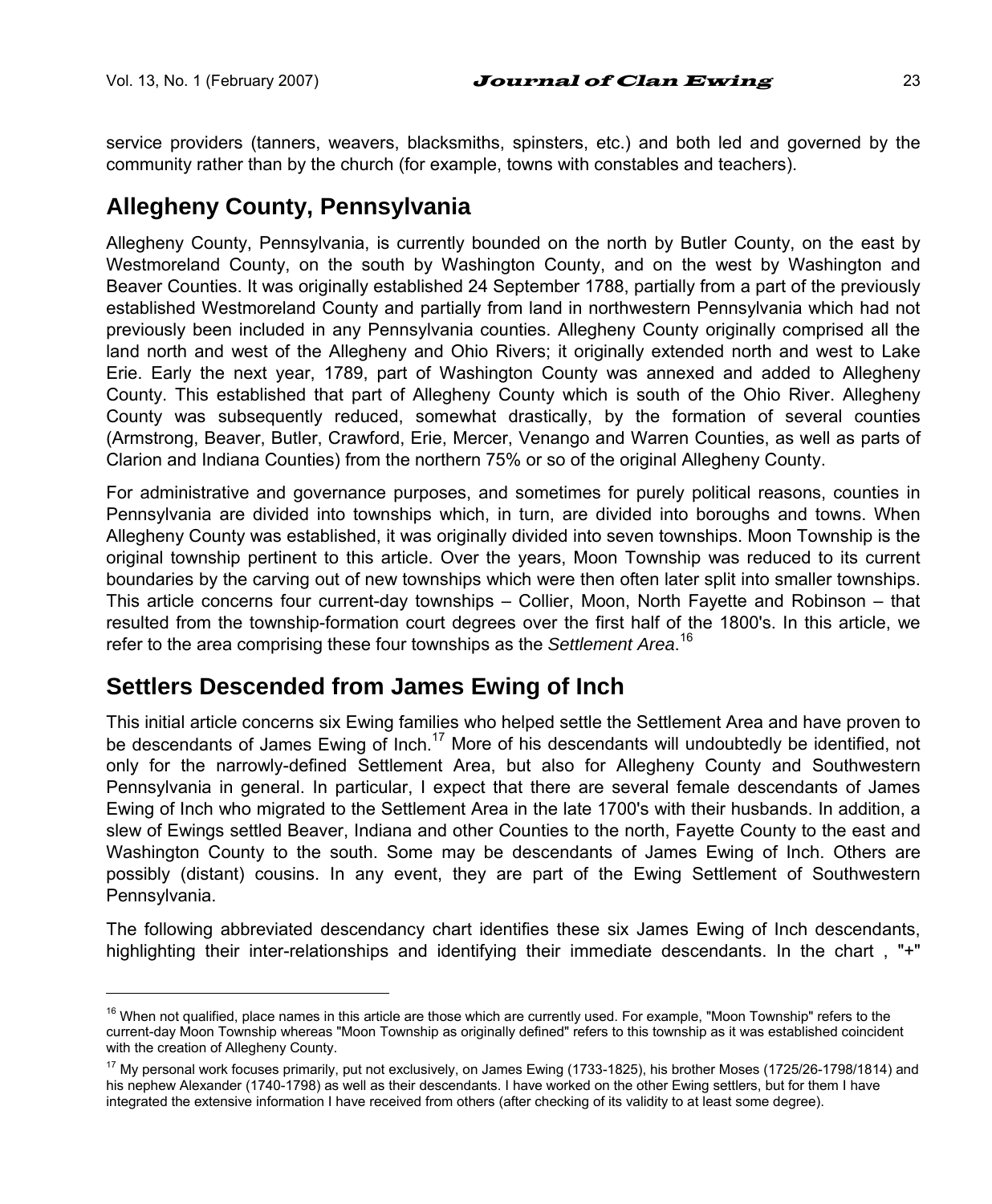**James Ewing of Inch Island (Lough Swilley), County Donegal, Ulster, Ireland**

indicates a marriage and "…" indicates uncles, aunts and siblings that have been omitted either because it is known that they settled some other area (for example, Ohio) or because it is uncertain where they resided.

The chart extends, first, to the level of the first person along a particular branch who migrated to the Settlement Area; these settlers are indicated in text displayed with a gray background. The chart then identifies these settlers' children with the intent of helping others place their ancestors with respect to the individuals identified here.

Annotations for each Ewing settler family briefly describe the timing of their movement into the Settlement Area and where in this area they settled. Annotations in the chart also identify families descended from these settlers. This is done by listing surnames and middle names for descendants. A Surnames list indicates families which inter-married with the Ewings; the appearance of Ewing in a Surnames list indicates the (frequent) inter-marriage of cousins. A Middle Names list indicates the appearance of middle names – primarily first showing up in the middle 19<sup>th</sup> Century – that were possibly surnames in previous generations.<sup>18</sup> The identification of middle names is intended to provide oftenvaluable ancestry hints. For example, "Harvey" was a surname within the late-1700, early-1800 population of the Settlement Area. Its appearance as a middle name in the middle-1800's hints at some descendancy from these previous-generation families.<sup>19</sup> The Surnames and Middle Names lists are provided to establish an additional way to help others connect their ancestry to the individuals identified here.

**+ <unk>**  │ ├── **Alexander Ewing,** b. circa 1693/94 County Donegal, Ulster, Ireland, d. before 21 Jul 1752 Chester Co, PA │ **+ <unk>**  │ │ **Noses Ewing**, b. circa 1725/26; d. between 1798 and 1814 Allegheny Co, PA │ │ never married │ │ Moses most certainly joined his younger brother, James, in migrating to Southwestern Pennsylvania about 1773. Like his brother, he homesteaded land in Collier Township. While alive, he rented part of his approximately 400 acre homestead; having no sons, he needed help in working the land. At his death, Moses left his land to his brother James. │ │ │ ├── **Alexander Ewing,** b. 1731, d. 1799 │ │ **+ Jane <unk>**  │ │ │ **Iexander Ewing**, b. 1740; d. Aug 1798 Allegheny Co, PA │ │ │ m. 28 Nov 1775 Franklin Co, PA │ │ │ **Jean Anderson**, b. circa 1748 Franklin Co, PA; d. circa 1833 Allegheny Co, PA │ │ │ │ Prior to moving to Allegheny County, Alexander lived in Adams County, Pennsylvania. He was a teamster and hauled goods back and forth between Eastern Pennsylvania and the Pittsburgh area. He moved to the Allegheny County area about 1779 and settled in North Fayette Township on land to the west of land owned by Isaac and Gabriel Walker (and which he possibly purchased from the Walker's). He was accompanied by his wife and his first two sons, John and Thomas. │ │ │ │ **John Ewing, b. 9 Sep 1776 Adams Co, PA, d. 5 Nov 1848** + Sarah Long, b. circa 1783, m. 10 Jan 1811, d. between 1850 and 1860 │ │ │ │ └── **…** [Surnames: Acheson, Phillis] l

#### <sup>18</sup> The selection of these names is highly subjective. "Margaret" and "William" are obviously *not* possible surnames. "Harvey" is, however, a likely surname because Harvey families lived in Southwestern Pennsylvania (and specifically in the Settlement Area). However, including "Neal" in a Middle Names list is just a guess. "Neil" might be a more normal, current-day spelling. Does "Neal" indicate a possible ancestry? Who knows? Given the ambiguity, I've included it in the pertinent Middle Names list.

<sup>19</sup> Later, these names were sometimes used as first names, For example, my father was born in 1907 and named Harvey Washington Riddle. Other examples include the appearance, mostly in the late 1800's and early 1900's, of "Ewing" and "Walker" as first names.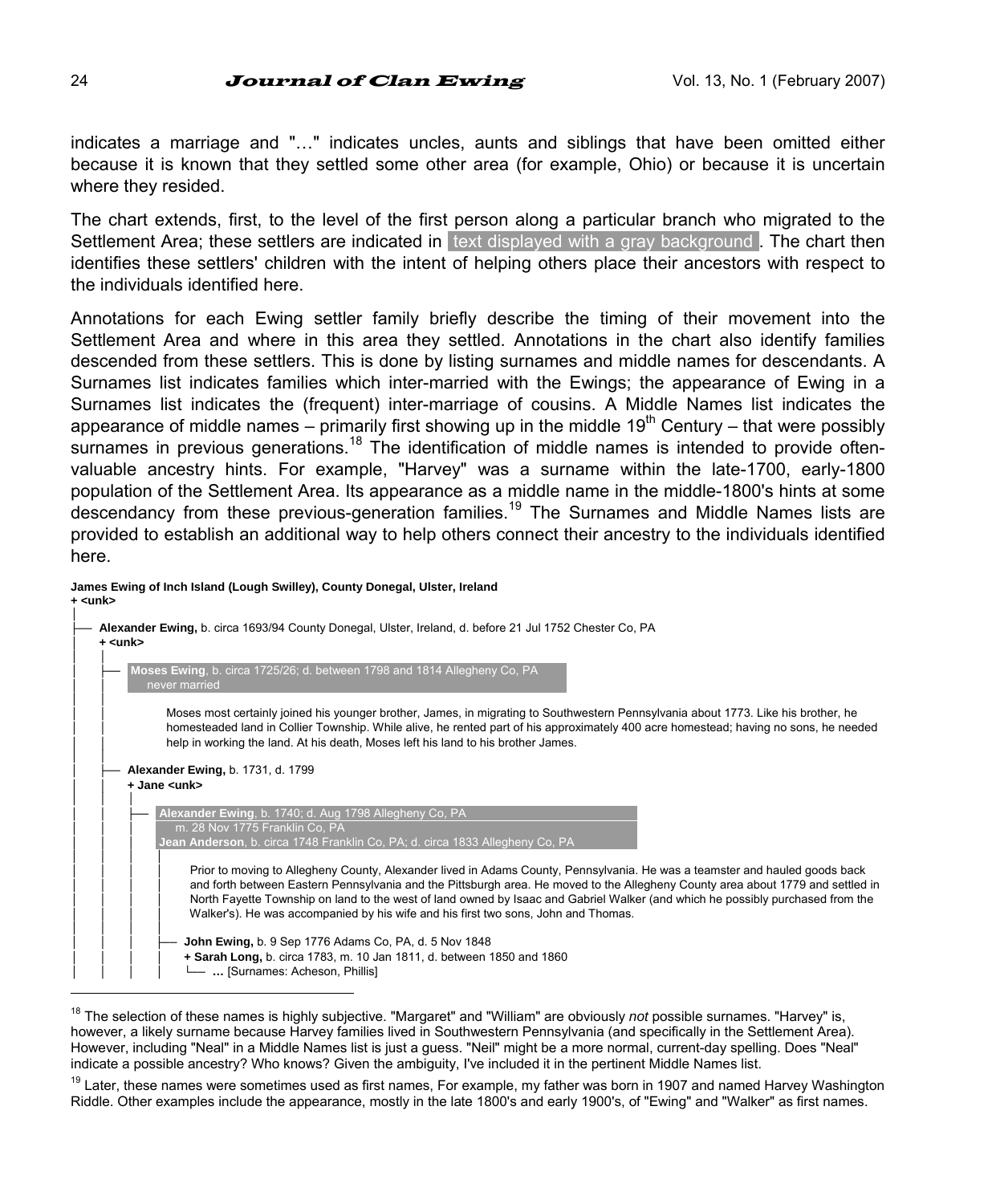│ │ │ │ **Thomas Ewing,** b. 15 Aug 1778, d. between 1789 and 1798 │ │ │ │ Ann Ewing, b. 7 Jul 1780 PA, d. between 1850 and 1860 Allegheny Co, PA │ │ │ │ **+ Samuel Turner,** b. circa 1770 PA, m. Nov 1803, d. between 1850 and 1860 Allegheny Co, PA │ │ │ │ └── **…** │ │ │ │ │ │ │ ├── **James Ewing,** b. 19 Aug 1782, d. between 1789 and 1798 │ │ │ │ William Ewing, b. 14 Feb 1785 Allegheny Co, PA, d. 13 Dec 1868 Allegheny Co, PA │ │ │ │ **+ Jane Walker,** b. 1784 Allegheny Co, PA, m. 12 May 1808, d. 5 Apr 1852 Allegheny Co, PA │ │ │ │ └── **…** [Surnames: Armor, Bell, Collins, Daub, Drake, Dunbar, Evans, Fife, Gibson, Glass, Grace, Hays, Hopper, Keebler, Kelly, Kyle, Langer, LaVelle, Loraine, Maslin, McKown, McMichael, McWhirler, Miller, Neely, Pericord, Richards, Riddle, Robinson, Rovensky, Russell, Snyder, Taylor, Turner, Wagner, Walker, Watson, Williams, Wooldridge] │ │ │ │ **…** [Middle Names: Abercrombie, Beer, Bell, Cromwell, Ewing, Lisle, McClelland, Neely, Nelson, Orr, Parker, Perry, Rovensky] │ │ │ │ **Margaret Ewing, b. 16 Apr 1787, d. after 1807** │ │ │ │ **+ George Buxton,** m. 16 Apr 1807 │ │ │ │ Jane Ewing, b. 10 Jul 1790, d. between 1790 and 1798 │ │ │ │ │ └── **…** [Surnames: Billingsley] │ │ │ │ │ **James Ewing**, b. 1733 Cecil Co, MD; d. 20 Feb 1825 Allegheny C0, PA<br>│ │ │ │ m. 28 Jan 1771 │ │ **Mary McKown**, b. 1739/40; d. 30 Nov 1825 Allegheny Co, PA │ │ │ James Ewing went West about the time (1773) that Westmorland County was created from Bedford County. He was accompanied by his wife, Mary McKown, and first son, William. He was also probably accompanied by his brother Moses. It is probable that he first settled land along Montours Run, near its mouth with the Ohio River, in the area that became known as Ewing's Mill. His 1814 Will refers to "land on Montours Run adjoining David Smith, William Holland and a second parcel held by patent on which are both a Grist Mill and Saw Mill lying (together, my whole claim on the waters of Montours Run)." He subsequently homesteaded – with the assistance of several slaves to help clear his land and erect improvements – some 680 acres in the area near Walker's Mill in Collier Township. Later, he purchased an additional 350-or-so acres from Robert Boyd, this land lying between his original homestead and the land of Isaac Walker. He apparently also owned some land in North Fayette Township, to the west of the Walker's, that he transferred to his cousin Samuel Ewing  $(1741 - 1820)$ . │ │ │ William Ewing, b. 1 Dec 1771 Caroline Co, MD, d. 23 Jun 1845 Allegheny Co, PA │ │ │ **+ Elizabeth Kirkpatrick,** b. circa 1766, m. before 1789, d. 18 Mar 1843 │ │ │ └── **…** [Surnames: Allen, Botkin, Burns, Cunningham, Dawson, Gehring, Grace, Groetzinger, Harbison, Hoey, Hooper, Jamison, King, Kuby, Kyle, LaVelle, Marple, McClelland, McFadden, Miller, Nesbit, Noble, Phillips, Rae, Rovensky, Scott, Smoose, Stockdale, Stroud, Talcot, Turner, Walker, Watson, Williams, Wills, Woods, Wooldridge, Young] │ │ │ **…** [Middle Names: Abercrombie, Beacom, Beer, Bell, Cromwell, Cunningham, Denniston, Duncan, Emery, Finley, Guy, Humphrey, Lisle, Marks, McFadden, Munson, Neely, Plumer, Rovensky, Russell, Stewart, Woods, Young] │ │ │ Samuel J. Ewing, b. 3 Aug 1773 Allegheny Co, PA, d. 29 Aug 1822 Allegheny Co, PA │ │ │ **+ Letitia Ann McCurdy,** b. 23 Nov 1774 Adams Co, PA, m. 13 Nov 1793, d. 18 Dec 1881 Armstrong Co, PA │ │ │ │ │ │ │ └── **…** [Surnames: Andrews, Berry, Blakely, Campbell, Curtis, Dennis, Erdman, Farrar, Fisher, Fitzpatrick, Flack, Gay, Hart, Hill, Koenig, Laney, Lazenby, Mathison, McCandless, McComb, McKee, Means, Morton, Seybert, Shallberg, Shearer, Tate, Thompson, Tidwell, Virtue, West, Wilson, Wrayl │ │ │ **…** [Middle Names: Boyd, Buchanan, Calvin, Draper, Grant, Harvey, Herrick, Moreland, Records, Smith, Walker] │ │ │ │ │ ├── **Alexander K. Ewing,** b. 2 Nov 1775 Allegheny Co, PA, d. between 12 May 1841 and 19 Mar 1841 Allegheny Co, PA + Martha Larimore, b. between 1776 and 1780, m. before 1792, d. 16 Aug 1834 Allegheny Co, PA │ │ │ ├── **…** [Surnames: Adams, Addis, Barrett, Barwick, Besserer, Bisi, Booth, Calohan, Cherry, Cole, Covey, Cubbage, Cunningham, Deemer, Doolittle, Douglas, Fissell, Fletcher, Grier, Guy, Haigh, Hill, Hulf, Hunt, Hysell, Jeffrey, Lehman, Kress, Manion, Marshall, │ │ │ │ McCluskey, McCormic, McCutcheon, McIntyre, McMillan, Murdock, Panella, Quinn, Rhodabarger, Riley, Ryall, Smith, Spangler, Standish, Stewart, Townley, Weidlein, Williams, Wolhlmuth, Woods, Zimmerman] │ │ │ │ **…** [Middle Names: Cobb, Cunningham, Emberson, Fisher, Grier, Guy, Johnson, Keiler, Patterson, Ryall, Wallace] │ │ │ │ │ │ │ **+ Nancy Cubbage,** b. Allegheny Co, PA, m. 31 Jan 1839, d. between Mar 1844 and Oct 1847 │ │ │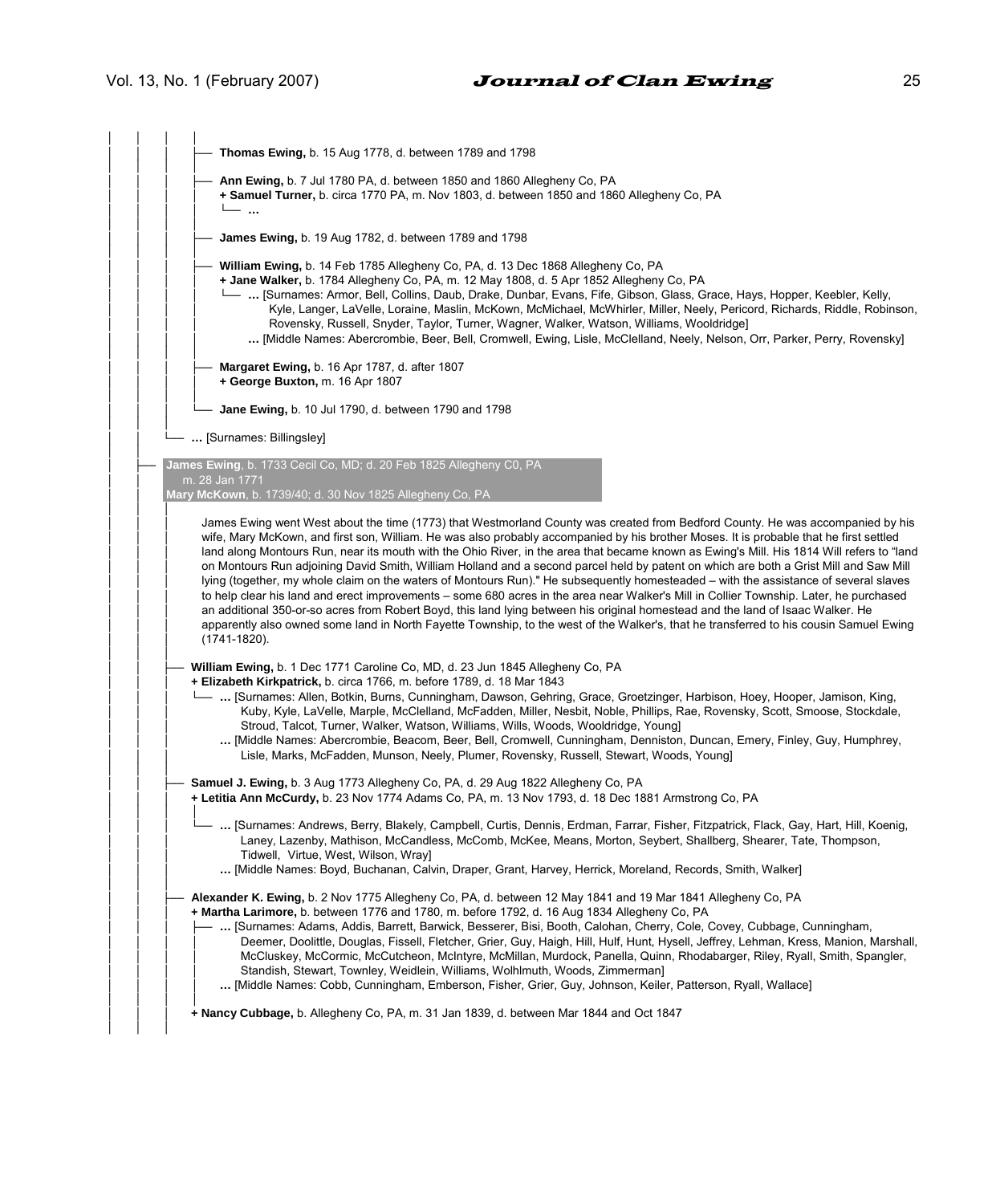| Elizabeth Ewing, b. 1777, d. 1819<br>+ Mark Kelso, b. 1769 Cumberland Co, PA, m. 1795, d. 1853 Washington Co, PA<br>-  [Surnames: Allison, Betts, Boyce, Burns, Cleek, Cowden, Cowen, Cummins, Cummings, Digregorio, Donaldson, Dunbar, Elder,<br>Finley, Gamble, Gilmore, Gregg, Harbison, Heagan, Heakin, Hertzog, Hickman, Kelso, Kuhn, Little, Mark, Matthews, McCarrell,<br>McClelland, McDonald, McGhee, McKnight, McLaughlin, McMillan, McNary, Miller, Mitchell, Motice, Parks, Peacock, Phillips,<br>Rankin, Reed, Rhodes, Robb, Scott, Springer, Smith, Thompson, Vogel, Waldie, Weir, Welch, Wilkison, Wilson, Young]<br>[Middle Names: Anderson, Cowden, Findley, Hunter, McCormick, Rankin, Thompson]                                                                                                                                                                                                                        |
|-------------------------------------------------------------------------------------------------------------------------------------------------------------------------------------------------------------------------------------------------------------------------------------------------------------------------------------------------------------------------------------------------------------------------------------------------------------------------------------------------------------------------------------------------------------------------------------------------------------------------------------------------------------------------------------------------------------------------------------------------------------------------------------------------------------------------------------------------------------------------------------------------------------------------------------------|
| Esther Ewing, b. between 1777 and 1778 Allegheny Co, PA, d. 7 Sep 1854 Allegheny Co, PA<br>+ James Boyd, b. 1770, m. circa 1795, d. 4 Sep 1809 Allegheny Co, PA<br>-  [Surnames: Alexander, Bash, Berry, Bridge, Buchanan, Caldwell, Campbell, Chambers, Combs, Cooper, Crawford, Cresswell,<br>Critchfield, Drummond, Fife, Fleming, Fulton, Gordon, Gurney, Herriott, Hill, Jack, Jones, Kerr, Knox, Laing, Leach, Lillich,<br>McConnell, McCracken, McLaughlin, McKenna, McKenzie, Mehaffey, Miller, Nonamaker, Orr, Patterson, Peterson, Phillips, Polk,<br>Reed, Riley, Roach, Russell, Seward, Shaw, Shryock, Smith, Taylor, Thomas, Walker, West, Whitehouse, Wilson, Yates, Zonns]<br>[Middle Names: Bell, Boyd, Caldwell, Carter, Davison, Ellwood, Fleming, Forsythe, Harris, Holton, Johnson, Newton, Reed,<br>Sherman, Sterling, Walker, Wilson]                                                                              |
| Ann Ewing, b. 25 Jan 1779 Allegheny Co, PA, d. 28 Jan 1862 Allegheny Co, PA<br>+ Isaac Walker, b. 15 Aug 1780 Allegheny Co, PA, m. 7 Jul 1808 Allegheny Co, PA, d. 25 Jun 1850 Allegheny Co, PA<br>-  [Surnames: Abbott, Anderson, Bayerbach, Bell, Blose, Boobyer, Boyd, Brenneman, Brownlee, Burkett, Calvert, Chalfant, Clark,<br>Cooke, Cooper, Douds, Felkes, Godrey, Gordon, Herron, Hickman, Hidge, Hill, Hutton, Irvin, Johnston, Kress, Kyle, Lawther,<br>Leonard, Logan, Madden, Mahon, Marple, McBride, McConnell, McKown, Michaelian, Miller, Moore, Morledge, Oehm, Peyton,<br>Proctor, Schantz, Scott, Scudder, Shorey, Sidler, Stewart, Sturgeon, Tereline, Thayers, Thomas, Thompson, Walker, Weaver,<br>Webb, Wendt, Westbay, Wilson, Young, Zenn]<br>[Middle Names: Addison, Allen, Bell, Calvin, Edison, Ewing, Harvey, Hickman, Howard, Kress, LeRoy, Lewis, McConnell, Neely,<br>Scott, Verne, Vernon, Walker, Weir] |
| Mary Ewing, b. 1780 Allegheny Co, PA, d. after 1850 Allegheny Co, PA<br>+ John Fryor, b. between 1779 and 1780 Ireland, d. after 1850 Allegheny Co, PA<br>L <sub>-</sub> [Surnames: Lea]                                                                                                                                                                                                                                                                                                                                                                                                                                                                                                                                                                                                                                                                                                                                                  |
| James Ewing, b. 1788 Allegheny Co, PA, d. 6 Nov 1839 Allegheny Co, PA<br>+ Lilly <unk>, b. circa 1785, m. after 1820, d. 29 May 1821<br/>+ Rebecca Robb, b. between 1804 and 1805 Allegheny Co, PA, m. before 1826, d. 1884<br/>-  [Surnames: Cowden, Ewing, Fleck, Flynn, Gallagher, Greenleaf, Harrington, Hilley, Husted, Issacs, Miller, Morgan, Phillips, Riddle,<br/>Schmidt, Taylor, Ward, Woods]<br/> [Middle Names: Bell, Calvin, Clinton, Ellis, Harvey, Keeley, McCurdy, Milford, Ross, Saudray, Stockton, Washington, Wilson,<br/>Woods.]</unk>                                                                                                                                                                                                                                                                                                                                                                               |
| John P. Ewing, b. 1789 Allegheny Co, PA, d. before 1830 Allegheny Co, PA<br>+ Elizabeth Walker, m. before 1829<br>[Surnames: Ewing]                                                                                                                                                                                                                                                                                                                                                                                                                                                                                                                                                                                                                                                                                                                                                                                                       |
| [Surnames: Bullard, Chamberland, Chow, Cowgill, Eaton, Ewing, Hartman, Kerns, Long, McClellan(d), McFarland, Osborn, Reyburn, Snow,<br>Stanton, Strawbridge, Swan, Tarvin, Tice, Townsley, Roberts]<br>[Middle Names: Neal, Wright]                                                                                                                                                                                                                                                                                                                                                                                                                                                                                                                                                                                                                                                                                                       |
| + Anne Joshua, m. after 1745<br>Samuel Ewing, b. 1700 County Donegal, Ulster, Ireland, d. 10 Feb 1773 Cecil Co, MD                                                                                                                                                                                                                                                                                                                                                                                                                                                                                                                                                                                                                                                                                                                                                                                                                        |
| + Rebecca George, m. 9 Dec 1740 PA, d. Cecil Co, MD<br>Samuel Ewing, b. 1741; d. 24 Jul 1820 Allegheny Co, PA<br>m. before 1775<br>Mary Oldham, b. circa 1750; d. circa 1825 Allegheny Co, PA                                                                                                                                                                                                                                                                                                                                                                                                                                                                                                                                                                                                                                                                                                                                             |
| Samuel Ewing and his wife Mary Oldham started out their married life in Cecil County, Maryland. They may have moved to Allegheny<br>County in steps, stopping in Redstone, near Uniontown, Fayette County, Pennsylvania. They were living in North Fayette Township by<br>the time of the 1800 Census but not, as well as can be determined, at the time of the previous 1790 Census. Their son Amos had married<br>by the time of the 1800 Census and is listed separately. Samuel and his son probably settled on land near the current town of Oakland in<br>North Fayette Township that he obtained from his cousin James Ewing (1733-1825).                                                                                                                                                                                                                                                                                          |
| Amos Ewing, b. 15 Jun 1776, d. 21 Apr 1855 Allegheny Co, PA<br>+ Letitia Potter, b. 1776, m. circa 1795, d. 1855 Allegheny Co, PA<br>[Surnames: Carmony, Cole, Coulter, Crone, Day, Dobbs, Falls, Foote, Galbreath, Gregg, Hirsch, Hutchinson, Long, McNeal, Miller,<br>Reed, Smith, Stewart, Stuart, Sturgeon, Thompson]<br>[Middle Names: Cole, Galbreadth, Walker]                                                                                                                                                                                                                                                                                                                                                                                                                                                                                                                                                                     |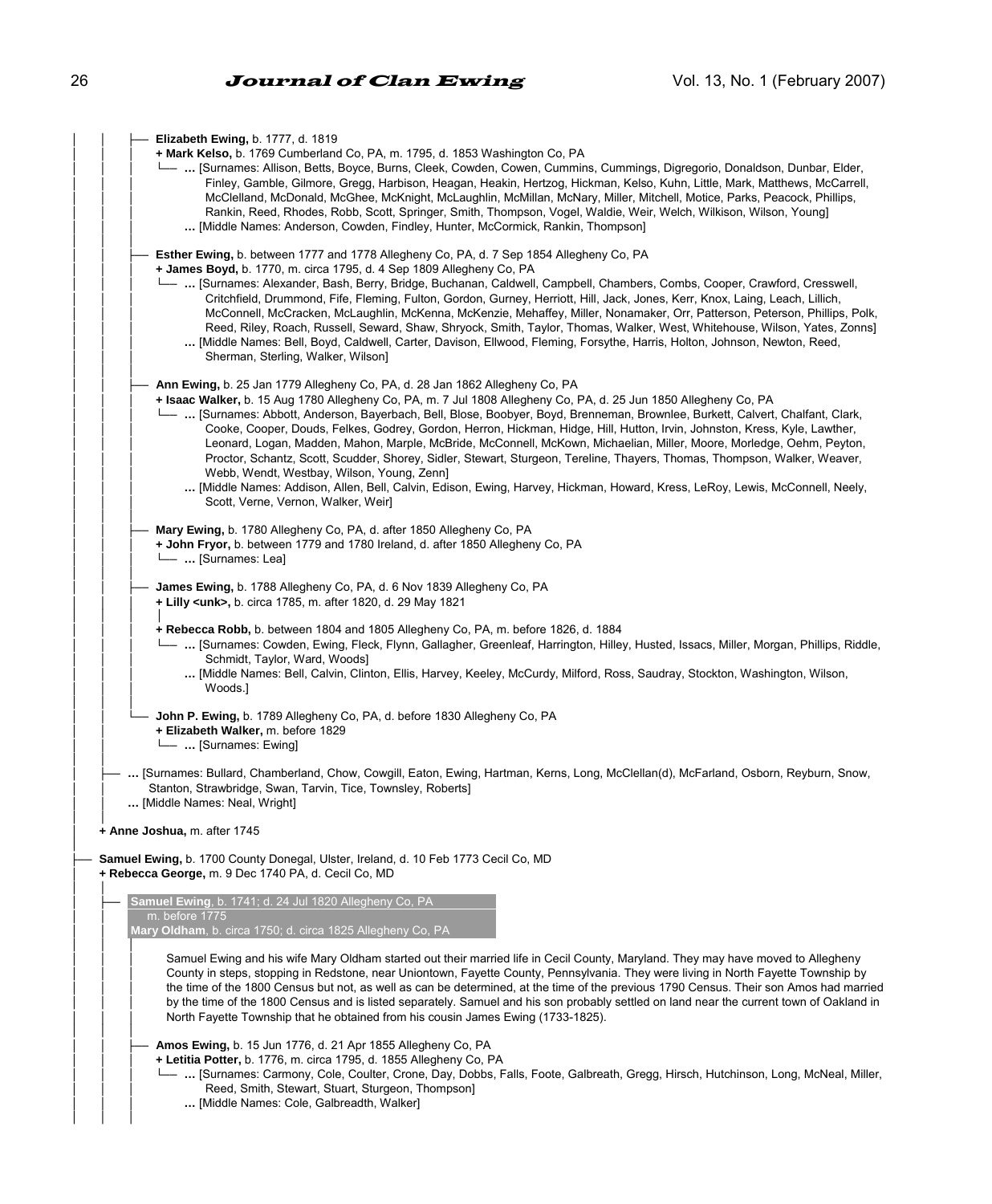| William Ewing, b. circa 1778, d. Beaver Co, PA                                                                                                                                                                                                                                                                     |
|--------------------------------------------------------------------------------------------------------------------------------------------------------------------------------------------------------------------------------------------------------------------------------------------------------------------|
| Rachael Ewing, b. circa 1784<br>+ <unk> Ralston, m. after 1810</unk>                                                                                                                                                                                                                                               |
| Rebecca Ewing, b. circa 1784<br>+ John Dunlap, m. after 1810                                                                                                                                                                                                                                                       |
| Samuel Ewing, b. between 1785 and 1790, d. Aug 1822 Columbiana Co, OH<br>+ Nancy Ann Franks, b. 1784, m. 1 Jul 1818 Columbiana Co, OH, d. 1870 OH<br>[Surnames: Benner, Brown, Burbick, Forbes, McPherson, Patterson, Williams]  -<br>[Middle Names: Otis]                                                         |
| Hannah Jane Ewing, b. between 1785 and 1790, d. 1873 Allegheny Co, PA<br>+ Jacob Whitmore, b. circa 1791, m. 1812 Allegheny Co, PA, d. 1 Apr 1875 Allegheny Co, PA<br>-  [Surnames: Brown, Campbell, Finley, Fritz, McCalmont, Meanor, Stonecipher, Tidball]<br>[Middle Names: Lathrop]                            |
| Mary Ewing, b. circa 1790<br>+ Gabriel McGregor, m. after 1820                                                                                                                                                                                                                                                     |
| [Surnames: Clendennin, Patton, Steel]                                                                                                                                                                                                                                                                              |
| Henry Ewing, b. before 11 Aug 1701 County Donegal, Ulster, Ireland, d. before 7 Jan 1782 Chester Co, PA<br>+ Jane Allen, b. Ireland, m. Ireland, d. Chester Co, PA                                                                                                                                                 |
| James Ewing, b. 1725 Ireland, d. Chester Co, PA<br>+ Eleanor <unk>, b. Chester Co, PA, m. Chester Co, PA, d. Chester Co, PA</unk>                                                                                                                                                                                  |
| Moses Ewing, b. circa 1760 Chester Co, PA; d. 6 Apr 1845 Allegheny Co, PA<br>m. before 1800<br>Sophia Chapman, b. between 1766 and 1770 Allegheny Co, PA; d. 11 May 1837 Allegheny Co, PA                                                                                                                          |
| Like his second cousin Alexander Ewing (1740-1798), Moses became attracted to Southwestern Pennsylvania while a teamster<br>hauling freight between Pittsburgh and Eastern Pennsylvania. He migrated to the area in 1792 and eventually settled, some fifteen<br>years later, some 180 acres in Robinson Township. |
| Leah Ewing, b. circa 1794 PA, d. between 1850 and 1860<br>+ John McMichael, b. circa 1794 PA, d. between 1850 and 1860<br>[Surnames: Armor, Ewing, Fife]                                                                                                                                                           |
| James Ewing, b. 11 Sep 1800 Allegheny Co, PA, d. 17 Nov 1890 Allegheny Co, PA<br>+ Annie McCurdy, b. 16 Dec 1796 Allegheny Co, PA, m. circa 1824, d. 16 Dec 1835 Allegheny Co, PA<br>-  [Surnames: King, Verner]                                                                                                   |
| + Margaret Deemer Rouser, b. 22 Feb 1803, m. circa 1840, d. 10 Apr 1875                                                                                                                                                                                                                                            |
| Samuel Ewing, b. between 1802 and 1803, d. after 1839<br>$+$ <unk></unk>                                                                                                                                                                                                                                           |
| John Ewing, b. between 1804 and 1805, d. after 1839<br>+ <unk></unk>                                                                                                                                                                                                                                               |
| Daniel Ewing, b. 23 Mar 1807, d. after 1840                                                                                                                                                                                                                                                                        |
| Ellen Ewing, b. 27 Apr 1812                                                                                                                                                                                                                                                                                        |
| [Surnames: Watt]                                                                                                                                                                                                                                                                                                   |
| [Surnames: Armstrong, Catchell, Ewing, Lisey, Ryland, Scott]                                                                                                                                                                                                                                                       |
| William Ewing, b. circa 1706/7 Ireland, d. 30 Nov 1774 Cumberland Co, PA<br>+ Jane Gordon, m. 1750                                                                                                                                                                                                                 |
| Samuel Ewing, b. Feb 1750/51 Chester Co, PA; d. 1805 Allegheny Co, PA<br>m. circa Apr 1773<br>Jean Neal, b. circa 1758; d. <unk></unk>                                                                                                                                                                             |
| Samuel and Jean (Neal) Ewing moved from Perry County to Southwestern Pennsylvania prior to the birth of their son John in 1798. At the<br>time of his death in 1805, Samuel's family lived in Moon Township; this is probably where he originally settled. It appears that after                                   |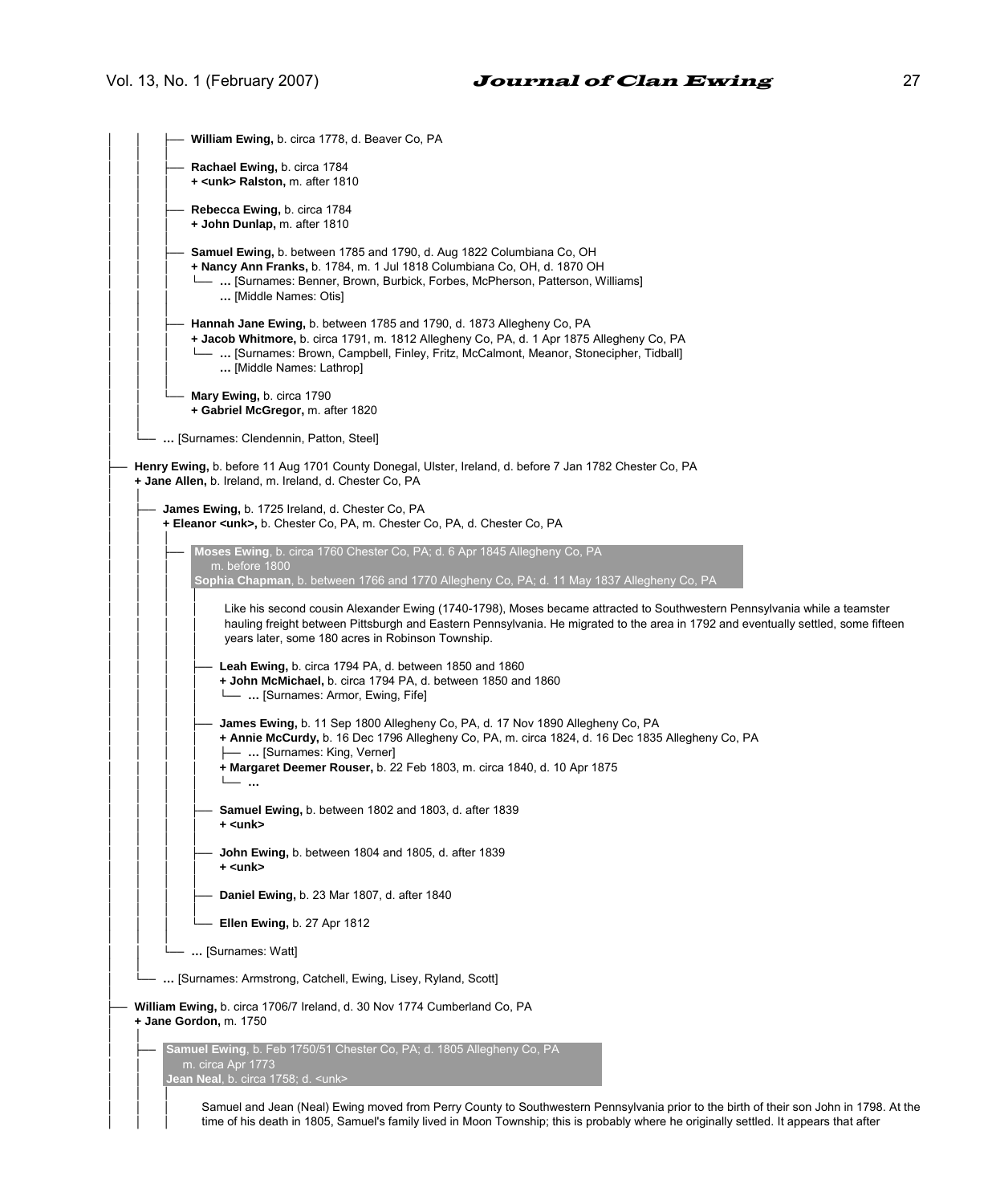Samuel's death, his family relocated to Beaver County to live near Samuel's brother James. It is most likely that this James settled in Beaver County prior to his brother's death. Alternatively, however, James may have moved to Beaver County at the time of his brother's death to support his sister-in-law, Samuel's wife Jean, and her young, minor children. │ │ │ **Mary Ewing, b. Perry Co, PA** │ │ │ **+ William Morgan** │ │ │ **Isabella Ewing, b. Perry Co, PA** │ │ │ │ │ ├── **Jean Ewing** │ │ │ **Margaret Ewing, b. Perry Co, PA** │ │ │ │ │ ├── **Susanna Ewing,** b. Perry Co, PA │ │ │ │ │ ├── **Sarah Ewing,** b. Perry Co, PA │ │ │ William Ewing, b. 7 Oct 1775 Perry Co, PA, d. 27 Jun 1856 Wayne Co, OH + Agnes White, b. 8 Dec 1775 Perry Co, PA, m. 1795 Perry Co, PA, d. 13 Jan 1846 Wayne Co, OH │ │ │ └── **…** [Surnames: Barnard, Bechtel, Becker, Billman, Brinkerhoff, Brothers, Cornelius, Crawford, Cutter, Daniels, Dunn, Duplantis, Fry, Glass, Houmard, Howey, Huber, Keller, Kline, Lingle, Maxwell, McLaughlin, Pomeroy, Ramsey, Reed, Reese, Rhodes, Richards, Roseborogh, Stanley, Testor, Totten, Wachtel, Walters] │ │ │ **…** [Middle Names: Carpenter, Cleveland, Curtis, Delmar, Gilbert, Snow, Stone, Valandingham] │ │ │ John Ewing, b. circa 1798 Allegheny Co, PA, d. 22 Oct 1863 Beaver Co, PA + Sarah Furgeson, b. 12 Feb 1795, m. circa 1817, d. 6 Aug 1881 Beaver Co, PA │ │ │ └── **…** [Surnames: Carothers, Kiefer, McCollough] │ │ │ │ │ └── **Samuel Ewing** │ │ │ └── **…** [Surnames: Anderson, Eaken, Hagan, Hunt, Kennedy, Lindsey, Munnell, Rearick, Richeal, Stevenson, Sweezy, Wilson, Wood] │ **…** [Middle Names: Snyder] - ... [Surnames: Cowden, Yeates]

## **Sources**

│

I have used many primary sources (Wills, Estate Administration Filings, Guardianship Petitions, etc.) in my personal research concerning James Ewing (1733-1825), his brother Moses (1725/26-1798/1814) and his nephew Alexander (1740-1798). In addition, I have analyzed, verified and integrated information developed by many others to arrive at what is presented here. This includes information developed by Dennis Ardinger, David Neal Ewing, James Gilbert Ewing, Madjesia Ewing, Margaret Ewing Fife, Jane (Ewing) (Rovensky) Grace, Jerry Leeper, Linda McCalmont, Jane McCandless, Dorothy Parry, Kriss Replogle, Leona Scott, Irene Taylor and Jean Walker. It also includes information I have received from the many, *many*, others I have interacted with over the past 30-or-so years. Finally, I have relied on cemetery readings, other primary sources, and my personal analysis of the Federal Census Records of 1790 through 1880 for Allegheny County and, in a few cases, nearby counties.

## **For More Information**

A more complete version of the descendancy chart appears on my WebSite: *www.WmERiddle.com*. Over time, this more complete version will be expanded to treat all of Southwestern Pennsylvania rather than just the Settlement Area treated here. At the moment, however, the more complete version: identifies the Ewing settlers' uncles, aunts and siblings that have been omitted in this article (but noted by the use of "…"); provides more extensive discussions of the Ewing settler families as well as, in many cases, annotations for the settlers' children that discuss their residency in Southwestern Pennsylvania and their lives; and explicitly lists my sources.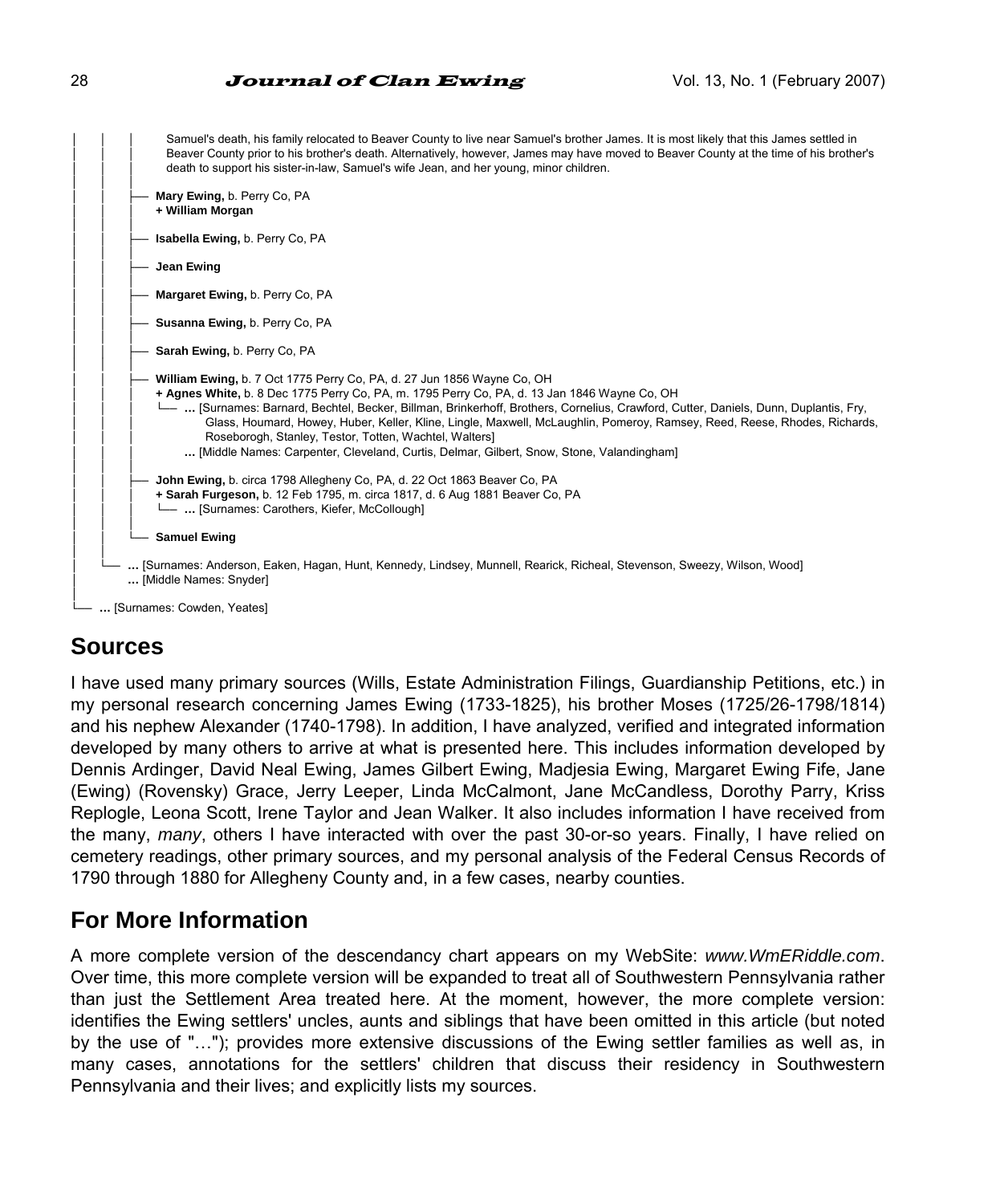Also posted on my WebSite are various other reports related to the Ewings who settled Southwestern Pennsylvania. In particular, detailed descendancy and *Journal*-style reports for James Ewing (1733- 1825) and Alexander Ewing (1740-1798) appear on my WebSite.

## **Please Help**

In these articles, I'll report as much as I can, as quickly as I can, as correctly and coherently as I can, and "proven" by as much solid primary and secondary documentation as I can find and analyze. But I cannot create a complete and accurate accounting of the Ewings who settled Southwestern Pennsylvania merely by myself; as they say "life's too short." Nor can I interconnect all of the possiblyrelated settlers who settled near by, for example to the south in Washington County, to the east in Fayette County and to the north in Beaver and Indiana Counties. Therefore, I *very much* hope that readers will help me create and verify this emerging record for the Ewing settlers of Southwestern Pennsylvania.

My EMail address is Riddle at WmERiddle dot com, my phone number is +1 505.988.1092, and my SnailMail address is 658 La Viveza Court, Santa Fe, New Mexico 87501. Please get in touch – early and often – with corrections, clarifications, contributions and questions.

# *Up to Your Ears in Alligators!*

Ever have that feeling that you'll never, *ever*, be able to sort out all that voluminous data you've collected over the years and get a complete, accurate fix on your ancestors? If so, you're what's often called "up to your ears in alligators." An alternative view, genealogically speaking, of your state of affairs is:

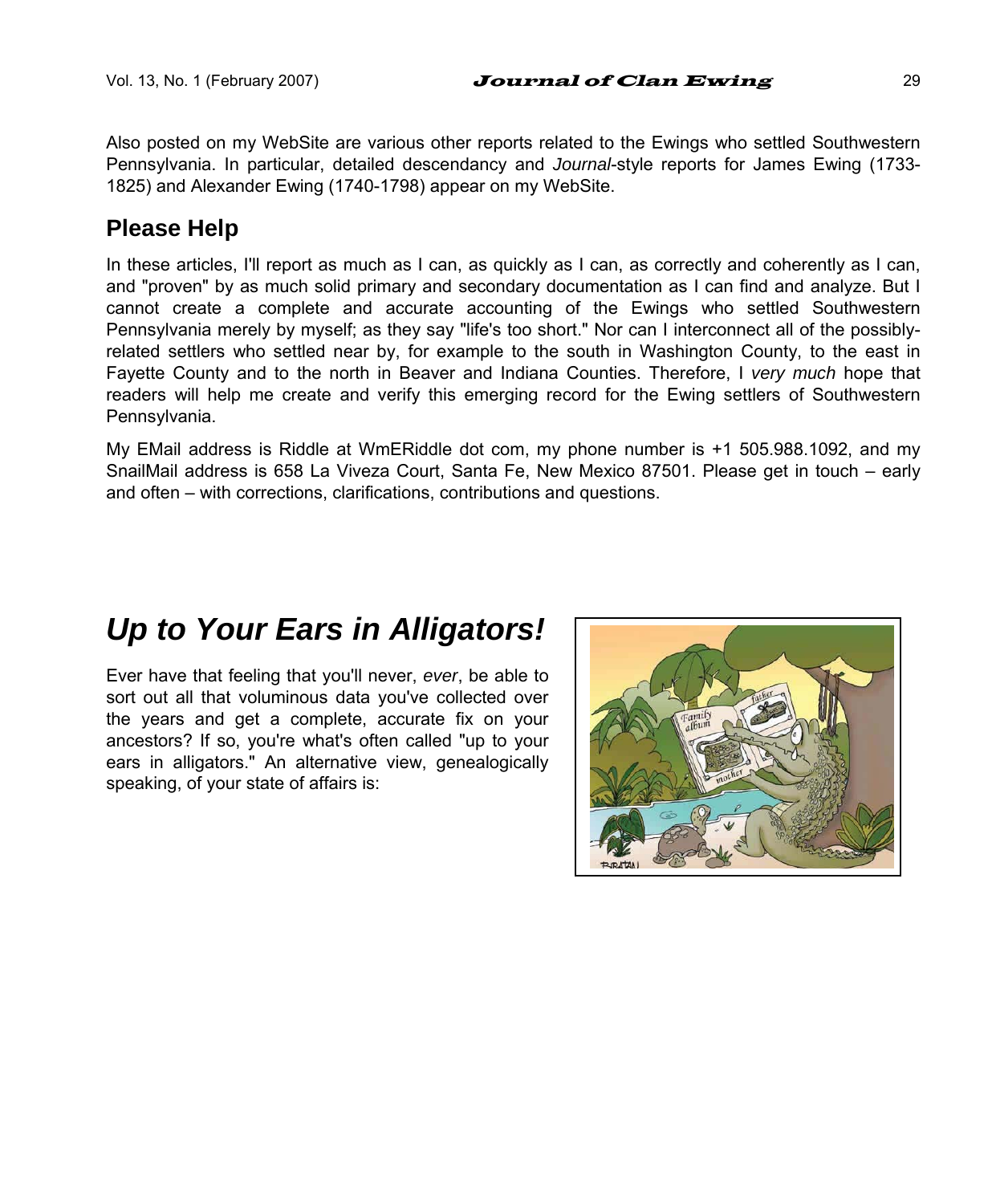# *Upcoming Events*

*[Editor's Note: Please provide information about upcoming events in your area to Journal Editor William E. Riddle,*  Riddle at WmERiddle.com*, +1 505.988.1092 or 658 La Viveza Ct, Santa Fe, NM 87501.]* 

April 2007: The Ohio Genealogical Society Annual Conference will be held 12-14 April 2007 in Columbus, Ohio. The theme is *Along the National Road: Your Avenue to the* Past. Additional information may be found at *www.ogs.org/2007conf.php*.

April 2007: The annual Western Pennsylvania Genealogical Society's spring seminar will be held in Greentree (a suburb of Pittsburgh), Pennsylvania, on 21 April 2007. It will feature Michael John Neill, a regular columnist for the Ancestry Daily News and a math instructor at Carl Sandburg College in Galesburg, Illinois. For additional information visit *www.wpgs.org/spring\_seminar.htm*. [*Editor's Note: Information about the Western Pennsylvania Genealogical Society's activities may be found at www.wpgs.org.]* 

May 2007: The National Genealogical Society Conference, in Richmond, Virginia, 16 through 19 May 2007 coincides with the 400<sup>th</sup> anniversary of the founding of Jamestown. If you have ancestors from Virginia, you might want to consider attending. If you can't attend, the next best thing is to study the Registration Brochure for resources and topics in Virginia. If you are not an NGS member, check the brochure online at their WebSite: *www.ngsgenealogy.org*.

September/October 2007: Legacy's annual Genealogical Cruise will be held 19 September through 1 October 2007. The cruise will depart from Vancouver, BC, Canada, and terminate in Honolulu, Hawaii. Presentations focus on the effective use of Legacy and its companion software programs. Visit *www.LegacyFamilyTree.com/CruiseInfo\_2007.asp* for more information.

October/November 2007: Wholly Genes' 3<sup>rd</sup> Annual Genealogy Conference and Cruise will depart from Ft Lauderdale, Florida, on 28 October 2007 and return to Ft Lauderdale on 4 November 2007 after sailing through the Caribbean. While Wholly Genes is the provider of The Master Genealogist (TMG), presentations will address a wide variety of topics and the use of other genealogy programs. Additional information appears at: *www.WhollyGenes.com/Merchant2/merchant.mvc?screen=CRUISE*.

Fall 2008: Tenth Gathering of *Clan Ewing in America*, Winchester, Frederick County, Virginia.

Fall 2010: Eleventh Gathering of *Clan Ewing in America*, Uniontown, Fayette County, Pennsylvania.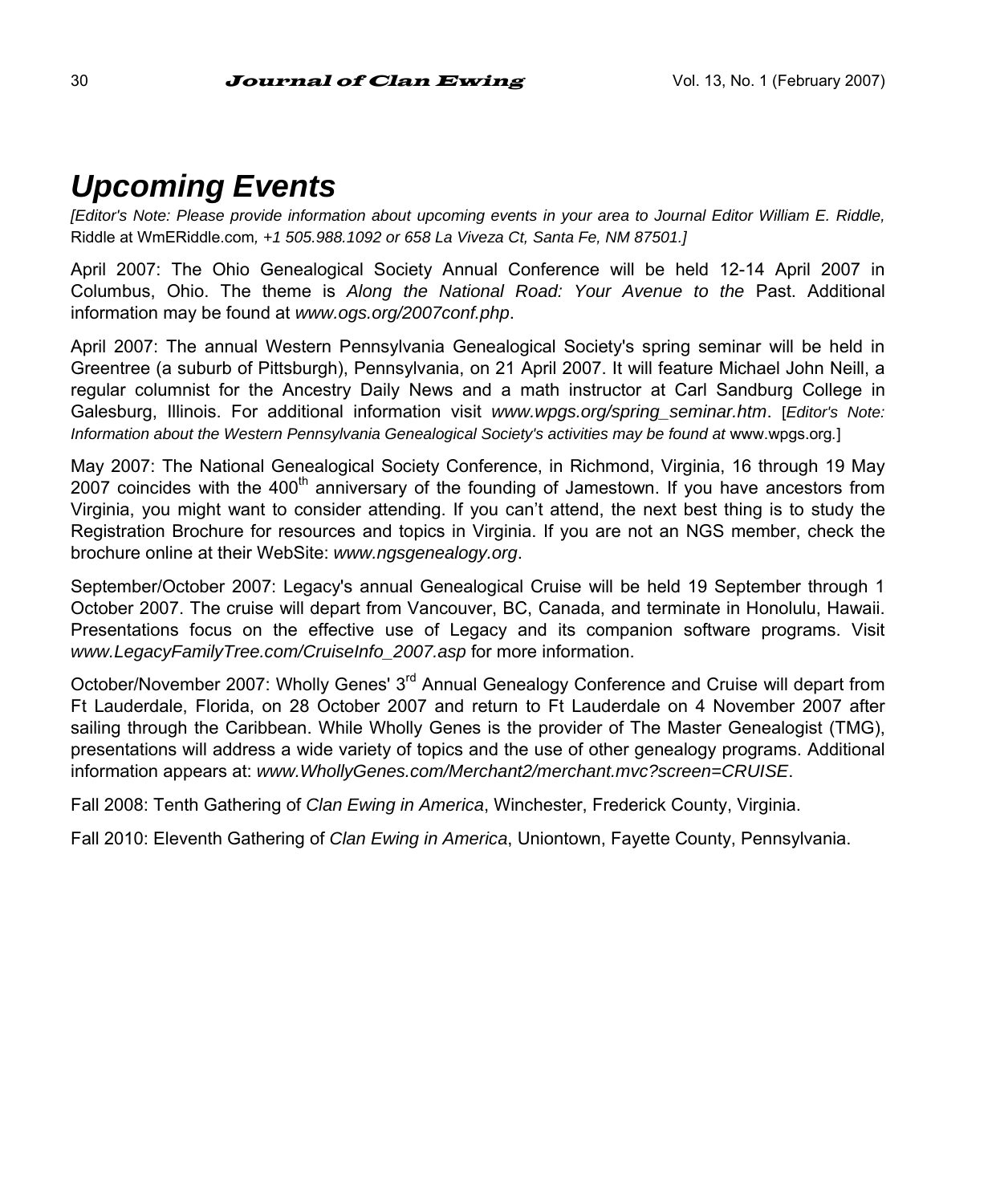**Drummond .................... 26** 

*INDEX* 

| <unk></unk>         |          |
|---------------------|----------|
| Eleanor             | 27       |
| Lilly               | 26       |
| Abbott              | 26       |
| Abercrombie         | 25       |
| Acheson             | 24       |
| Adams               | 25       |
| Addis               | 25       |
| Addison             | 26       |
| Alexander           | 26       |
| Allen 25,           | 26       |
| Jane                | 27       |
| Allison             | 25       |
| Milton              | 22       |
| Anderson 26,        | 28       |
| Jean                | 24       |
| Andrews             | 25       |
| Ardinger            |          |
| Dennis              | 28       |
|                     |          |
| Armor 25,           | 27       |
| Armstrong           | 27       |
| Barnard             | 28       |
| Barrett             | 25       |
| <b>Barstow</b>      |          |
| Karen               | 6        |
| Barwick             | 25       |
| Bash                | 26       |
| Bayerbach           | 26       |
| Beacom              | 25       |
| Bechtel             | 28       |
| Becker              | 28       |
| Beer                | 25       |
|                     |          |
| Bell 25,            | 26       |
| Benner              | 27       |
| Berry 25,           | 26       |
| Besserer            | 25       |
| Betts               | 25       |
| Beymer              |          |
| Mariah              | 6        |
| Billingsley         | 25       |
| Billman             | 28       |
| Bisi                | 25       |
| Blakely             | 25       |
| Blose               | 26       |
| Boobyer             | 26       |
| Booth               | 25       |
| Botkin              | 25       |
| Boyce               | 25       |
| Boyd  25,           | 26       |
| James               | 26       |
|                     |          |
| Robert              | 25       |
| Breading            |          |
| David               |          |
| James 8, 9          | 9        |
|                     |          |
| Mary                | 9        |
| Brenneman           | 26       |
| Bridge              | 26       |
| <b>Brinkerhoff </b> | 28       |
| Brothers            | 28       |
| Brown               | 27       |
|                     | 26       |
| Brownlee            |          |
| Buchanan  25, 26    |          |
| Bullard             | 26       |
| Burbick             | 27       |
| Burkett<br>Burns    | 26<br>25 |

Helen ........................... 7

George....................... 25 **Caldwell......................... 26 Calohan ......................... 25 Calvert ........................... 26 Calvin....................... 25, 26 Campbell ..... 21, 25, 26, 27 Carmony........................ 26 Carothers....................... 28 Carpenter....................... 28 Carter............................. 26 Caswell**  Alice............... 15, 16, 20 **Catchell.......................... 27 Chalfant ......................... 26 Chamberland................. 26 Chambers...................... 26 Chapman**  Sophia........................ 27 **Cherry............................ 25 Chow.............................. 26 Clark .............................. 26 Cleek.............................. 25 Clendennin.................... 27 Cleveland....................... 28 Clinton ........................... 26 Cobb .............................. 25 Cole.......................... 25, 26 Collins............................ 25 Combs ........................... 26 Cooke ............................ 26 Cooper........................... 26 Cornelius....................... 28 Coulter........................... 26 Covey............................. 25 Cowden.................... 25, 26 Cowen............................ 25 Cowgill........................... 26 Crawford.................. 26, 28 Cresswell....................... 26 Critchfield...................... 26 Cromwell ....................... 25 Crone ............................. 26 Cubbage ........................ 25**  Nancy......................... 25 **Cummings..................... 25 Cummins ....................... 25 Cunningham.................. 25 Curtis ....................... 25, 28 Cutter............................. 28 Daniels........................... 28 Daub .............................. 25 Davison.......................... 26 Dawson.......................... 25 Day................................. 26 Deemer .......................... 25 Delmar ........................... 28 Dennis............................ 25 Denniston...................... 25 Digregorio ..................... 25 Dobbs ............................ 26 Donaldson..................... 25 Doolittle ......................... 25 Douds ............................ 26 Douglas ......................... 25 Drake ............................. 25 Draper............................ 25** 

**Buxton** 

| лип<br>ш<br><br>Dugan                      |
|--------------------------------------------|
| Kimberly Ewing  6                          |
| 25<br>Dunbar                               |
| 25<br>Duncan                               |
| Dunlap                                     |
| John<br>26                                 |
| Dunn<br>28                                 |
| Duplantis<br>28                            |
| Eaken<br>28                                |
| Edison<br>26                               |
| Elder<br>25                                |
| Ellis<br>26                                |
| Ellwood<br>26                              |
| 25<br>Emberson                             |
| 25<br>Emery                                |
| 25<br>Erdman                               |
| Evans<br>25                                |
| Ewan<br>12                                 |
| Ewen<br>12                                 |
| C. L'Estrange<br>10                        |
| Ewing  24, 25, 26, 27                      |
| Albert Leon  15, 16                        |
| Alexander. 23, 24, 27, 28                  |
| Alexander K.  25                           |
| Amos<br>26                                 |
| Angeline Lewis 6                           |
|                                            |
|                                            |
|                                            |
| Arvel Wayne, Sr<br>7                       |
| Beatrice June<br>7                         |
| Benjamin Edison, Jr 6                      |
| Buck<br>7                                  |
|                                            |
| Cecil Surell 6                             |
| Charles<br>6<br>Charles G<br>7             |
| Charles Webster 6                          |
| Daniel 27                                  |
| Daniel C.  5                               |
| Daryl Leon  18                             |
|                                            |
| David Neal 1, 3, 4, 5, 10,<br>11, 15, 28   |
| Donald H<br>18                             |
| Dwight 6                                   |
| 16<br>E.W.R.                               |
| Elizabeth 25                               |
| Ellen 27                                   |
| Ellsworth Samuel 5, 6, 13                  |
| Esther  26                                 |
|                                            |
| George Alexander 5                         |
| George Samuel<br>6                         |
| George William  5                          |
| $\overline{7}$<br>Grace Fox                |
| Guy Raymond<br>13                          |
| Hannah Jane  27                            |
| Harold Walter 13                           |
| Henry  27                                  |
|                                            |
|                                            |
|                                            |
| 26, 27, 28                                 |
|                                            |
| James Earl<br>18                           |
| James Gilbert 18, 28<br>James Morgan<br>18 |

| James of Inch 13, 14, 15,<br>19, 21, 23, 24<br>Jeffrey S 6<br>John  24, 27, 28<br>John (m. Alice Caswell)                                                            |
|----------------------------------------------------------------------------------------------------------------------------------------------------------------------|
| 15, 16, 20<br>John of Carnashannagh<br>Leah 27<br>Lewis M 6<br>Margaret Mary 7<br>Nathaniel 8, 9, 16<br>Philip  6<br>Pocahontas James                                |
| $\cdots$ 6, 15, 20<br>Robert 6, 8, 9, 10<br>Robert Allan 15<br>Robert Shaw 6<br>Roy  6<br>Samuel<br>$\ldots$ 3, 6, 25, 26, 27, 28<br>Samuel Galbreath 6<br>Sarah  28 |
| Squire James<br>$\frac{1}{6}$ , 7, 22, 23, 24, 25,<br>26.                                                                                                            |
| 28<br>Susanna 28<br>Swago Bill 6<br>Thomas 6, 24, 25<br>Thomas Dale  15<br>Thomas N.  6<br>Thomas Newell 18<br>26, 27, 28                                            |
| William C., Jr 6<br>William Charles 6<br>William Earl 18<br>William?  16, 17, 19<br>Falls  26<br>Farrar  25                                                          |
| Findley 26<br>Finley 25, 27<br>Fissell  25<br>Fitzpatrick 25<br>Flack  25<br>Fleck<br>26                                                                             |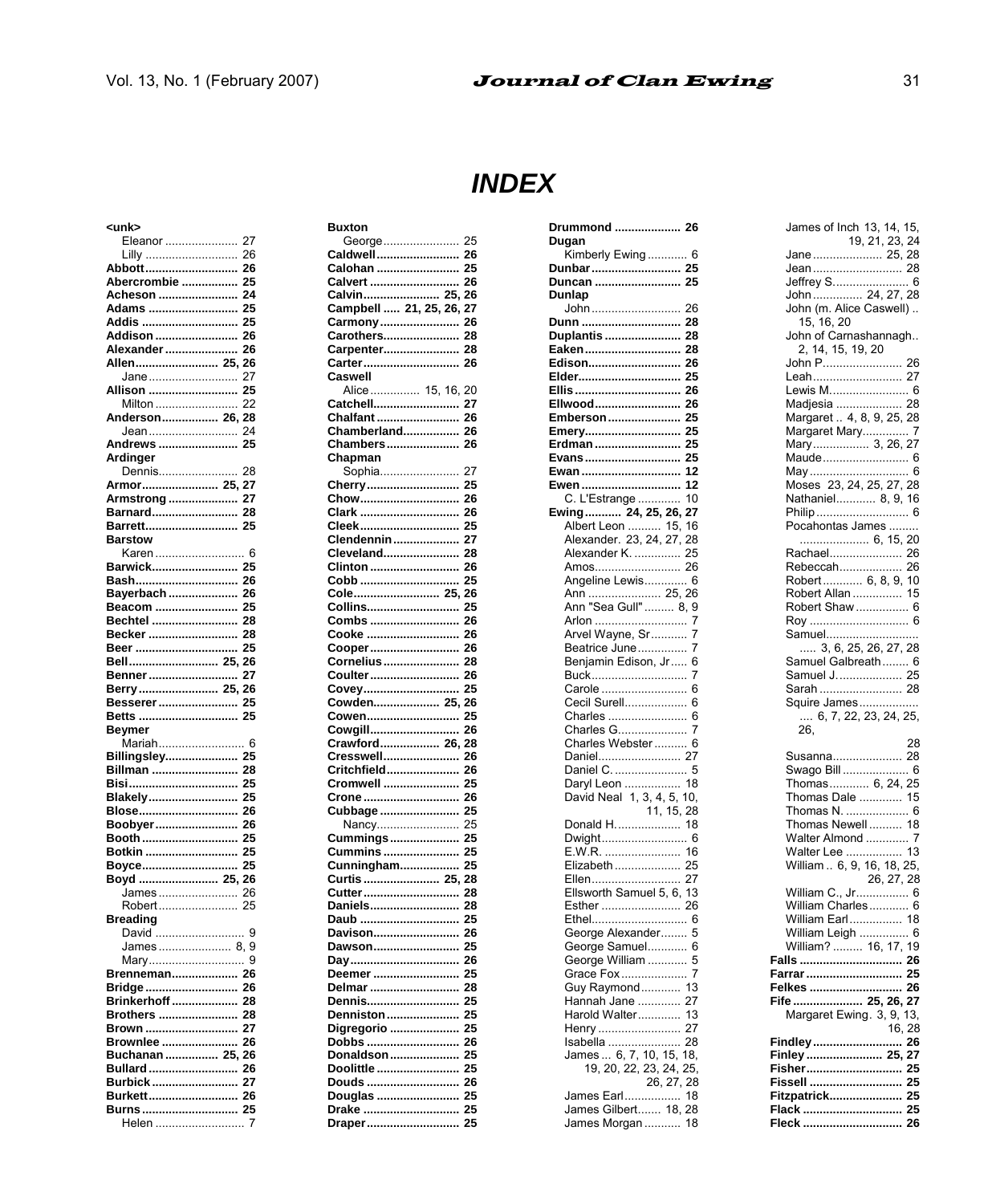### **Journal of Clan Ewing**

| leming                       | 26                               |
|------------------------------|----------------------------------|
| Fletcher                     | 25                               |
| Flynn                        | 26                               |
| Jeannette<br>Michael Clinton | 6<br>6                           |
| Foote                        | 26                               |
| Forbes                       | 27                               |
| Forsythe                     | 26                               |
| Franks                       |                                  |
| Nancy Ann                    | 27                               |
| Fritz                        | 27                               |
| <b>Fry 28</b>                |                                  |
| Fryor                        |                                  |
| John                         | 26                               |
| Fulton                       | 26                               |
| Furgeson                     |                                  |
| Sarah<br>Galbreadth          | 28<br>26                         |
| Galbreath                    | 26                               |
| Gallagher                    | 26                               |
| Gamble                       | 25                               |
| Gay                          | 25                               |
| Gehring                      | 25                               |
| Gemmell                      |                                  |
|                              |                                  |
| Mary Ewing                   | 6                                |
| Gentry                       |                                  |
| Melba Ewing                  | 6                                |
| George                       |                                  |
| Rebeccah                     | 26                               |
|                              | 25                               |
|                              | $\overline{4}$<br>$\overline{4}$ |
| Edward G.<br>Gilbert         | 28                               |
|                              |                                  |
|                              |                                  |
|                              |                                  |
|                              |                                  |
| Godrey                       | 26                               |
| Gordon                       | 26<br>27                         |
| Jane<br>Gosline              |                                  |
| Mary Ewing 3, 4, 5,          | 18                               |
| Robert                       | 3                                |
| Grace                        | 25                               |
| Jane                         | 28                               |
| Grandinetti                  |                                  |
| Carrie R.                    | 7                                |
| Grant                        | 25                               |
| Greenleaf                    | 26                               |
| Gregg 25, 26                 |                                  |
| Grier                        | 25<br>25                         |
| Groetzinger                  | 26                               |
| Gurney<br>Guy                | 25                               |
| Hagan                        | 28                               |
| laigh                        | 25                               |
| Hammond                      |                                  |
| Patricia                     | 6                                |
| Harbison                     | 25                               |
| Harrington                   | 26                               |
| Anthony  6                   |                                  |
| Susan                        | 6                                |
| Harris                       | 26                               |
| Hart                         | 25<br>26                         |
| Hartman                      |                                  |
| Harvey  24, 25, 26<br>Hays   | 25                               |
| Heagan                       | 25                               |
| Heakin                       | 25                               |
| Henderson                    | 10                               |
| Herrick                      | 25                               |
| Herriott                     | 26                               |
| Herron<br>Hertzog            | 26<br>25                         |

 $32$ 

| Hickman  25, 26                    |                |
|------------------------------------|----------------|
| Hidge  26                          |                |
| Hill  25, 26<br>Hilley 26          |                |
| Hirsch 26                          |                |
| Hoey  25                           |                |
| Holland                            |                |
| William                            | 25             |
| Holton<br>Hooper                   | 26<br>25       |
| Hopper                             | 25             |
| Houmard                            | 28             |
| Houston                            |                |
| James                              | $\overline{7}$ |
| Howard 26<br>Howey 28              |                |
| Huber 28                           |                |
| Hulf  25                           |                |
| Humphrey  25                       |                |
| Hunt 25, 28<br>Hunter 26           |                |
| Husted 26                          |                |
| Hutchinson  26                     |                |
|                                    |                |
|                                    |                |
|                                    |                |
| Jack  26                           |                |
| Jamison 25                         |                |
| Jeffrey                            | 25             |
| Johnson  25, 26<br>Robert Hunter 7 |                |
| Johnston                           | 26             |
| Jones                              | 26             |
| Joshua                             |                |
| Anne                               | 26             |
| Keebler<br>Keeley                  | 25<br>26       |
| Keiler                             | 25             |
| Keller                             | 28             |
| Kelly                              | 25             |
| Kelso  25<br>Mark  25              |                |
| Kennedy 28                         |                |
|                                    |                |
|                                    |                |
| Kiefer                             | 28             |
| King  25, 27<br>Kirkpatrick        |                |
| Elizabeth                          | 25             |
| Kline                              | 28             |
| Knox                               | 26             |
| Koenig                             | 25             |
| Kress 25, 26<br>Kuby               | 25             |
| Kuhn                               | 25             |
| Kyle 25, 26                        |                |
| Laing 26                           |                |
| Laney 25<br>Langer  25             |                |
| Larimore                           |                |
| Martha                             | 25             |
| Lathrop 27                         |                |
| LaVelle 25                         |                |
| Lawther  26<br>Lazenby 25          |                |
|                                    |                |
| Leach 26                           |                |
| Leeper                             |                |
| Gerald<br>Lehman  25               | 28             |
| Leonard                            | 26             |
| LeRoy                              | 26             |
|                                    |                |

| Lewis                    |          |
|--------------------------|----------|
|                          | 26       |
| Lillich                  | 26       |
| Lindsey                  | 28       |
|                          |          |
| Lingle                   | 28       |
| Lisey                    | 27       |
| .isle…………………………          | 25       |
|                          |          |
| .ittle                   | 25       |
| .ogan                    | 26       |
|                          |          |
| Long                     | 26       |
| Sarah                    | 24       |
|                          | 25       |
| Loraine                  |          |
| Madden                   | 26       |
| Mahon                    | 26       |
|                          |          |
| <b>Manion</b>            | 25       |
| Mark                     | 25       |
|                          |          |
| Marks                    | 25       |
| Marple 25,               | 26       |
|                          |          |
| Marshall                 | 25       |
| Maslin                   | 25       |
|                          | 25       |
| Mathison                 |          |
| Matthews                 | 25       |
| Maxwell                  | 28       |
|                          |          |
| <b>McAllister</b>        |          |
| CarolSue                 | 10       |
|                          |          |
| McBride                  | 26       |
| McCalmont                | 27       |
|                          | 28       |
| Linda                    |          |
| McCandless               | 25       |
| Jane                     | 28       |
|                          |          |
| McCarrell<br>McClellan   | 25       |
|                          | 26       |
|                          |          |
| McClellan(d)             | 26       |
| McClelland<br>McCluskey  | 25       |
|                          | 25       |
|                          |          |
| McCollough               | 28       |
| McComb                   | 25       |
|                          |          |
| McConnell                | 26       |
|                          |          |
|                          |          |
| McCormic                 | 25       |
| McCormick                | 26       |
|                          |          |
| McCracken                | 26       |
| McCurdy                  | 26       |
|                          | 27       |
| Annie                    |          |
| Letitia Ann              | 25       |
|                          | 25       |
| McCutcheon               |          |
| McDonald                 | 25       |
| John                     | 22       |
|                          | 22       |
| Martha                   |          |
| McEwan                   | 12       |
|                          | 15       |
|                          |          |
| McFadden                 | 25       |
| <br>McFarland            | 26       |
|                          | 25       |
| McGhee                   |          |
| McGregor                 |          |
| Gabriel                  | 27       |
|                          |          |
| McIntyre                 | 25       |
| McKee                    | 25       |
|                          |          |
| McKenna                  | 26       |
| McKenzie                 | 26       |
| McKnight                 | 25       |
|                          |          |
|                          | 26       |
| McKown  25,<br>Mary  22, | 25       |
|                          | 28       |
|                          |          |
|                          | 10       |
|                          | 25       |
|                          |          |
|                          | 10       |
|                          | 27       |
|                          | 25       |
| McMillan                 |          |
| McNary                   | 25       |
| McNeal                   | 26       |
|                          |          |
| McPherson                | 27       |
| McWhirler                | 25       |
| Meanor                   | 27<br>25 |

| Mehaffey                       | 26             |
|--------------------------------|----------------|
| Michaelian                     | 26             |
|                                |                |
| Milford                        | 26             |
| Miller 25, 26                  |                |
|                                | 25             |
| Mitchell                       |                |
| Moore  26                      |                |
| Moreland                       | 25             |
|                                |                |
| Morgan                         | 26             |
| William 27                     |                |
| Morledge                       | 26             |
|                                |                |
| Morton                         | 25             |
| Motice                         | 25             |
| <b>Munnell</b>                 | 28             |
|                                |                |
| Munson                         | 25             |
| Murdock                        | 25             |
| Neal 24,                       | 26             |
|                                |                |
| Jean                           | 27             |
| Neely 25,                      | 26             |
| Neill                          |                |
|                                |                |
| John                           | 30             |
| Nelson                         | 25             |
| Nesbit                         | 25             |
|                                |                |
| Newton                         | 26             |
| Noble                          | 25             |
| Nonamaker                      | 26             |
|                                |                |
| Oehm                           | 26             |
| Oldham                         |                |
|                                |                |
| Mary                           | 26             |
| Orr 25, 26                     |                |
| Osborn                         | 26             |
|                                |                |
| Otis                           | 27             |
| Panella                        | 25             |
|                                | 25             |
| Parker                         |                |
| Parks                          | 25             |
| Parry                          |                |
|                                |                |
| Dorothy                        | 28             |
|                                |                |
|                                |                |
| Patterson 25, 26, 27           |                |
| Pattison-Wierzbicki            |                |
| Mary Ewing                     | $\overline{7}$ |
|                                |                |
|                                |                |
|                                |                |
| Peppard                        |                |
|                                | 6              |
| Caroline C., II                |                |
| Pericord                       | 25             |
| Perry                          | 25             |
|                                |                |
| Peterson 26                    |                |
|                                |                |
| Peyton  26<br>Phillips  25, 26 |                |
|                                |                |
|                                |                |
| Pinkerton 21                   |                |
| Plumer                         | 25             |
| Polk                           | 26             |
|                                |                |
| Pomeroy 28                     |                |
| Porter                         |                |
|                                |                |
|                                |                |
| Margaret Ewing                 | 8              |
| Rachel  8, 9, 10               |                |
| Potter                         |                |
|                                | 26             |
| Letitia                        |                |
| Proctor                        | 26             |
| Purtill                        |                |
|                                | 7              |
| Cleora Ewing                   |                |
| David                          | 7              |
| Mountain Dave                  | $\overline{7}$ |
|                                |                |
| Quinn 25                       |                |
| Rae 25                         |                |
| Ralston                        | 26             |
|                                |                |
|                                |                |
|                                |                |
|                                |                |
|                                | 25             |
|                                |                |
| Reese                          | 28<br>28       |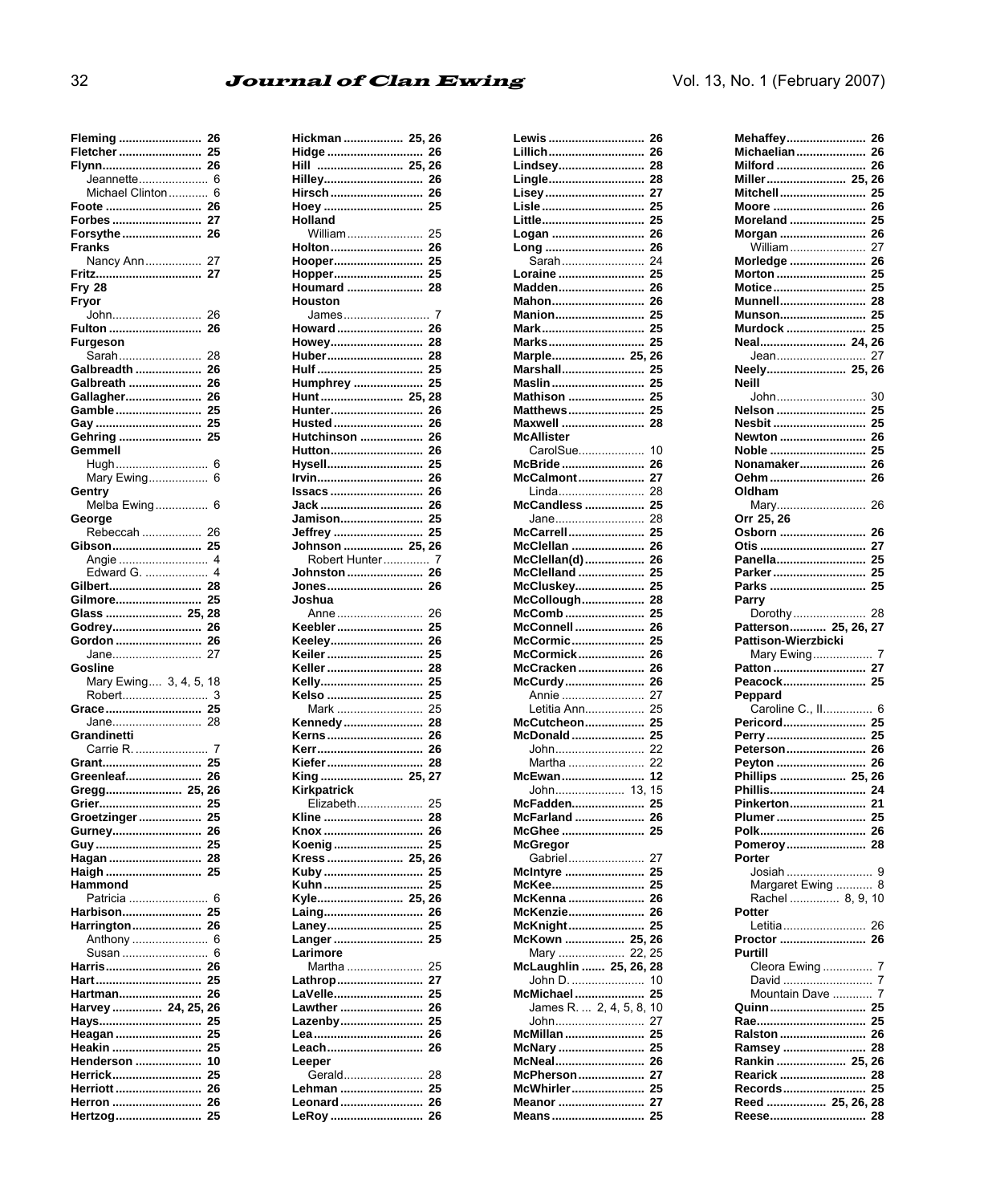### Vol. 13, No. 1 (February 2007)

#### **Journal of Clan Ewing**

| Replogle                    |
|-----------------------------|
| Kriss 28                    |
| Reyburn 26                  |
| Rhodabarger 25              |
| Rhodes  25. 28              |
| Richards  25, 28            |
| Richeal 28                  |
| Riddle  21, 25, 26          |
| Mary Elizabeth 6            |
| William Ewing               |
| 2. 6. 10. 21. 28. 29        |
| Riley 25, 26                |
|                             |
|                             |
| Rebeccah<br>26              |
| Roberts<br>26               |
| Robinson 21. 25             |
| Roseborogh  28              |
|                             |
| Rouser                      |
|                             |
| 27<br>Margaret Deemer       |
| 25<br>Rovensky              |
| 28<br>Jane                  |
| Russell 25. 26              |
| Ryall<br>25                 |
| Ryland<br>27                |
| 26<br>Saudray               |
| 26<br><b>Schantz</b>        |
|                             |
| Kathy  6                    |
|                             |
| Scott  25, 26, 27           |
| Leona<br>28                 |
| 26<br>Scudder               |
| Seward<br>26                |
| Sevbert  25<br>Shallberg 25 |

|                           | Tate 25           |
|---------------------------|-------------------|
| Shearer 25                | Taylor 25, 26     |
| Shellenberger             | Ellen Lynn  6, 7  |
|                           | Erin Lynn 7       |
| Sherman  26               |                   |
| Shorey 26                 | Steven Keely 6, 7 |
| Shryock  26               | Tereline 26       |
| Sidler  26                |                   |
| Smith  25, 26             | Thayers 26        |
| David 25                  | Thomas 26         |
|                           | Thompson  25, 26  |
| Snow 26, 28               | Eleanor  18       |
| Snyder  25, 28            | Tice  26          |
| Spangler 25               |                   |
| Spitler                   |                   |
| Jill Ewing 2, 5, 6, 7, 13 | Toscos            |
| Springer 25               | Beth Ewing 4, 5   |
| Standish  25              | Totten 28         |
| Stanley 28                | Townley 25        |
| Stanton  26               | Townsley 26       |
|                           | Turner  25        |
| Sterling 26               | Samuel 25         |
| Stevenson  28             | Valandingham 28   |
| Stewart 25, 26            |                   |
| Stockdale 25              | Vernon  26        |
| Stockton  26              | Virtue  25        |
|                           | Vogel 25          |
| Stonecipher 27            |                   |
| Strawbridge 26            | Wagner  25        |
|                           |                   |
|                           | Walker 24, 25, 26 |
| Stump                     | Elizabeth 26      |
|                           | Gabriel  24       |
| Sturgeon 26               | Isaac 24, 25, 26  |
| Swan 26                   | Jane 25           |
| Sweezy 28                 |                   |
|                           | Wallace  25       |
|                           |                   |

| Taylor 25, 26     |                |
|-------------------|----------------|
| Ellen Lynn 6, 7   |                |
| Erin Lynn         | $\overline{7}$ |
| Irene             | 28             |
| Steven Keely 6, 7 |                |
| Tereline          | 26             |
| Testor            | 28             |
| Thavers           | 26             |
| Thomas            | 26             |
| Thompson  25, 26  |                |
| Eleanor           | 18             |
| Tice              | 26             |
| Tidball           | 27             |
| Tidwell           | 25             |
| <b>Toscos</b>     |                |
| Beth Ewing 4, 5   |                |
| Totten            | 28             |
| Townley           | 25             |
| Townsley          | 26             |
| <b>Turner</b>     | 25             |
| Samuel            | 25             |
| Valandingham      | 28             |
| Verner            | 27             |
| <b>Vernon</b>     | 26             |
| Virtue            | 25             |
| Vogel             | 25             |
| <b>Wachtel</b>    | 28             |
| Wagner            | 25             |
| Waldie            | 25             |
| Walker 24, 25, 26 |                |
| Elizabeth         | 26             |
| Gabriel           | 24             |
| Isaac 24, 25. 26  |                |
| Jane              | 25             |
| Jean              | 28             |
| Wallace 25        |                |

| Walters 28            |
|-----------------------|
|                       |
| Washington 24, 26     |
| George 3, 22          |
|                       |
|                       |
|                       |
|                       |
| Weidlein 25           |
| Weir 25, 26           |
|                       |
| Wendt 26              |
| West 25.26            |
| Westbay 26            |
| White                 |
|                       |
| <b>Whitehouse  26</b> |
| Whitmore              |
|                       |
| Wilkison 25           |
| Williams 25, 27       |
|                       |
| Wilson 25, 26, 28     |
| <b>Wolhlmuth 25</b>   |
| Wood 28               |
| Woods 25, 26          |
| Wooldridge 25         |
| Wray 25               |
|                       |
|                       |
| Yeates  28            |
| Young  25, 26         |
|                       |
| Zimmerman  25         |
| Zonns 26              |
|                       |